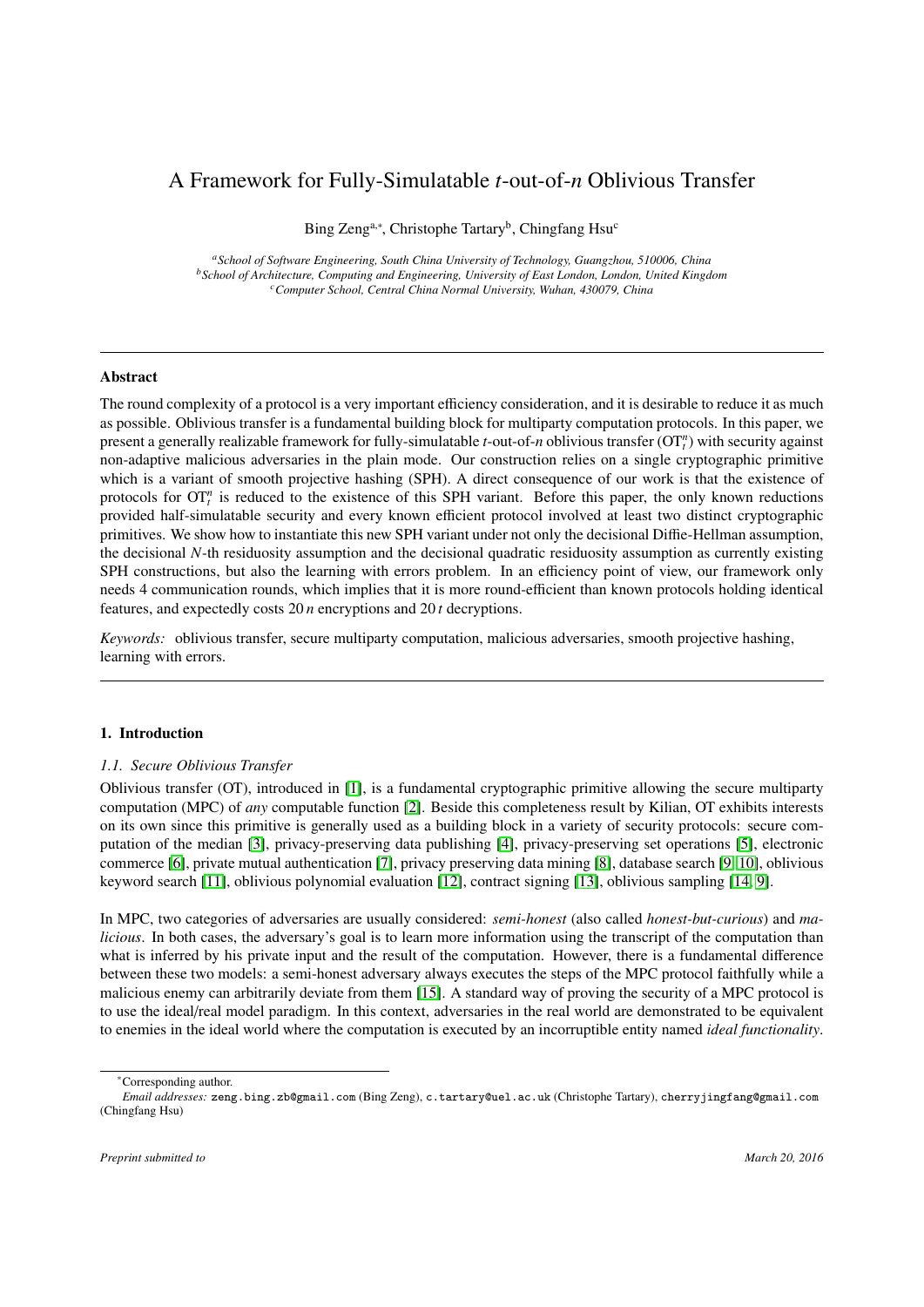As the MPC protocol (in the real world) simulates the ideal world, the security is said to be *fully-simulatable*. A relaxation of this model appears in the 2-party case with the notion of *half-simulatability* where simulation-based security is guaranteed if the sender is corrupted while privacy is ensured when the receiver is corrupted. However, this simpler security model exhibits some major issues. In particular, half-simulatable protocols cannot offer the same composability properties as fully-simulatable ones since composability depends on full-simulation. As a consequence, such protocols are hard to use as building blocks of more complex functionalities. In addition, half-simulatable protocols for OT are vulnerable to selective-failure attacks where the sender causes a failure depending on the receiver's selection [\[9\]](#page-33-8). Such weaknesses do not appear in fully-simulatable protocols as the ideal/real world paradigm only makes assumptions about the adversary's computational power rather than about some concrete attacks.

OT is a particular family of 2-party functionalities. This primitive has the property that we can convert a fullysimulatable OT protocol Π having *security against a semi-honest adversary* (SASHA) into a fully-simulatable OT protocol Π' with *security against a malicious adversary* (SAMA) thanks to enhanced trapdoor permutations [\[16\]](#page-33-15). The issue with this approach is the fact that it relies on the use of sub-functionalities for coin tossing and commitment schemes whose security relies on *zero-knowledge* (ZK) proof systems for NP-statements. Thus, for efficiency purposes, one usually prefers designing an OT protocol with SAMA from the scratch rather than first exclusively focussing on passive adversaries and then using the above conversion technique.

In this paper, we focus our interest on  $t$ -out-of- $n$  oblivious transfer  $(OT<sub>t</sub><sup>n</sup>)$  protocols. These deal with the scenario where a sender holds *n* private values  $m_1, m_2, \ldots, m_n$  and a receiver possesses *t* private indexes  $i_1, i_2, \ldots, i_t$ . The re-<br>ceiver expects to get the values  $m_1, m_2, \ldots, m_t$  without leaking any information about which ceiver expects to get the values  $m_{i_1}, m_{i_2}, \ldots, m_{i_t}$  without leaking any information about which ones were chosen. On<br>the other hand, the sender does not want the receiver to know anything but the *t* values queried a the other hand, the sender does not want the receiver to know anything but the *t* values queried about.

The first efficient protocols for OT were independently presented in [\[17\]](#page-33-16) and [\[6\]](#page-33-5). The first fully-simulatable protocol for  $OT_t^n$  with adaptive adversaries was presented in [\[18\]](#page-33-17). However, the underlying intractability assumptions were nonstandard. Recently, Green and Hohenberger presented a protocol for adaptive  $\text{OT}_t^n$  under a simple, static assumption [\[10\]](#page-33-9). The first fully-simulatable protocol based on a standard assumption was proposed in [\[19\]](#page-33-18). Later, Lindell constructed two protocols for  $OT_1^2$ . One relies on the decisional Diffie-Hellmann (DDH) assumption and the other assumes the existence of homomorphic encryption schemes with some additional properties, perfectly binding commitments and perfectly hiding commitments. Recently, Lindell and Pinkas [\[20\]](#page-33-19) proposed an efficient DDH-based instantiation of [\[21\]](#page-33-20) in the *plain model* (i.e., with no set-up assumptions beyond that of authenticated communication). Despite the loss of the universal composability property, it is remarkably the most efficient protocol for fully-simulatable  $OT_1^2$ in the plain model. In a practical point of view, the plain model approach is needed. Indeed, protocols with set-up require this trusted phase to occur before the actual computation. In many settings (e.g., peer-to-peer network), this is impractical. To illustrate this issue, consider the protocol for  $OT_1^2$  appearing in [\[21\]](#page-33-20). It is based on the *common reference string* (CRS) model. However, [\[22,](#page-33-21) [23\]](#page-33-22) showed that, even given an authenticated communication channel, it was impossible to implement a universally composable protocol providing a useful CRS in the presence of malicious adversaries. In addition, despite [\[21\]](#page-33-20) suggested to get a CRS from natural processes, no formal proof of security was provided and [\[24\]](#page-33-23) also pointed out that, although certain natural events could be viewed as producing bit-sources with high min-entropy, the resulting bit-sources might not be uniformly random.

#### *1.2. Our Contribution*

We are to present a framework Π for OT<sup>*n*</sup> with fully-simulatable SAMA. Our construction is efficient enough for practical use and it works in the plain model. Our starting point is the construction proposed in [\[25\]](#page-33-24) (preliminary version [\[26\]](#page-33-25)) for  $OT_1^2$  with half-simulatable SAMA. To save space in the current paper, we assume that the reader is familiar with this work.

In the following subsections, we are to provide detailed explanations of our contribution. The main points can be summarized as follows.

1. We present a generally realizable framework for fully-simulatable *t*-out-of-*n* oblivious transfer  $(OT<sub>t</sub><sup>n</sup>)$  with SAMA. Our framework is more round-efficient than known protocols holding identical features, and is more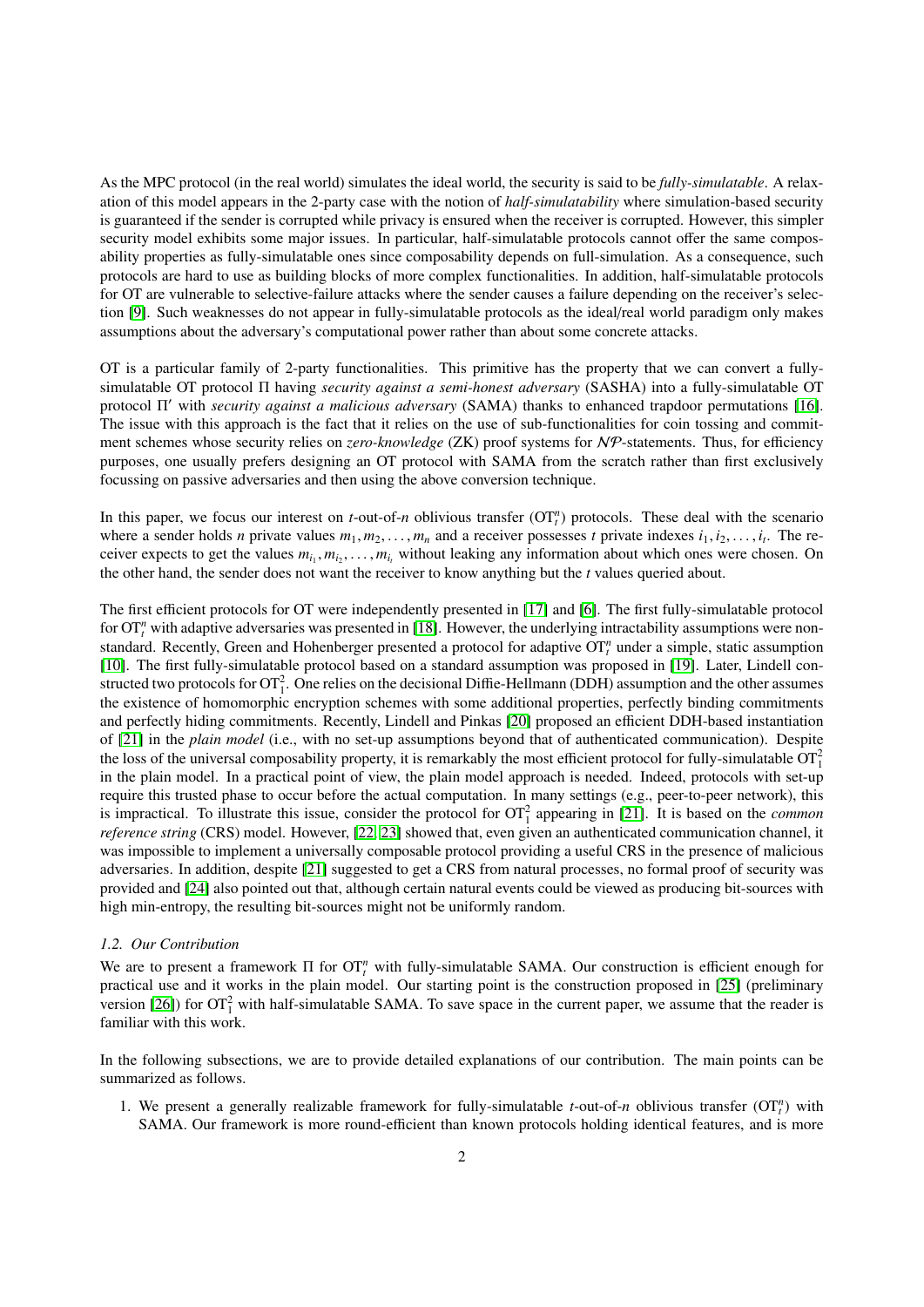computationally efficient than them under the decisional *N*-th residuosity assumption, the decisional quadratic residuosity assumption, and the learning with errors problem. See Section 1.2.4.

- 2. We present a new smooth projective hash (SPH) variant, and the first reduction  $\sigma T_t^n$  to SPH with fullysimulatable security.
- 3. We instantiate this SPH variant under not only the decisional Diffie-Hellman assumption, the decisional *N*-th residuosity assumption and the decisional quadratic residuosity assumption as currently existing SPH constructions, but also the learning with errors problem.

## *1.2.1. Cryptographic Approach*

The main cryptographic tool used by Halevi and Tauman Kalai is a *smooth projective hash family* (SPH), a notion introduced by Cramer and Shoup [\[27\]](#page-34-0) to construct efficient public-key encryption scheme secure against adaptive chosen ciphertext attacks. The variant used in [\[25\]](#page-33-24) was called *verifiably smooth projective hash family*. It deals with two types of instances (smooth and projective) which are computationally indistinguishable due to a property called *hard subset membership*. Nonetheless, another property called *verifiable smoothness* provides a way to verify whether at least one of a two instances is smooth. In the remaining of this paper, we are to denote verifiably smooth projective hash family with hard membership property by VSPH-HM.

For each instance *x* of each type, there are two kinds of keys (hash keys and projection keys). In addition, every projective instance holds a witness while no smooth instance does so. A hash value is computed from a hash key (i.e., Hash( $x$ ,  $hk$ )) while a projection value is computed from a projection key and a witness (i.e., pHash( $x$ ,  $pk$ ,  $w$ )). For a smooth instance, the projection value reveals almost no knowledge about the hash value due to a property called *smoothness*. However, for a projective instance, the projection value equals the hash value. This fact is guaranteed by another property called *projection*.

Despite the notion of VSPH-HM can be used to deal with  $OT_1^n$ , it seems difficult to extend it to handle the general case  $\overline{OT}_t^n$ . The reason is that, to hold verifiable smoothness, both types of instances have to be generated in a dependent way. This makes it difficult to design an algorithm checking that at least *t* of *n* arbitrary instances are smooth without leaking any information to the adversaries which could be used to distinguish smooth instances from projective instances. Therefore, even constructing a protocol for  $OT_t^n$  that is half-simulatable as in [\[25\]](#page-33-24) seems difficult.

Another problem comes from the fact that, for a protocol using a VSPH-HM, it is impossible to gain simulation-based security in the case where only the receiver is corrupted. The reason is that, to extract the adversary's real input in this case, the simulator has to identify the projective part of a smooth-projective instance pair. However, this is computationally impossible because of the hard subset membership assumption.

Seeing the above difficulties, we define a new variant of SPH called *smooth projective hash family with distinguishability and hard subset membership* (SPH-DHM). The most essential difference between the notions of SPH-DHM and VSPH-HM is that a SPH-DHM also provides witnesses to the smooth instances while verifiable smoothness is removed. Furthermore, we introduce the *distinguishability* property providing a way to differentiate smooth instances from projective ones when needed witnesses are given. This enables a SPH-DHM to generate both types of instances independently. Thus, the notion of SPH-DHM is tailored to treat  $\text{OT}_t^n$ .

We would like to recall that, in [\[25\]](#page-33-24), the receiver learns the value it queried about via a projective instance. For a smooth-projective instance pair, if the witness pair is available, the simulator can identify the projective instance, and hence the simulator can learn which value the adversary chooses (i.e. it learns the adversary's real input). Employing a cut-and-choose technique as in [\[28,](#page-34-1) [29\]](#page-34-2), the simulator can see the witnesses by rewinding the adversary's computation. Our idea is for the receiver to "cut" some instance vectors (where each one contains *t* projective instances and *n* − *t* smooth instances) and for the sender to "choose" some instance vectors at random to check their *legalities* (i.e., the sender checks that each vector indeed contains at least *n*−*t* smooth instances). The receiver then sends the chosen instance vectors' witnesses. Combining the previous analysis, we can see that for a protocol constructed following this idea, the simulator can extract the adversary's real input, and hence simulation-based security can be gained in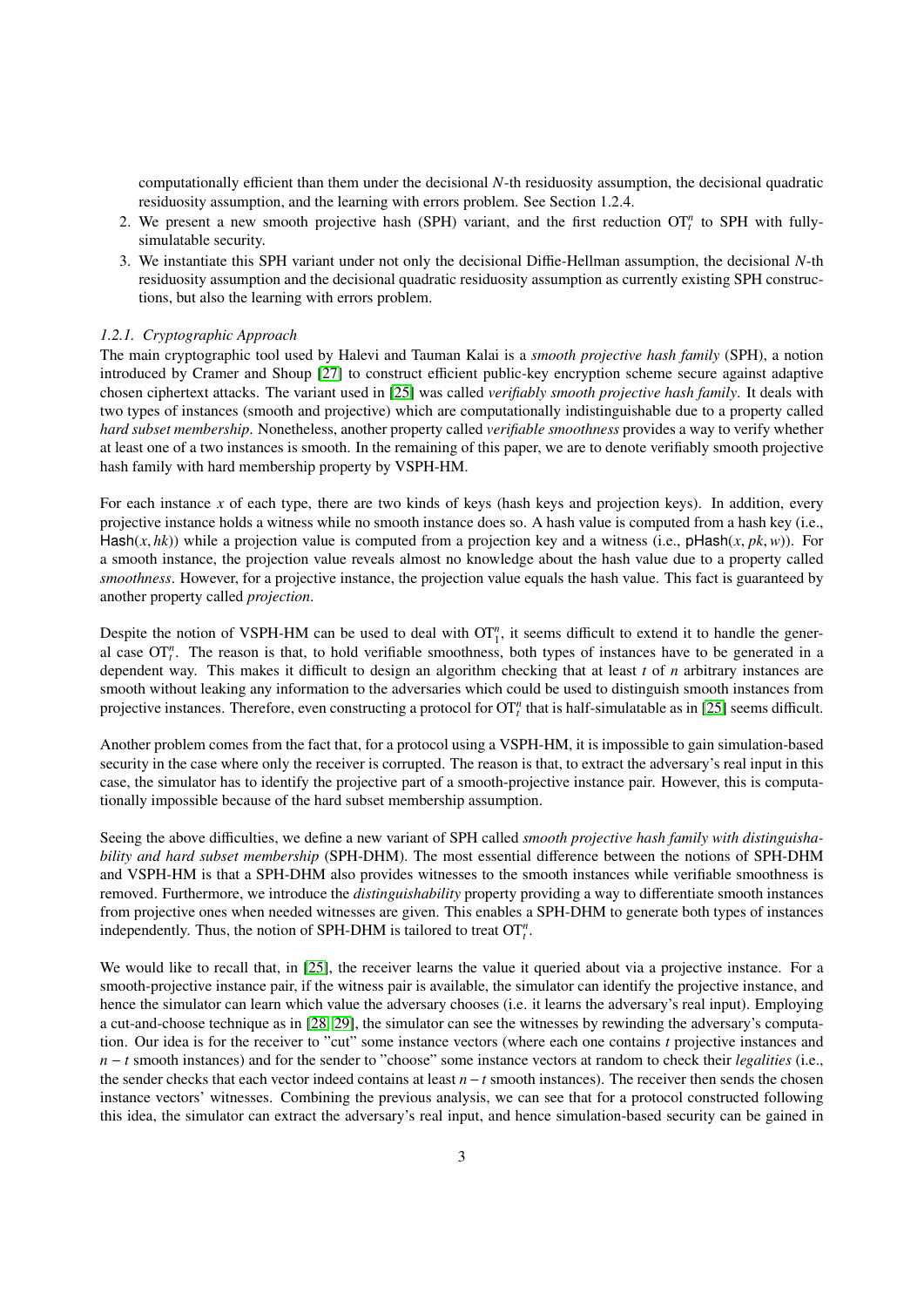the case where only the receiver is corrupted.

To summarize our approach at a high level, our basic idea is to use the notion of SPH-DHM and a cut-and-choose technique to construct a framework  $\Pi$  for  $OT_t^n$  with fully-simulatable SAMA. Our scheme can be depicted as follows:

- 1. Let *K* be a predetermined positive integer. The receiver generates a hash family parameter and "cuts" *K* vectors where each vector contains *t* projective instance-witness pairs and *n*−*t* smooth instance-witness pairs. It shuffles each vector and sends the parameter and the shuffled *instance vectors* to the sender.
- 2. The sender first checks that the hash family parameter is legal. Then, it "chooses" some instance vectors at random to check their legalities.
- 3. To prove the chosen instance vectors' legalities, the receiver sends their witness vectors to the sender.
- 4. After the sender has checked the validity of those vectors, the receiver reorders each non-chosen instance vector using a permutation over {1, <sup>2</sup>, . . . , *<sup>n</sup>*} based on its private indexes (representing the *<sup>t</sup>* elements it wants to obtain). Then, the receiver forwards all these permutations to the sender.
- 5. According to the permutations, the sender reorders every non-chosen instance vector. Then, it encrypts its private *n* values by XOR-ing them with the hash values of the non-chosen instance vectors. Finally, the sender sends the encryptions and projection keys of non-chosen instance vectors to the receiver.
- 6. The receiver computes the projection values of the non-chosen instances vectors and it XOR-es the projection values and the encryptions to gain the *t* values it sought.

## *1.2.2. Reducing OT to SPH*

One of our theoretical contributions is that we reduce the existence of  $OT<sub>t</sub><sup>n</sup>$  to the existence of SPH. This follows the fact that Π only employs one cryptographic primitive (namely, SPH-DHM). Before this paper, only one such a reduction was known and it only guaranteed half-simulatable security [\[25\]](#page-33-24). We would like to point out that all known efficient protocols for OT in the plain model [\[18,](#page-33-17) [19,](#page-33-18) [28,](#page-34-1) [20,](#page-33-19) [10\]](#page-33-9) use at least two different cryptographic primitives, such as ZK proof of knowledge, commitment and signature.

Though we use a cut-and-choose approach as [\[28,](#page-34-1) [29\]](#page-34-2), we removed the need of the coin-tossing protocol which involved two additional cryptographic primitives (a perfectly binding commitment scheme and a perfectly hiding commitment scheme). In [\[28,](#page-34-1) [29\]](#page-34-2), the objects are chosen by the sender and receiver via a coin-tossing protocol. The underlying motivations were that, in the case where only the sender was corrupted, the simulator could gain a good coin-tossing result by rewinding the adversary in order to extract the adversary's real input through one time. Thus, these work could achieve simulation-based security in this case.

However, in [\[25\]](#page-33-24), it is feasible for the simulator to extract the adversary's real input through multiple times rather than one time. The views of the sender interacting with the receiver with distinct private inputs are computationally indistinguishable. Therefore, Halevi and Tauman Kalai gave an idea (without proof) that let the simulator take distinct indexes as private input in distinct rewinds and extracts one of the adversary's two private values in each rewind.

Observing this, we will remove the coin-tossing protocol and allow only the sender to choose objects in Π. However, we emphasize that Halevi and Tauman Kalai's idea does not work well to provide the simulation-based security in the case where only the sender is corrupted as one may expect. This is due to the fact there are two subtle problems to be considered. First, the adversary's private values may be distinct in different rewinds. Second, the adversary may refuse to interact with the simulator in some rewinds and may not in some rewind. Our solutions are very technical. We solve the first problem by formally proving that the simulation-based security does not depend on that the adversary's private values are the same in distinct rewinds. Concerning dealing with the second problem, we use a technique originating from [\[30\]](#page-34-3)

#### *1.2.3. Instantiation of the Framework*

We will present an instantiation of a SPH-DHM based on the learning with errors (LWE) assumption following the original design of the public key cryptosystem from [\[31\]](#page-34-4). Prior to our construction, it was thought to be technically difficult to instantiate a SPH under this assumption. We observed that the algorithm Hash(.) (computing hash values)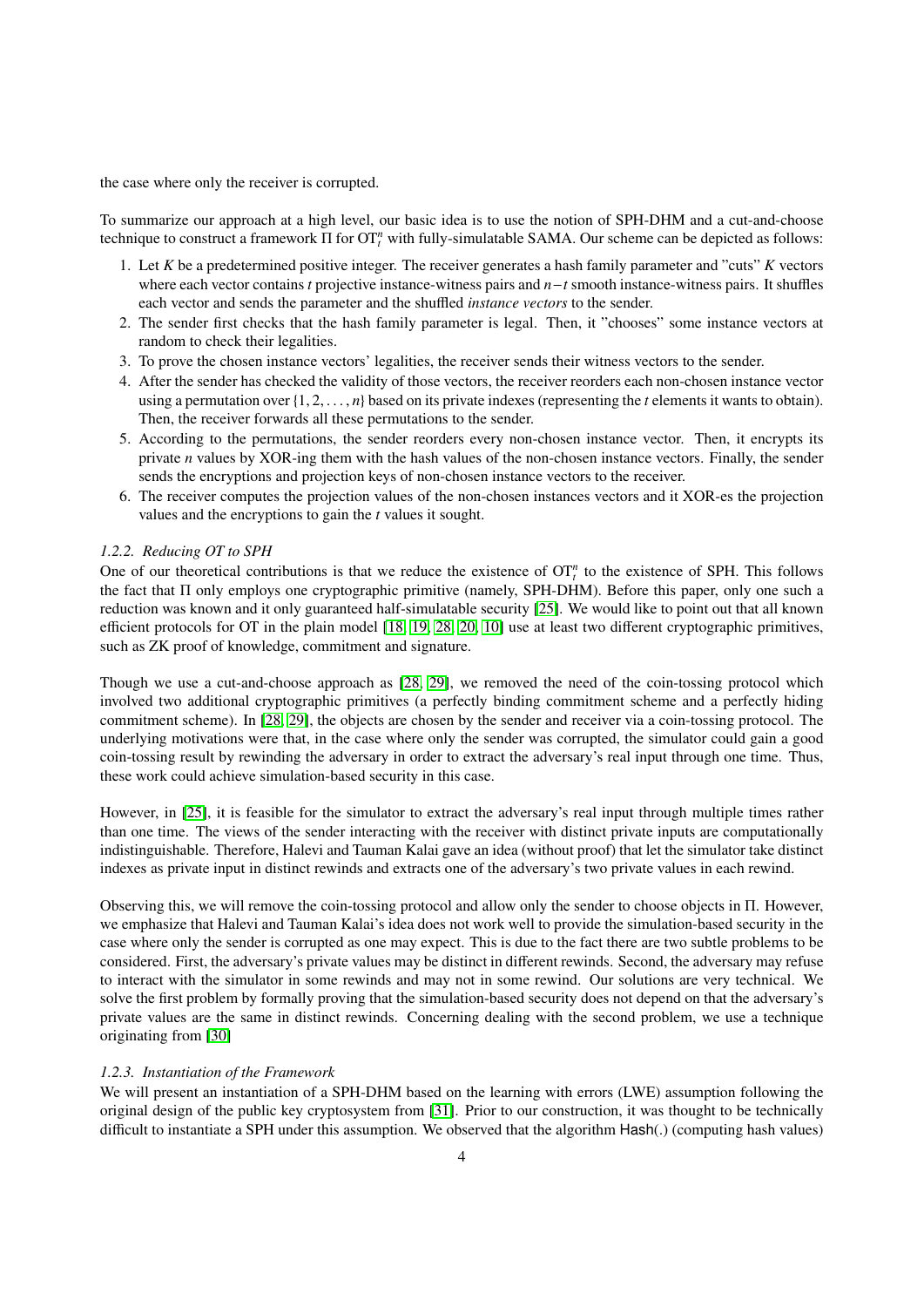could be viewed as an encryption algorithm while pHash(.) (computing projection values) could be interpreted as a decryption algorithm. Our instantiation idea is to take public-private key pairs as projective instance-witness pairs and take messy public-private key pairs<sup>[1](#page-4-0)</sup> as smooth instance-witness pairs. With this identification, we can see that normal public keys and messy public keys can provide projection and smoothness, respectively. To implement this idea, we let the key generator (i.e., the algorithm generating the hash-projection key pairs) take an instance as a part of its input. This is a technical difference between a SPH-DHM and a SPH. Besides the LWE assumption, we also show that a SPH-DHM can be instantiated under the DDH assumption, the decisional *N*-th residuosity (DNR) assumption and the decisional quadratic residuosity (DQR) assumption as for previous existing SPH.

## *1.2.4. E*ffi*ciency of the Construction*

Our protocol Π for  $OT<sub>t</sub><sup>n</sup>$  costs 4 communication rounds. In practice, it expectedly costs 20 *n* encryptions and 20 *t* decryptions. In the particular case of  $OT_1^2$ , its communication rounds (respectively, expected computational overhead) is twice (respectively, 20 times) of [\[25\]](#page-33-24).

Known constructions with identical features as ours appear in [\[19\]](#page-33-18)  $(OT<sub>i</sub><sup>n</sup>)$ , [\[28\]](#page-34-1)  $(OT<sub>1</sub><sup>2</sup>)$  and [\[20\]](#page-33-19)  $(OT<sub>1</sub><sup>2</sup>)$ . Considering the number of communication rounds, our framework Π is more efficient as it respectively costs 8, 2, 2 rounds *less* than these schemes. On the computational overhead side, Π is *more e*ffi*cient* than [\[19,](#page-33-18) [28\]](#page-34-1) but *less e*ffi*cient* than [\[20\]](#page-33-19). This follows the fact that Lindell's scheme is already more efficient than [\[19\]](#page-33-18) and that our protocol improves the cut-and-choose technique used in [\[28,](#page-34-1) [29\]](#page-34-2). Since Lindell and Pinkas' scheme [\[20\]](#page-33-19) is only DDH-based and Green and Hohenberger's relies on the decisional bilinear Diffie-Hellman assumption, we conclude that, under the DDH assumption, the construction from [\[20\]](#page-33-19) is the best approach for  $OT<sub>1</sub><sup>2</sup>$ , while under other intractability assumptions quoted above, our framework  $\Pi$  is the most efficient one for  $\mathfrak{O} \mathfrak{T}^n_t$ .

#### *1.3. Paper Organization*

In the next section, we describe the notations used throughout our work and the security definition for  $\overline{OT}_t^n$ . In Section [3,](#page-8-0) we define a new variant of smooth projective hash (i.e. SPH-DHM). Our framework Π for OT<sup>*n*</sup> is exposed in Section [4](#page-10-0) and its security is demonstrated in Section [5.](#page-13-0) In Section [6,](#page-21-0) we reduce the construction of SPH-DHM to considerably simpler hash families. In Section [7,](#page-25-0) we instantiate those simpler families under the DDH, LWE, DQR, DNR assumptions, respectively. Finally, the last section concludes with some open problems.

## 2. Preliminaries

Most notations and concepts mentioned in this section come from [\[32,](#page-34-5) [16,](#page-33-15) [33\]](#page-34-6) and we tailored them to deal with  $OT<sub>t</sub><sup>n</sup>$ .

## *2.1. Basic Notations and Definitions*

We set the following notations for this paper:

- N: set of natural numbers.
- *k*: *security parameter* where  $k \in \mathbb{N}$ . It is used to measure the security of the underlying computational assumptions (e.g., the DDH assumption).
- *K*: *statistical security parameter* where  $K \in \mathbb{N}$ . This is the number of instance vectors that the receiver "cuts", and so *K* defines the size of our "cut-and-choose" test. Thus, *K* is used to measure the probability that the adversary is not caught in cut-and-choose type checks (see Lemma [25\)](#page-10-1). Note that this probability does not depend on any computational intractability assumption.
- *[i]*: the set  $\{1, 2, \ldots, i\}$  where  $i \in \mathbb{N}$ .
- $\vec{x}$  $\langle j \rangle$ : the *j*-th entry of the vector  $\vec{x}$ .

<span id="page-4-0"></span><sup>&</sup>lt;sup>1</sup>A key is called *messy* if a ciphertext generated under such a key carries no information (statistically) about the corresponding plaintext.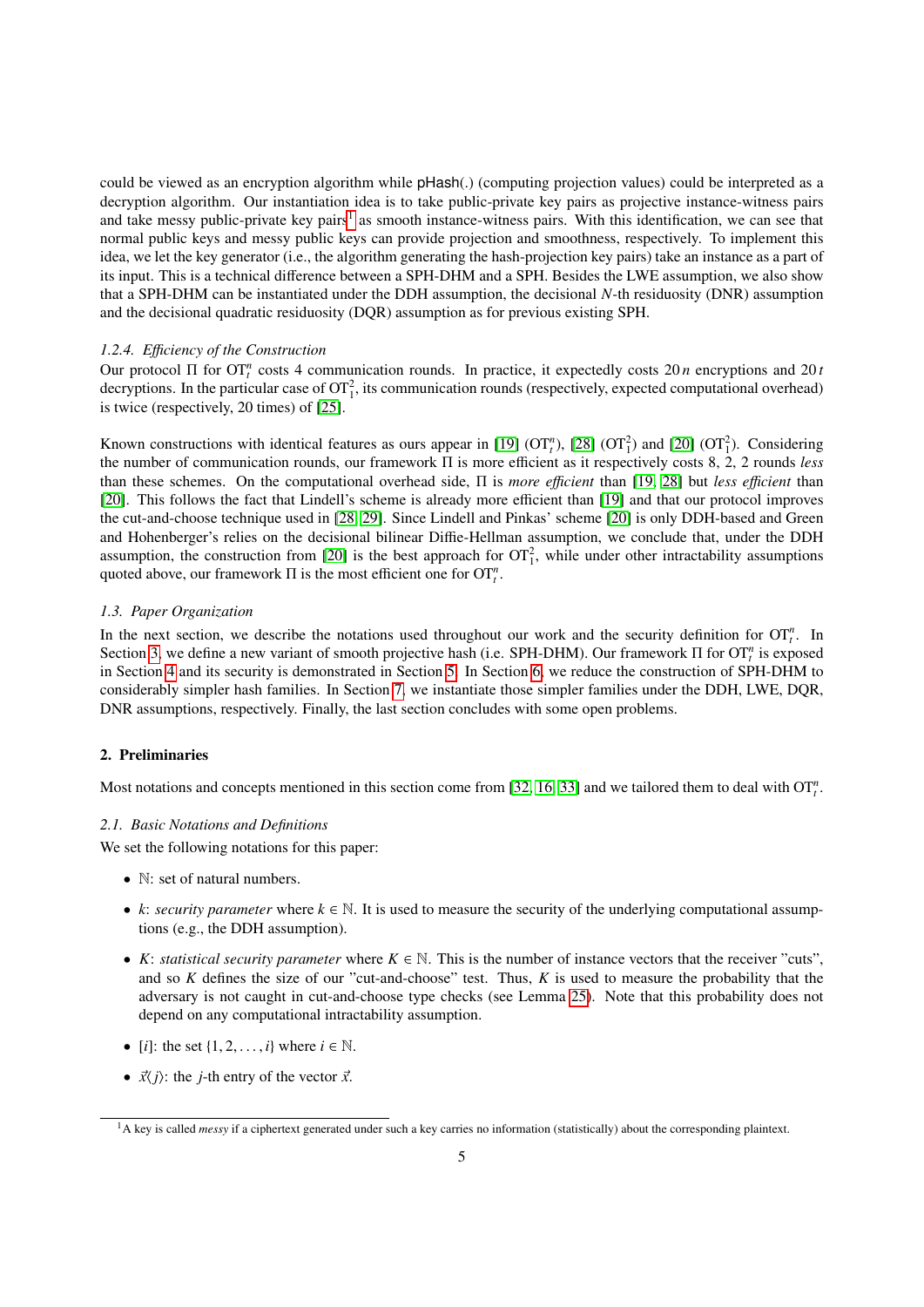- $S_n$ : the set of all permutations of [*n*] where  $n \in \mathbb{N}$ .
- $\sigma(\vec{x})$ : the vector gained by shifting the *i*-th entry of the *n*-vector  $\vec{x}$  to the  $\sigma(i)$ -th entry where  $\sigma \in S_n$ . In other words,  $\sigma(\vec{x})$  denotes the vector  $\vec{y}$  such that:  $\forall i \in [n]$   $\vec{y}\langle\sigma(i)\rangle = \vec{x}\langle i\rangle$ .
- Poly(.): an unspecified positive polynomial.
- $\{0, 1\}^*$ : set of all bitstrings.
- $\alpha \in U$  *D*: an element  $\alpha$  chosen uniformly at random from a domain *D*.
- $\alpha \in_{\chi} D$ : an element  $\alpha$  chosen from a domain *D* according the probabilistic distribution  $\chi$ .
- |*X*|: the cardinality of a finite set *X*.

**Definition 1.** *A (positive) function*  $\mu$ (*) is called* negligible in *k, if and only if:* 

 $\forall$ Poly(·) > 0 ∃ $k_0 \in \mathbb{N}$  :  $\forall k > k_0$   $\mu(k) < 1$ /Poly(*k*).

Definition 2. *A* probability ensemble

$$
X \stackrel{def}{=} \{X(1^k, a)\}_{k \in \mathbb{N}, a \in \{0,1\}^*}
$$

*is an infinite sequence of random variables indexed by* (*k*, *<sup>a</sup>*)*, where a represents various types of inputs used to sample the instances according to the distribution of the random variable*  $X(1^k, a)$ *.* 

Definition 3. *A probability ensemble X is* polynomial-time constructible*, if there exists a* probabilistic polynomialtime *(PPT)* sampling algorithm Samp(.) such that for any a, any k, the random variables Samp( $1^k$ , *a*) and  $X(1^k, a)$ <br>are identically distributed *are identically distributed.*

Definition 4. *Let X*, *Y be two probability ensembles. We say they are* computationally indistinguishable*, denoted by*  $X \triangleq Y$ , if for any non-uniform PPT algorithm D with auxiliary input  $z = (z_k)_{k \in \mathbb{N}}$  (where each  $z_k \in \{0, 1\}^*$ ), there exists<br>a negligible function  $u(x)$  such that for any sufficiently large k and any  $a \in \{0, 1\}^*$  $a$  negligible function  $\mu(.)$  such that for any sufficiently large k and any  $a \in \{0,1\}^*$ , it holds that

$$
|\text{Prob}(D(1^k, a, X(1^k, a), z_k) = 1) - \text{Prob}(D(1^k, a, Y(1^k, a), z_k) = 1)| \leq \mu(k).
$$

Definition 5. *Let X*, *Y be two probability ensembles. They are said to be* statistically indistinguishable*, denoted by*  $X \triangleq Y$ , if their statistical difference is negligible. More specifically, if there exists a negligible function  $\mu(.)$  such that

$$
1/2 \cdot \sum_{\alpha \in \{0,1\}^*} |\text{Prob}(X(1^k, a) = \alpha) - \text{Prob}(Y(1^k, a) = \alpha)| = \mu(k).
$$

**Definition 6.** Let X, *Y* be two probability ensembles. They are said to be identical, denoted by  $X \equiv Y$ , if the distribu*tions of*  $X(1^k, a)$  *and*  $Y(1^k, a)$  *are identical.* 

**Remark 7.** Let X, *Y* be two probability ensembles. We obviously have:  $X \equiv Y$  implies  $X \stackrel{s}{=} Y$  and  $X \stackrel{s}{=} Y$  implies  $Y \stackrel{c}{=} Y$  $X \stackrel{c}{=} Y$ .

*2.2. OT<sup>n</sup> <sup>t</sup> with Non-Adaptive SAMA*

The  $\mathrm{OT}_t^n$  functionality is defined as follows.

$$
f: \mathbb{N} \times \{0, 1\}^* \times \{0, 1\}^* \longrightarrow \{0, 1\}^* \times \{0, 1\}^*
$$
  

$$
(1^k, \vec{m}, T) \longmapsto (\lambda, (\vec{m}\langle i \rangle)_{i \in T})
$$

where:

•  $k$  is the security parameter,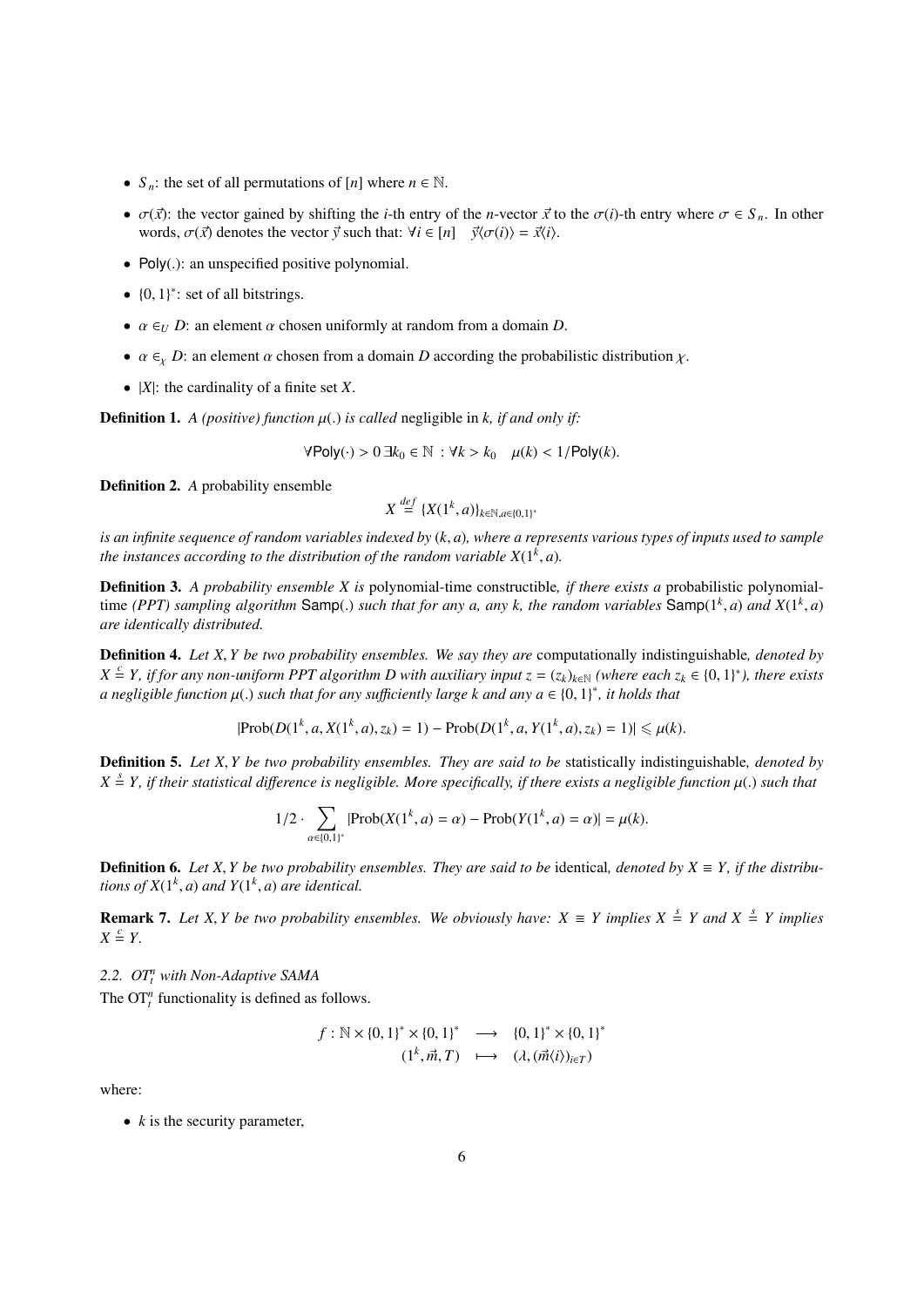- $\vec{m}$  is a vector of *n* values having identical bitlength,
- $\lambda$  denotes the empty string,
- *T* is a set of *t* indexes from [*n*],
- $(\vec{m}\langle i \rangle)_{i \in T}$  is the sequence of *t* values indexed by *T*.

In this functionality, the sender S privately holds the input  $\vec{m}$  and receives no output while the receiver R privately owns the set *T* and receives  $(\vec{m}\langle i \rangle)_{i \in T}$ .

Before engaging the OT protocol, the adversary  $\mathcal A$  corrupts the parties listed in the set  $I \subseteq \{S, \mathcal R\}$ . As  $\mathcal A$  is *nonadaptive*, the set *I* of corrupted players will not change until the computation ends. In our case, we consider that at most one party is corrupted by A. Non-corrupted participants (i.e. honest parties) will faithfully follow the protocol's instructions. When A corrupts a party, A takes control over the party's actions and A gets aware of the party's communication and computation history. In particular, the input of the corrupt participant is known (and controlled) by A. The objective of  $\mathcal A$  is to gain some extra knowledge about the honest player's private input other than what is inferred by the result of the computation and  $\mathcal{A}$ 's protocol input.

We are now to recall how the ideal/real world paradigm works. For simplicity, we are to associate the value 1 with the sender S and the value 2 with the receiver R. Thus:  $\{S, \mathcal{R}\} = \{1, 2\}$ .

## *2.2.1. The Ideal World*

In the ideal world, there is an incorruptible *trusted third party* (TTP) (named ideal functionality in Section [1\)](#page-0-0). An execution of  $OT<sup>n</sup><sub>t</sub>$  proceeds as follows.

• Inputs. All entities know the public security parameter *k*. The sender *S* holds  $\vec{m}$ . The receiver  $\Re$  holds *T*. The adversary  $\mathcal{A}$  holds a name list  $I \subseteq \{1, 2\}$ , a randomness  $r_{\mathcal{A}} \in \{0, 1\}^*$  and an auxiliary input  $z = (z_k)_{k \in \mathbb{N}}$ , where  $z_k \in \{0, 1\}^*$ .

Before proceeding to the next stage,  $A$  corrupts parties listed in  $I$  and learns their inputs.

• Sending inputs to the TTP. Each honest party sends its input to the TTP. For each corrupted party,  $A$  sends a string to the TTP on behalf of the party. This string may be the input of the corrupted party, other input of the same length, or an early termination request Abort<sub>*i*</sub> ( $i \in I$ ).

Denote the inputs received by the TTP by  $\vec{y} = (y_1, y_2)$  (note that  $\vec{y}$  does not necessarily equal ( $\vec{m}$ , *T*)). If the TTP receive an Abort<sub>*i*</sub> for some  $i \in I$ , it sends Abort<sub>*i*</sub> to both parties and the ideal execution terminates.

Remark 8. *If the TTP received multiple aborting messages, then it means that both players have been corrupted by* A*. This situation represents no security objective whatsoever since the adversary controls every entity.*

In the case no aborting message was sent to the TTP, the execution of the protocol proceeds to the next step.

- **TTP answering the adversary.** The TTP computes  $f(y_1, y_2)$  and sends A the outputs  $(f(y_1, y_2)\langle i\rangle)_{i\in I}$  of the corrupted parties.
- TTP answering the honest parties. A sends either Abort*<sup>i</sup>* for some *i* ∈ *I* or Continue to the TTP. If the TTP receives Continue, then it sends the honest parties their results. Otherwise, it sends the honest parties Abort*<sup>i</sup>* .
- Outputs. Each honest party always outputs the message obtained from the TTP. Each corrupted party outputs nothing. Instead,  $A$  outputs any arbitrary (PPT computable) function of the initial inputs of the corrupted parties, the auxiliary input, and the messages obtained from the TTP.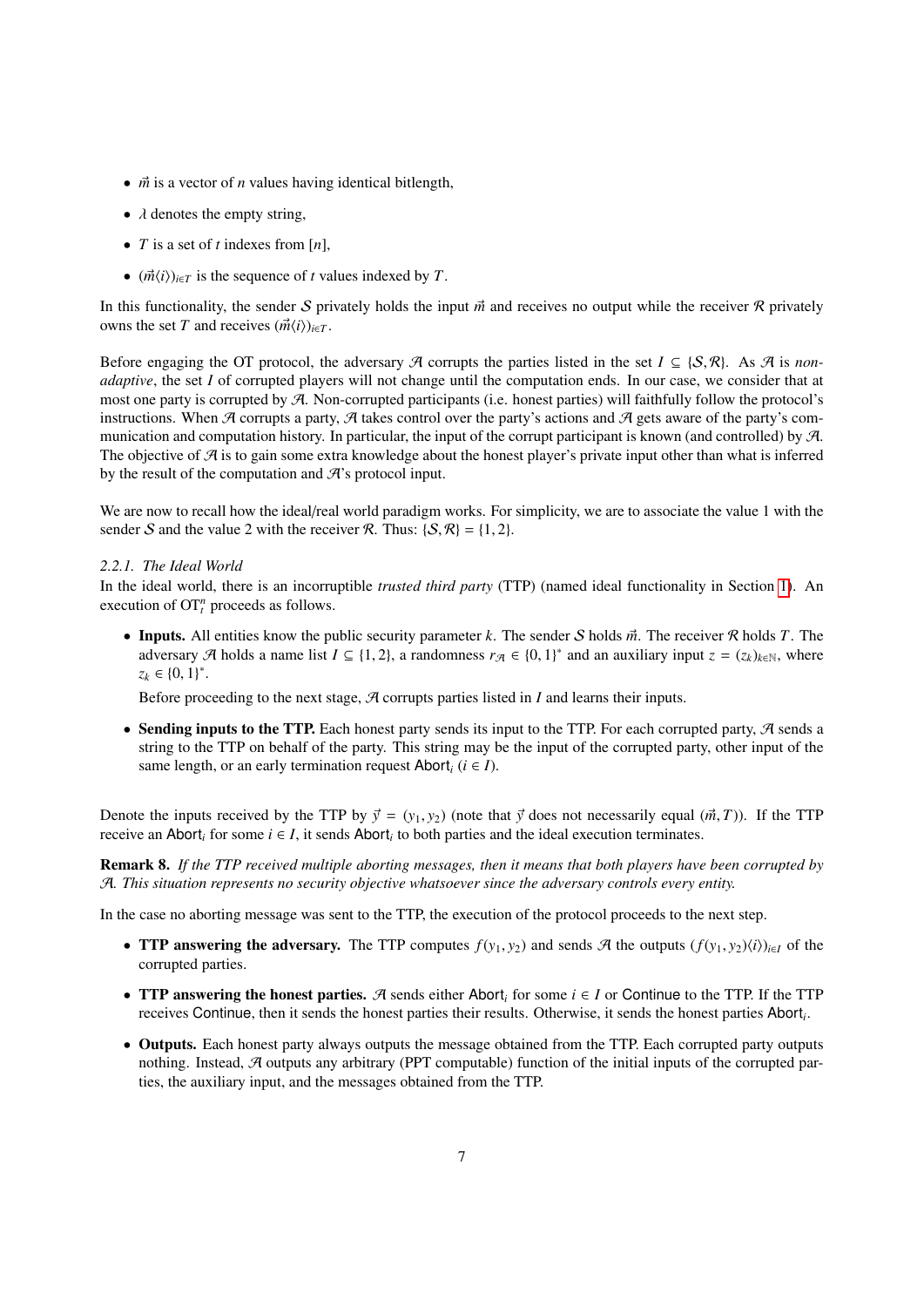The output of the execution is defined/denoted by a 3-entry vector  $\text{Ideal}_{f, \mathcal{A}(z), I}(1^k, \vec{m}, T, r_{\mathcal{A}})$  written as:

 $\mathsf{Ideal}_{f, \mathcal{A}(z), I}(1^k, \vec{m}, T, r_{\mathcal{A}}) = (\mathsf{Ideal}_{f, \mathcal{A}(z), I}(1^k, \vec{m}, T, r_{\mathcal{A}}) \langle 0 \rangle, \mathsf{Ideal}_{f, \mathcal{A}(z), I}(1^k, \vec{m}, T, r_{\mathcal{A}}) \langle 1 \rangle, \mathsf{Ideal}_{f, \mathcal{A}(z), I}(1^k, \vec{m}, T, r_{\mathcal{A}}) \langle 2 \rangle)$ 

where

- Ideal<sub>f, $\mathcal{A}(z), I(1^k, \vec{m}, T, r_{\mathcal{A}})(0)$  is  $\mathcal{A}$ 's output,</sub>
- Ideal<sub>f, $\mathcal{A}(z), I(1^k, \vec{m}, T, r_{\mathcal{A}})(1)$  is the sender's output,</sub>
- Ideal<sub>f, $\mathcal{A}(z), I(1^k, \vec{m}, T, r_{\mathcal{A}})$  is the receiver's output.</sub>

## *2.2.2. The Real World*

In the real world, we do not have any TTP and the two parties communicate with each other using an authenticated channel. Let  $\Pi$  be a protocol for  $OT_t^n$ . A execution of  $\Pi$  proceeds as follows.

- Inputs. They are identical to the inputs in the ideal world except that  $S$  (resp.,  $\mathcal R$ ) additionally holds a randomness  $r_1$  (resp.,  $r_2$ ).
- Computation. Computing *f* is done via interactions between the sender and the receiver. Each honest party strictly follows the prescribed protocol Π. The corrupted parties follows A's instructions and may arbitrarily deviate from Π.
- Outputs. Each honest party always outputs what Π instructs. Each corrupted party outputs nothing. Instead,  $A$  outputs any arbitrary (PPT computable) function of the initial inputs of the corrupted parties, the auxiliary input, and the messages it sees during the execution of Π.

The output of the execution is defined/denoted by a 3-entry vector Real<sub>Π,*I*, $\mathcal{A}(z_k)$ </sub> (1<sup>*k*</sup>,  $\vec{m}$ , *T*,  $r_{\mathcal{A}}$ ,  $r_1$ ,  $r_2$ ) where the first, second and third entries are  $\mathcal{A}$ 's output, the sender's out second and third entries are  $\mathcal{A}$ 's output, the sender's output and the receiver's output respectively similarly to  $\text{Ideal}_{f, \mathcal{A}(z), I}(1^k, \vec{m}, T, r_{\mathcal{A}}).$ 

## *2.2.3. Security Definition*

Intuitively speaking, we say that protocol  $\Pi$  securely computes  $OT_t^n$  in the presence of malicious adversaries, if and only if, for any malicious adversary  $A$ , what harm  $A$  can do in the real world is not more than in the ideal world. This intuition is formally captured by the following definition.

<span id="page-7-0"></span>**Definition 9.** Let f denote the functionality of  $OT_t^n$ . Let  $\Pi$  be a concrete protocol for  $OT_t^n$ . Let  $\Psi$  be a set of the *receiver's all legal private inputs. We say* Π securely computes *f in the presence of malicious adversaries, if and only if for any non-uniform PPT adversary*  $\mathcal A$  *with auxiliary input*  $z = (z_k)_{k \in \mathbb N}$  *in the real world, there exists a non-uniform probabilistic expected polynomial-time adversary* S *with the same auxiliary input in the ideal world such that, for any*  $I \subseteq [2]$ *, the following equation holds.* 

<span id="page-7-1"></span>
$$
\{\text{Real}_{\Pi,I,\mathcal{A}(z_k)}(1^k,\vec{m},T)\}_{k\in\mathbb{N},\vec{m}\in((0,1)^*)^n,T\in\Psi,z_k\in(0,1)^*}\overset{c}{=}\{\text{Ideal}_{f,I,\mathfrak{S}(z_k)}(1^k,\vec{m},T)\}_{k\in\mathbb{N},\vec{m}\in((0,1)^*)^n,T\in\Psi,z_k\in(0,1)^*},\tag{1}
$$

*where the parameters input to the two probability ensembles are the same. The adversary*  $\Im$  *is called* the simulator of *the adversary* A*.*

We point out that the security definitions presented in [\[16,](#page-33-15) [33\]](#page-34-6) require the simulator  $\mathfrak S$  to run in strictly polynomial-time but those from [\[34,](#page-34-7) [29,](#page-34-2) [28\]](#page-34-1) allow  $\mathfrak S$  to run in expected polynomial-time. Definition [9](#page-7-0) follows the latter. We argue about our choice as follows. First, allowing the simulator to run in expected polynomial-time is essential for achieving (non-trivial) constant-round protocols (our framework Π has constant round complexity) as Barak and Lindell showed that there was no (non-trivial) constant-round ZK proof of argument having a strictly polynomial-time black-box simulator [\[35\]](#page-34-8). Second, in many cases (also when strictly polynomial-time simulators exist), the expected running time of the simulator provides a better bound than the worst-case running time [\[36\]](#page-34-9).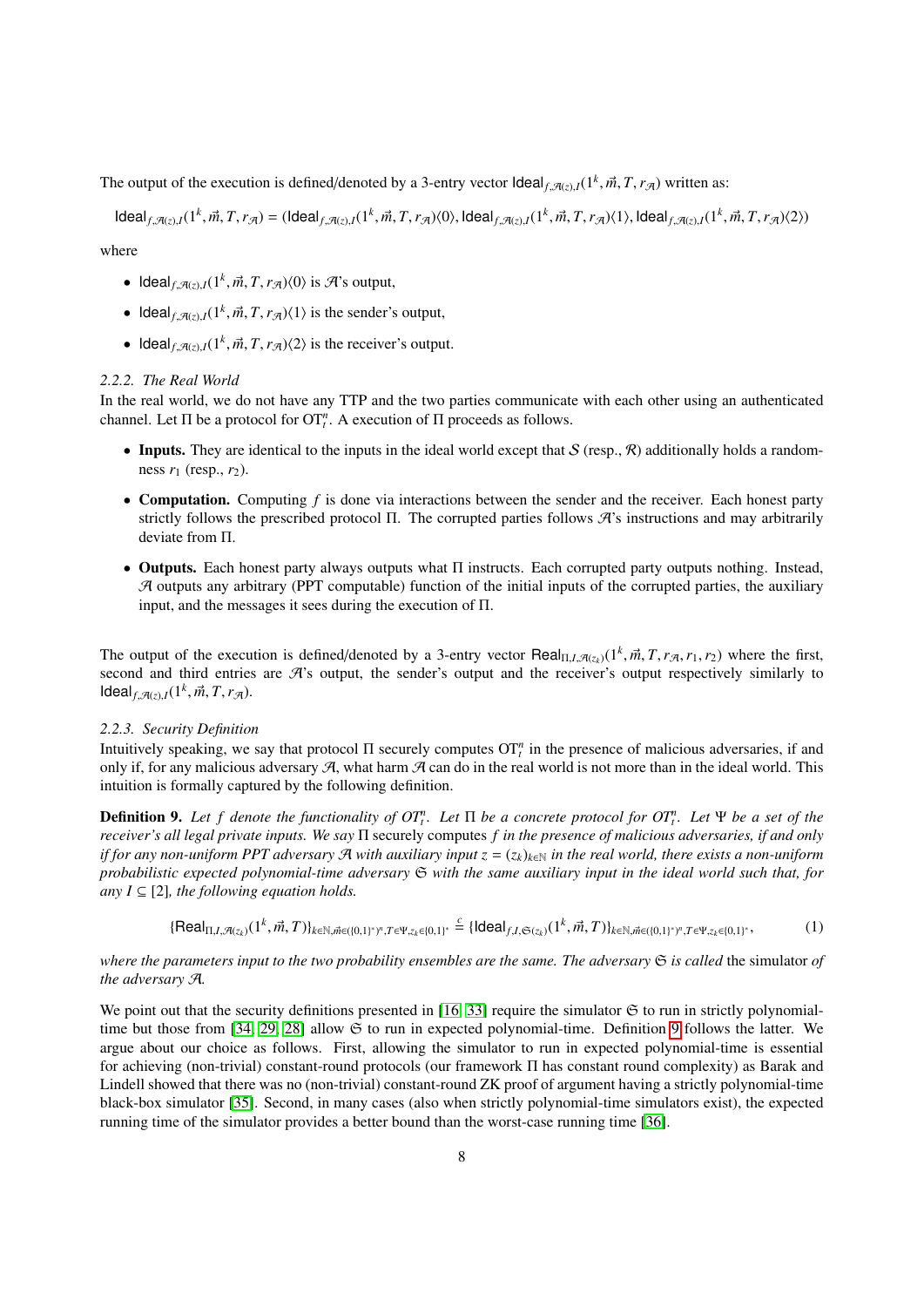## <span id="page-8-0"></span>3. A New Smooth Projective Hash

As said in Section [1,](#page-0-0) SPH was introduced to design chosen-ciphertext secure encryption schemes and Halevi and Tauman Kalai applied a variant of this cryptographic primitive to construct a protocol for OT. However, these definitions does not suffice for our application. Rather, we define another variant of SPH.

<span id="page-8-1"></span>Definition 10. *A hash family* <sup>H</sup> *is defined by means of the following seven PPT algorithms* <sup>H</sup> <sup>=</sup> (PG, IS, Check, DI, KG, Hash, pHash)*:*

- *Parameter generator* PG*: it takes a security parameter k as input and returns a hash parameter* Λ*: i.e.* Λ ←  $PG(1<sup>k</sup>)$ .
- *Checker* Check*: it takes a security parameter k and a hash parameter* Λ *as input and returns an indicator bit*  $b \in \{0, 1\}$ : *i.e.*  $b \leftarrow \text{Check}(1^k, \Lambda)$ . The objective is to check that  $\Lambda$  was correctly generated.
- *Instance sampler* IS*: it takes a security parameter k and a hash parameter* Λ *as input and returns a vector*  $\vec{a} = ((\dot{x}_1, \dot{w}_1), \dots, (\dot{x}_t, \dot{w}_t), (\ddot{x}_{t+1}, \dddot{w}_{t+1}), \dots, (\ddot{x}_n, \dddot{w}_n))$  (i.e.,  $\vec{a} \leftarrow \text{IS}(1^k, \Lambda)$ ) where each entry of  $\vec{a}$  is an instance-<br>witness pair with the first t pairs are projective and the last  $n - t$  *witness pair with the first t pairs are projective and the last n − t pairs are smooth.*
- *Distinguisher* DI*: it takes a security parameter k, a hash parameter* <sup>Λ</sup> *and an instance-witness pair* (*x*,*w*) *as input and outputs an indicator value b: i.e., b* ← DI(1*<sup>k</sup>* , <sup>Λ</sup>, *<sup>x</sup>*,*w*)*. Its goal is to distinguish smooth instances and projective instances.*
- *Key generator* KG*: it takes a security parameter k, a hash parameter* Λ *and an instance x as input and outputs a hash-projection key pair* (*hk*, *pk*): *i.e.*, (*hk*, *pk*) ← **KG**(1<sup>*k*</sup>,  $\Lambda$ , *x*).
- *Hash algorithm* Hash*: it takes a security parameter k, a hash parameter* Λ*, an instance x and a hash key hk as input and outputs a value y: i.e.*,  $y \leftarrow$   $\text{Hash}(1^k, \Lambda, x, hk)$ *.*
- *Projection algorithm* pHash*: it takes a security parameter k, a hash parameter* Λ*, an instance x, a projection key pk and a witness w of x as input and outputs a value y: i.e.,*  $y \leftarrow \text{pHash}(1^k, \Lambda, x, pk, w)$ *.*

Definition 11. *For a given hash parameter* Λ*, if* Check *outputs* 1*, then* Λ *is said to be* legal*; otherwise, it is said to be* illegal*.*

Remark 12. *It is obvious that any* Λ *generated by* PG *is legal.*

**Definition 13.** *Let*  $R = \{(x, w) : x, w \in \{0, 1\}^*\}$  *be a relation. For a legal*  $\Lambda$ *, we define its* projective relation *as*  $\dot{R}_{\Lambda} = \int (x, \dot{w}) \cdot (x, \dot{w}) \cdot (y, \dot{w})$  is generated by  $|\mathbf{S}(1^k, \Lambda)|$  $\{(x,w): (x,w) \text{ is generated by } \mathbb{S}(1^k,\Lambda)\}\$  and its smooth relation as  $\ddot{R}_{\Lambda} = \{(x,w): (x,w) \text{ is generated by } \mathbb{S}(1^k,\Lambda)\}.$ 

<span id="page-8-2"></span>Definition 14 (Distinguishability). *For any legal hash parameter* <sup>Λ</sup>*, any instance-witness pair* (*x*,*w*)*, we require:*

$$
\mathsf{DI}(1^k, \Lambda, x, w) = \begin{cases} 0 & \text{if } (x, w) \in \mathbb{R}_\Lambda, \\ 1 & \text{if } (x, w) \in \mathbb{R}_\Lambda, \\ 2 & \text{otherwise.} \end{cases}
$$

**Definition 15.** *If R is a relation, then its* language *is defined as*  $L \stackrel{def}{=} \{x \in \{0, 1\}^* : \exists w((x, w) \in R)\}.$ 

Let  $\dot{L}_\Lambda$  and  $\ddot{L}_\Lambda$  be the languages of relation  $\dot{R}_\Lambda$  and relation  $\ddot{R}_\Lambda$ , respectively. The properties smoothness and projection to be defined next will ensure that  $\dot{L}_\Lambda \cap \ddot{L}_\Lambda = \emptyset$  holds. That is, no instance can exhibit both smoothness and projection.

Definition 16 (Projection). *For any hash parameter* Λ *generated by* PG(1*<sup>k</sup>* )*, any projective instance-witness pair*  $(x, w)$  generated by  $\mathsf{IS}(1^k, \Lambda)$ , and any hash-projection key pair  $(hk, pk)$  generated by  $\mathsf{KG}(1^k, \Lambda, \dot{x})$ , it holds that

$$
\mathsf{Hash}(1^k, \Lambda, \dot{x}, \mathit{hk}) = \mathsf{pHash}(1^k, \Lambda, \dot{x}, \mathit{pk}, \dot{w}).
$$

**Definition 17.** For an instance-witness vector  $\vec{a} = ((x_1, w_1), \ldots, (x_n, w_n))$ , we define its instance vector as  $\vec{x}^{\vec{a}} \stackrel{def}{=}$  $(x_1, \ldots, x_n)$  *and its* witness vector *as*  $\vec{w}^{\vec{a}} \stackrel{def}{=} (w_1, \ldots, w_n)$ *.*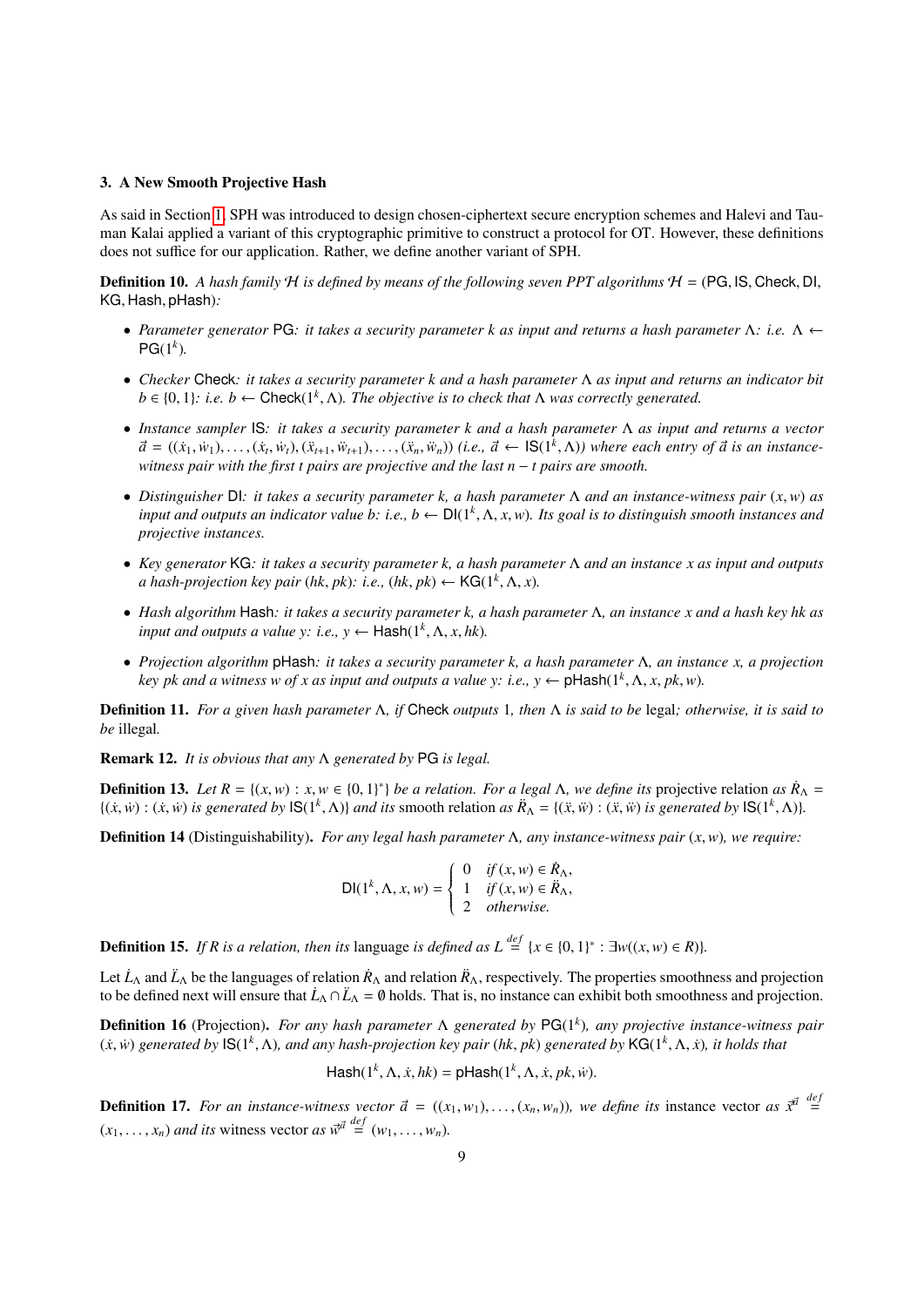<span id="page-9-2"></span>**Definition 18.** *Fix a legal hash parameter* Λ*. If a vector*  $\vec{a}$  *contain at least n* − *t smooth instance-witness pairs, (i.e., at least n* − *t pairs in*  $\ddot{R}_\lambda$ *), then*  $\vec{a}$  *is said to be* legal.

**Remark 19.** *Note that any*  $\vec{a}$  generated by  $\text{IS}(1^k, \Lambda)$  is legal, and the legality of any  $\vec{a}$  that may be maliciously generated can be checked by invoking algorithm  $\text{DI}$  at most n times *generated can be checked by invoking algorithm* DI *at most n times.*

<span id="page-9-0"></span>**Definition 20** (Smoothness). *For any legal hash parameter* Λ, *any legal instance-witness vector*  $\vec{a}$  (without loss of *generality, we assume that the last n* − *t entries of*  $\vec{a}$  *are smooth), any permutation*  $\sigma \in S_n$ , smoothness *holds if the two probability ensembles*  $SM_1 \stackrel{def}{=} {SM_1(1^k)}_{k \in \mathbb{N}}$  and  $SM_2 \stackrel{def}{=} {SM_2(1^k)}_{k \in \mathbb{N}}$ , specified as follows, are statistically *indistinguishable: i.e.*,  $SM_1 \stackrel{s}{=} SM_2$ . Perfect smoothness *holds, if*  $SM_1 \equiv SM_2$ .

- $G_{\Lambda} \stackrel{def}{=} \{y : x \in L_{\Lambda} \cup L_{\Lambda}, (hk, pk) \leftarrow \mathsf{KG}(1^k, \Lambda, x), y \leftarrow \mathsf{Hash}(1^k, \Lambda, x, hk)\}$  is a set of all possible hash values.
- $Algorithm SmGen<sub>1</sub>(1<sup>k</sup>) works as follows:$ 
	- $\vec{x}$  ←  $\vec{x}^{\vec{a}}$ .
	- $\rightarrow$  *For each j* ∈ [*n*]*, perform:* (*hk<sub>j</sub>, pk<sub>j</sub>*) ← KG(1<sup>*k*</sup>, Λ,  $\vec{x}$ (*j*)*, y<sub>j</sub>* ← Hash(1<sup>*k*</sup>, Λ,  $\vec{x}$ (*j*)*, hk<sub>j</sub>)*.
	- $-$  *Set*  $\overrightarrow{pky}$  ←  $(pk_j, y_j)_{j \in [n]}$  *and output*  $\overrightarrow{pky}$ .
- *Algorithm* SmGen<sub>2</sub>(1<sup>k</sup>) *works as* SmGen<sub>1</sub>(1<sup>k</sup>) *except that for each j* ∈ {*t* + 1, *t* + 2, . . . , *n*}*, y<sub>j</sub>* ∈ *U G*<sub>Λ</sub>.
- *For i*  $\in$  [2], *algorithm* SM<sub>*i*</sub>(1<sup>*k*</sup>)</sub> *works as follows:*  $\overrightarrow{pky}$  ←  $S$ *mGen<sub><i>i*</sub>(1<sup>*k*</sup>),  $\overrightarrow{pky}$  ←  $\sigma(\overrightarrow{pky})$  *and output*  $\overrightarrow{pky}$ .

<span id="page-9-1"></span>**Definition 21** (Hard Subset Membership). *For any*  $\sigma \in S_n$ , the two probability ensembles  $\text{HS}_1 \stackrel{def}{=} {\text{[HS}_1(1^k)}_{k \in \mathbb{N}}$  and  $\text{[Hilb]}_k = {\text{[HS}_1(1^k)}_{k \in \mathbb{N}}$  and  $HS_2 \stackrel{def}{=} \{HS_2(1^k)\}_{k \in \mathbb{N}}$ , specified as follows, are computationally indistinguishable, i.e.,  $HS_1 \stackrel{c}{=} HS_2$ .

- *Algorithm*  $\text{HS}_1(1^k)$  *works as follows:*  $\Lambda \leftarrow \text{PG}(1^k)$ ,  $\vec{a} \leftarrow \text{IS}(1^k, \Lambda)$  *and outputs*  $(\Lambda, \vec{x}^{\vec{a}})$ .
- *Algorithm*  $HS_2(1^k)$  *operates as*  $HS_1(1^k)$  *except that it outputs*  $(\Lambda, \sigma(\vec{x}^d))$ *.*

Remark 22. *In this paper, for a projective instance x*, *its witness w is mainly used to gain the instance's hash value while, for a smooth instance*  $\ddot{x}$ , *its witness*  $\ddot{w}$  *serves as a proof of smoothness (i.e., a proof of*  $\ddot{x} \in L_{\lambda}$ *). The distinguishability property guarantees that, given the needed witness-vector, projective instances and smooth instances are distinguishable.*

As both our SPH-DHM notion and Halevi and Tauman Kalai's VSPH-HM [\[25\]](#page-33-24) are used to construct protocols for OT, it is necessary to discuss the differences between these two variants of SPH.

- 1. The major difference between these two notions is that a SPH-DHM not only provides a witness to each projective instance (as a VSPH-HM) but also to every smooth instance.
- 2. The key generation algorithm KG of a SPH-DHM takes an additional parameter: an instance *x*. This technical modification makes instantiating such a hash family easier as we will see in Section [7](#page-25-0) using the LWE assumption.
- 3. The instance sampling algorithm IS of a VSPH-HM generates tuples consisting of a smooth instance, a projective instance and its witness. To deal with  $OT<sub>t</sub><sup>n</sup>$ , in a SPH-DHM, the sampling algorithm returns vectors containing *t* projective instance-witness pairs and *n* − *t* smooth instance-witness pairs. As a natural result, the properties of smoothness and hard subset membership are extended to consider instance vectors of *n* entries.
- 4. A SPH-DHM does not need the verifiable smoothness property of a VSPH-HM (implemented by algorithm IT in [\[25\]](#page-33-24)). This property was used by Halevi and Tauman Kalai to verify whether at least one of two instances is smooth. Instead, a SPH-DHM exhibits the distinguishability property (implemented by algorithm DI).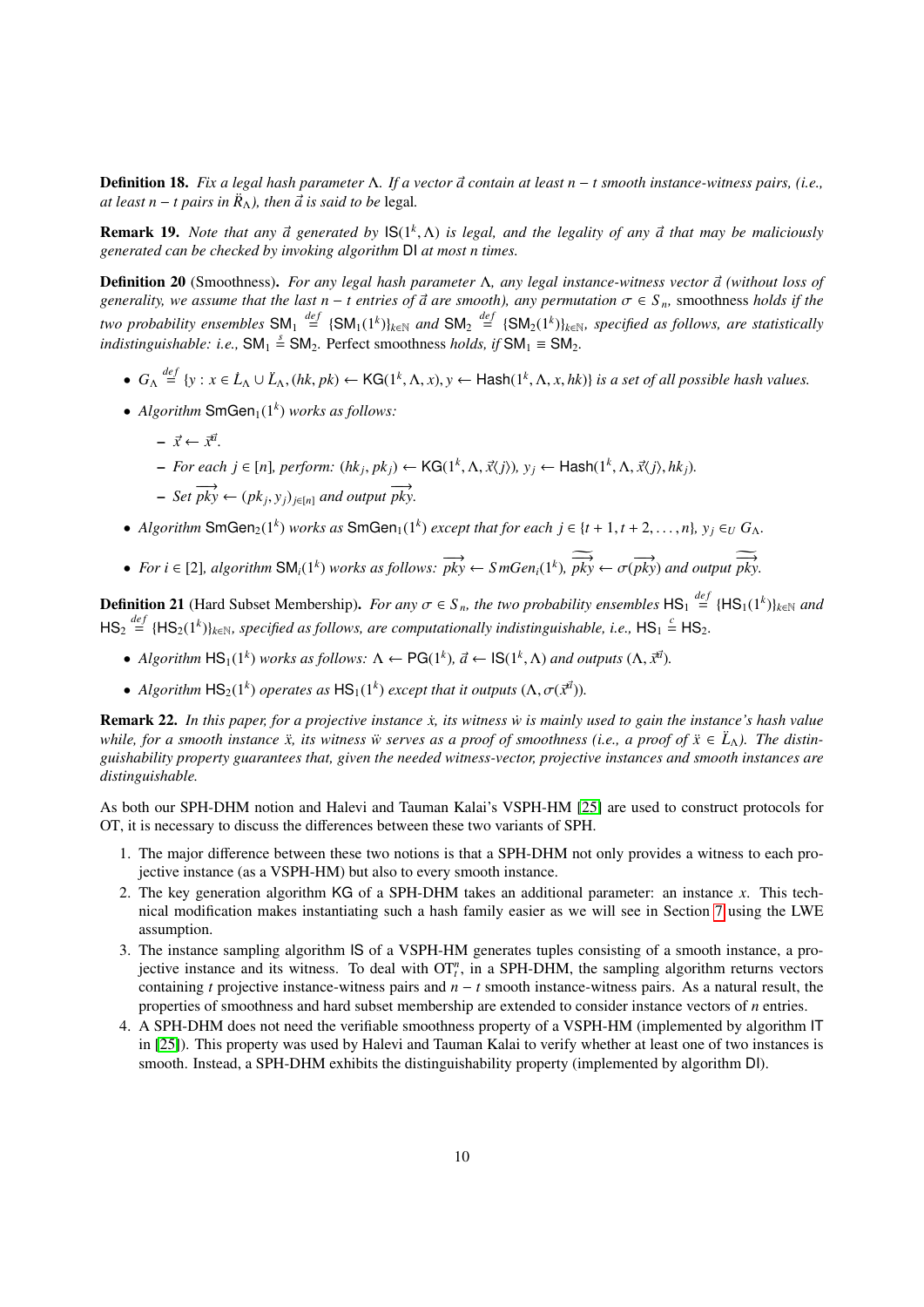# <span id="page-10-0"></span>4. A Framework for OT*<sup>n</sup> t* with Fully-Simulatable SAMA

## *4.1. Description of the Protocol*

Let  $H = (PG, IS, Check, DI, KG, Hash, pHash)$  be a SPH-DHM. For our construction, we will need a PPT algorithm Γ taking two legal inputs  $T_1, T_2 \text{ ∈ } Ψ$  of the receiver as input and outputting a uniformly chosen permutation  $σ ∈ S_n$ mapping  $T_1$ 's indexes to  $T_2$ 's. We will use the notation  $\sigma \leftarrow \Gamma(T_1, T_2)$  to denote a call to this algorithm. For an implementation example of Γ, please see [\[37\]](#page-34-10).

For clarity, we make the following convention. If S refuses to send  $R$  a message which is supposed to be sent, or S sends an invalid message that R cannot process then R halts the protocol and outputs Abort<sub>1</sub>. Likewise, if R deviates in a similar way,  $S$  outputs Abort<sub>2</sub>. The inputs are described as follows:

- Private Inputs: The sender S holds a vector  $\vec{m} \in (\{0, 1\}^*)^n$  containing *n* values and holds a random tape  $r_1 \in \{0, 1\}^*$ . The receiver R holds a set  $T \in \Psi$  containing *t* indices and holds a random tape  $r_2 \in$ {0, 1}<sup>\*</sup>. The receiver R holds a set  $T \in \Psi$  containing *t* indices and holds a random tape  $r_2 \in \{0, 1\}^*$ . The adversary **A** holds a name list  $I \subseteq \{8, 8\} = \{1, 2\}$  and a random tape  $r_2 \in \{0, 1\}^*$ . adversary  $\mathcal A$  holds a name list  $I \subseteq \{S, \mathcal R\} = \{1, 2\}$  and a random tape  $r_{\mathcal A} \in \{0, 1\}^*$ .
- Auxiliary Inputs: The adversary  $\mathcal{A}$  holds an auxiliary input  $z \in \{0, 1\}^*$ . The security parameter *k*, the statistical security parameter *k* and the description of  $\mathcal{H}$  are known to  $\mathcal{R}$ . S and  $\mathcal{A}$ security parameter K, and the description of H are known to R, S and A.

The interactions between  $\mathcal R$  and  $\mathcal S$  as described in Protocol [1.](#page-11-0)

Remark 23. *Note that* S *only cares about whether each chosen instance vector contains at least n*−*t smooth instances. Thus, in Step R2, to prove the legalities of the chosen instance vectors,* R *only needs to send the witnesses of the smooth* instances. Formally speaking, R only needs to send  $((i, j, \tilde{w}_i(j)))_{i \in CS, j \in J_i}$  to S, where  $J_i \stackrel{def}{=} \{j : \tilde{x}_i(j) \text{ is smooth}\}.$ 

## *4.2. Analysis of* Π

*4.2.1. Correctness of the Protocol*

We now check that, when both the sender S and the receiver R are honest,  $\Pi$  is sound. For each  $i \in \overline{CS}$ , each  $j \in [n]$ , we know:

$$
\vec{c}\langle j\rangle = \vec{m}\langle j\rangle \oplus (\oplus_{i \in \overline{CS}} \vec{\beta_i}\langle j\rangle) \quad \text{and} \quad m'_j = \vec{c}\langle j\rangle \oplus (\oplus_{i \in \overline{CS}} \beta'_{ij}).
$$

For each *j* ∈ *T*,  $\tilde{\vec{x}}_i$ (*j*) is a projective instance. H's property projection guarantees that its projection value equals its has been to say  $\vec{B}$ , *i*) =  $\beta'$ . Thus we get:  $\vec{m}(i) = m'$  which proves that  $\$ hash value. That is to say:  $\vec{\beta}_i \langle j \rangle = \beta'_{ij}$ . Thus, we get:  $\vec{m} \langle j \rangle = m'_j$  which proves that  $\mathcal R$  gets  $(\vec{m} \langle i \rangle)_{i \in T}$  which is the sought data.

For each  $j \notin T$ ,  $\tilde{\vec{x}}_i \langle j \rangle$  is a smooth instance. H's smoothness property guarantees that its projection value reveals no<br>knowledge of its hash value. Thus R cannot get any information about  $(\vec{m}(i))$ knowledge of its hash value. Thus, R cannot get any information about  $(\vec{m}\langle i\rangle)_{i\notin T}$ .

#### *4.2.2. Security of the Scheme*

<span id="page-10-2"></span>The security of  $\Pi$  can be stated as follows.

Theorem 24. *Assume that* H *is a smooth projective hash family that holds properties distinguishability and hard subset membership. Then,* Π *(i.e., Protocol [1\)](#page-11-0) securely computes functionality OT<sup>n</sup> t in the presence of non-adaptive malicious adversaries where the sender's security is statistical and the receiver's security is computational.*

We defer the strict proof of Theorem [24](#page-10-2) to Section [5](#page-13-0) and simply give an intuitive analysis here. First, let's focus on the sender's security. The framework should prevent any malicious adversary controlling the corrupted receiver from learning more than *t* values. This is achieved by using a cut and choose technique. The following lemma shows that the probability that the malicious adversaries learn extra values is negligible.

<span id="page-10-1"></span>Lemma 25. *In the case where the sender is honest and the receiver is corrupted by a malicious adversary, the probability that the adversary learns more than t values is at most*  $1/2^K$ .

*Proof.* Let  $\mathcal A$  be a malicious adversary. According to the design of  $\Pi$ , the following conditions are necessary for  $\mathcal A$ to learn any extra value.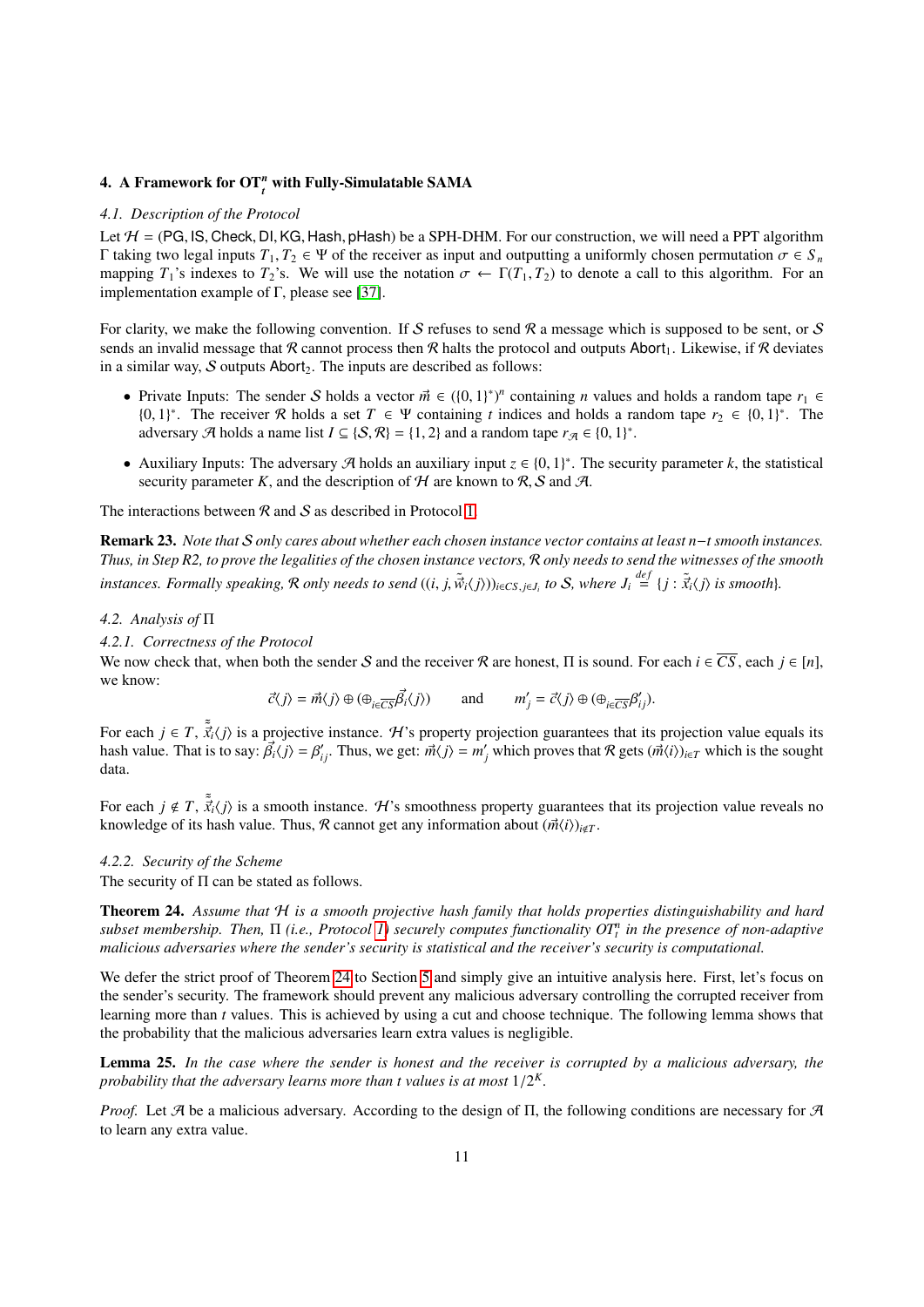## Protocol 1 Π

<span id="page-11-0"></span>R1 (Receiver's step): R chooses a hash parameter and samples its instance-witness vectors as follows.

- 1. *R* chooses a hash parameter  $\Lambda$  by running PG(1<sup>k</sup>).
- 2. R samples *K* instance-witness vectors:  $\forall i \in [K]$   $\vec{a}_i \leftarrow \text{IS}(1^k, \Lambda)$ .<br>2.  $\Phi$  shuffles seek of these *K* vectors. That is for seek  $i \in [K]$   $\Phi$ .
- 3. R shuffles each of these K vectors. That is, for each  $i \in [K]$ , R uniformly chooses a permutation  $\sigma_i^1 \in U S_n$ and  $\tilde{\vec{a}}_i \leftarrow \sigma_i^1(\vec{a}_i)$ .
- 4. R sends the hash parameter  $\Lambda$  and the instance vectors  $\tilde{\vec{x}}_1, \tilde{\vec{x}}_2, \ldots, \tilde{\vec{x}}_K$  to  $S$ , where  $\tilde{\vec{x}}_i$  is the instance vector of  $\tilde{\vec{x}}$  (i.e.  $\tilde{\vec{x}} = x\tilde{\vec{u}}$ )  $\tilde{\vec{a}}_i$  (i.e.,  $\tilde{\vec{x}}_i = \vec{x}^{\tilde{\vec{a}}_i}$ ).

S1 (Sender's step): S verifies that the hash parameter is legal by calling Check( $1^k$ ,  $\Lambda$ ).

- 1. If Check $(1^k, \Lambda) = 0$ , then S halts and outputs Abort<sub>2</sub>.<br>2. If Chock $(1^k, \Lambda) = 1$ , then S uniformly chooses a range
- 2. If Check( $1^k$ ,  $\Lambda$ ) = 1, then S uniformly chooses a random string  $r \in \{0, 1\}^k$  and sends it to  $\mathcal{R}$ .

Comment: The string *r* indicates that the instance vectors whose indices fall into  $CS \stackrel{def}{=} \{i : r \langle i \rangle = 1\}$  (similarly said,  $\overline{CS} \stackrel{\text{def}}{=} \{i : r\langle i \rangle = 0\}$  are chosen by S. In other words, *r* indicates that instance vectors  $(\tilde{x}_i)_{i \in C}$  are chosen. For this reason, we call *r choice indicator*.

R2 (Receiver's step): According to the value of the string r, R sends the witness vectors corresponding to the chosen instance vectors and the different permutations of *T* to S as follows.

- 1. R sends the witnesses of the chosen instance vectors  $(\vec{w}_i)_{i \in C}$  to S.
- 2. R shuffles his private input. For each non-chosen vector, R reorders it by applying a permutation, so that the set of indexes of projective instances of the resulting vector and set *T* be identical. Formally speaking, let  $\tilde{\vec{x}}_i$  be a non-chosen vector (i.e.  $i \in \overline{CS}$ ) and denote by  $G_i$  the set of indexes of its projective instances (i.e.,  $G - i : \tilde{\vec{x}}(i)$  is projectivel). For each  $i \in \overline{CS}$  *R* chooses a permutation  $\sigma^2 \leftarrow \Gamma(G, T$  $G_i = \{j : \tilde{x}_i(j) \text{ is projective}\}\)$ . For each  $i \in \overline{CS}$ , R chooses a permutation  $\sigma_i^2 \leftarrow \Gamma(G_i, T)$ .<br> *P* sands the permutations  $(\sigma_i^2)$  to S
- 3. *R* sends the permutations,  $(\sigma_i^2)_{i \in \overline{CS}}$ , to *S*.

S2 (Sender's step): S checks the legality of the chosen instance vectors and sends the encryption of  $\vec{m}$  to R via the following instructions.

- 1. S verifies that each chosen instance vector is legal by checking if it contains at least *n* − *t* smooth instances. Knowing the witness vectors  $(\vec{w}_i)_{i \in C_S}$ , R invokes algorithm DI to check the validity of instance vectors  $(\tilde{x}_i)_{i \in CS}$ . If R did not send the witness vectors at Step R2 or if the check fails, then S halts and outputs Abortation therwise S proceeds to the next step Abort<sub>2</sub>; otherwise S proceeds to the next step.
- 2. S reorders the non-chosen instance vectors following the way prescribed by  $\mathcal{R}$ :  $\forall i \in \overline{CS}$   $\tilde{\vec{x}}_i \leftarrow \sigma_i^2(\tilde{\vec{x}}_i)$ .
- 3. S encrypts the value vector  $\vec{m}$ . That is, for each  $i \in \overline{CS}$  and for each  $j \in [n]$ ,  $(hk_{ij}, pk_{ij}) \leftarrow \text{KG}(1^k, \Lambda, \tilde{\vec{x}}_i \langle j \rangle)$ ,  $\beta_{ij} \leftarrow \text{Hash}(1^k, \Lambda, \tilde{\vec{x}}_i \langle j \rangle, hk_{ij}), \vec{\beta}_i \stackrel{def}{=} (\beta_{i1}, \beta_{i2}, \dots, \beta_{in}), \vec{c} \leftarrow \vec{m} \oplus (\oplus_{i \in \overline{CS}} \vec{\beta}_i), \vec{pk}_i \stackrel{def}{=} (pk_{i1}, pk_{i2}, \dots, pk_{in}).$
- 4. *S* sends the encryption of  $\vec{m}$  and the projection keys, ( $\vec{c}$ , ( $\vec{pk}_i$ )<sub>*i*∈ $\vec{cs}$ </sub>), to  $\Re$ .

R3 (Receiver's step) R decrypts  $\vec{c}$ . That is, for each  $i \in \overline{CS}$  and  $j \in T$ , the receiver computes  $\beta'_{ij} \leftarrow \beta'_{ij}$ pHash $(1^k, \Lambda, \tilde{\vec{x}}_i \langle j \rangle, \vec{pk}_i \langle j \rangle, \tilde{\vec{w}}_i \langle j \rangle)$ ,  $m'_j \leftarrow \vec{c} \langle j \rangle \oplus (\oplus_{i \in \overline{CS}} \beta'_{ij})$ . Finally,  $\Re$  recovers the values  $(m'_j)_{j \in T}$ .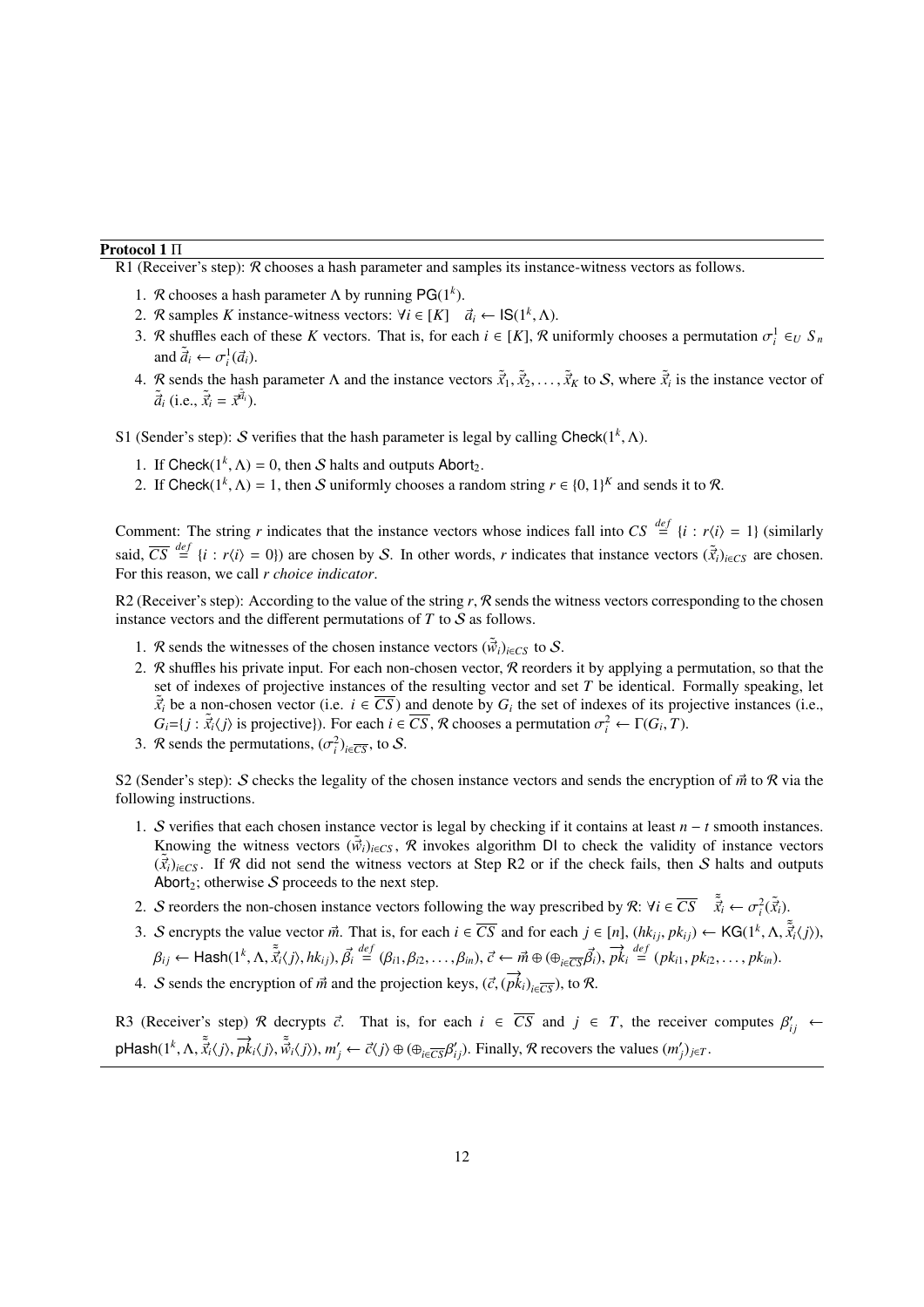- 1. A has to generate at least one illegal instance vector containing more than *t* projective instances. If not, A cannot correctly decrypt more than  $t$  encryptions due to the smoothness of  $H$ . Without loss of generality, we assume the illegal instance vectors are  $\vec{x}_{\ell_1}, \vec{x}_{\ell_2}, \dots, \vec{x}_{\ell_d}$ .
- 2. All illegal instance vectors are lucky not to be chosen by the sender and all the unchosen instance vectors are just the illegal instance vectors: i.e.,  $\overline{CS} = \{\ell_1, \ell_2, \ldots, \ell_d\}$ . We prove this claim in the following two cases.
	- (a) If  $\overline{CS} \subset \{\ell_1, \ell_2, \ldots, \ell_d\}$ , then there exists an illegal instance vector chosen by the sender who detects the cheating and  $A$  gains nothing.
	- (b) If  $\overline{CS} \supset \{ \ell_1, \ell_2, \ldots, \ell_d \}$ , then there exists a legal instance vector not chosen by the sender. Following the instructions of Π, this instance vector is used to encrypt the *n* values. Looking at Step S2, the final *n* encryptions are gained by XOR-ing the *n* values and the hash values of all unchosen instance vectors. Because a legal instance vector holds at least *n* − *t* smooth instances, at least *n* − *t* encryptions statistically hide their encrypted values. As a result, A knows almost nothing about at least *n* − *t* encrypted values.

 $\Box$ 

Now, let us estimate the probability that the second necessary condition is met. We have:

$$
Prob(\overline{CS} = \{\ell_1, \ell_2, \dots, \ell_d\}) = (1/2)^d (1/2)^{K-d} = 1/2^K.
$$

This means that the probability that  $\mathcal A$  cheats to learn more than *t* values is at most  $1/2^k$ .

Second, consider the receiver's security. It is necessary for Π to prevent any malicious adversary controlling the corrupted sender from learning which values the receiver chose. Intuitively, there might be a possible information leakage in Step R2 where R shuffles *T*. Since  $j \in T$  if and only if  $\tilde{X}$ <sup>2</sup> is *j*-th entry is projective for each  $i \in \overline{CS}$ , learning some  $j \in T$  means identifying a projective entry of some  $\tilde{\vec{x}}_i$ . Given the fact that *n* and *t* are known to both players, A can guess some  $j \in T$  with probability  $t/n$  and can identify a projective entry of some  $\tilde{\vec{x}}_i$  with probability  $t/n$  as well. However, H's hard subset membership property guarantees that  $\tilde{\vec{x}}$ <sup>2</sup> sprojective instances and smooth instances are computationally indistinguishable. As a result, the probability of A identifying a projective entry of  $\tilde{\vec{x}}_i$  is negligibly<br>greater than  $t/n$ . Furthermore, the probability of A learning some  $i \in T$  is negligibly grea greater than  $t/n$ . Furthermore, the probability of A learning some  $j \in T$  is negligibly greater than  $t/n$  too. In a word, A only knows that *T* is a set containing *t* indexes and its probability of learning extra knowledge about *T* is negligible in the security parameter *k*.

Another cheating strategy that  $A$  can follow is to send invalid messages. If  $R$  cannot process these messages (e.g., the messages are malformed), then R detects a cheating tentative and aborts. If R can process them nonetheless, this can be viewed as  $A$  altering its private values. This has no significance whatsoever since in the ideal world  $A$  is also allowed to alter its input before sending it to the TTP. In a word, this cheating approach is not effective and  $\mathcal A$  cannot gain any extra knowledge of *T* following this strategy.

## *4.2.3. E*ffi*ciency of the Framework*

It is clear that Π needs 4 communication rounds as Step R3 can be performed without communication.

Abstractly, we can see an invocation of Hash as a call to an encryption algorithm and an invocation of pHash as a request to the corresponding decryption algorithm. Such a consideration is justified since, in Π, Hash plays an encrypting role to hide S's values while pHash can be considered as decryption machine recovering the values that R wants. This parallel to a cryptosystem is not fortuitous as the first usage of a SPH was to construct public-key encryption schemes [\[27\]](#page-34-0).

Looking at Step S1, it is easy to see that the expected number of chosen instance vector is  $K/2$ . Therefore, the main expected computational overhead is *K n*/2 encryptions at the sender (Step S2) and *K t*/2 decryptions at the receiver (Step R3).

Since *K* determines the computational overhead of Π, a natural question is how to set it in practice. In the proof of Theorem [24,](#page-10-2) the simulator  $G$  does not simulate the case where the adversary learns more than  $t$  values. This is justified, because Lemma [25](#page-10-1) shows this case arises with negligible probability  $1/2<sup>K</sup>$  (see Remark [35](#page-20-0) for the details).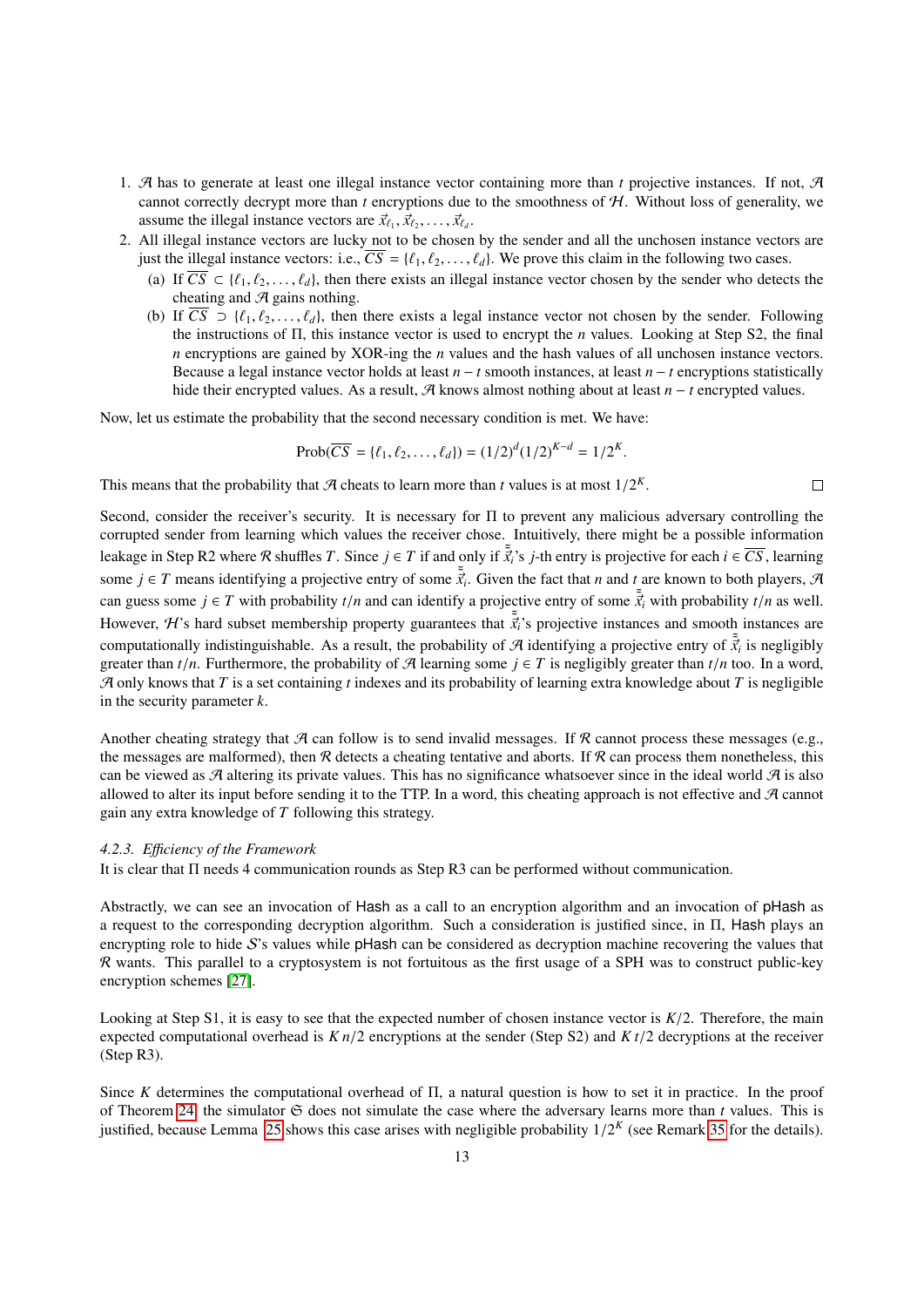Thus, we must set *K* to be a value so that  $1/2<sup>K</sup>$  is small enough to be negligible in the security parameter.

In [\[20\]](#page-33-19), it is said that an error of  $1/2^{40} \approx 9.09 \times 10^{-13}$  would be negligible in practice. So, we set  $K = 40$  for our purpose. It follows that in a practical point of view, the main expected computational overhead is purpose. It follows that, in a practical point of view, the main expected computational overhead is 20 *n* encryptions and 20 *t* decryptions.

Remark 26. *How to set the security parameter k or the statistical security parameter K in practice? This is essentially the question of bridging theoretical cryptography and practice in order to translate a guarantee of asymptotic security into a concrete security one. The task of determining the value of the (statistical) security parameter to use, generally speaking, is complex and depends on the scheme in question as well as other considerations. This problem is discussed in [\[32,](#page-34-5) [38\]](#page-34-11) for instance but no concrete standard solution is suggested.*

## <span id="page-13-0"></span>5. Formal Security Proof

This section is dedicated to the demonstration of Theorem [24.](#page-10-2) For notational clarity, we denote the sender, the receiver and the adversary in the real world by S, R, A and their corresponding entities in the ideal world by S', R', G.

Based on the parties corrupted by A, there are four cases to be considered: only S is corrupted, only R is corrupted. both S and R are corrupted, both parties are honest. Because the security proofs of the last two cases are trivial, we omit them to save space.

## *5.1. Only* S *is Corrupted*

In this case,  $A$  takes the full control of S in the real world. Correspondingly,  $A$ 's simulator  $A$  takes the full control of  $S'$  in the ideal world, where  $\mathfrak S$  is constructed as described in Algorithm [2.](#page-14-0)

To simplify the description of  $\mathfrak{S}$ , we assumed that during the interactions between  $\overline{\mathcal{A}}$  and  $\mathfrak{S}$  (i.e., from Step Sim2 onwards), if  $\overline{A}$  refuses to send some message it is supposed to send or  $\overline{A}$  sends an invalid message that  $\Im$  cannot process, the simulator  $\mathfrak S$  sends Abort<sub>1</sub> to the TTP and halts with outputting whatever  $\overline{\mathcal A}$  returns. The simulator construction (Algorithm [2\)](#page-14-0) follows the ideas appearing in [\[25\]](#page-33-24) in the case of half-simulatable  $OT<sub>1</sub><sup>2</sup>$ . Nonetheless, it ignores two subtle problems.

- P1  $\tilde{m}$  is not obtained in one shot. Indeed,  $\vec{R}$ 's private value vector may be distinct during different repetitions of procedure *Y*. This may involve that  $\vec{m}$  be different from A's real value vector (remember that  $\Im$  has to simulate  $\mathcal{A}$ ) or they may even be computationally distinguishable.
- P[2](#page-13-1)  $\overline{A}$ 's responses may not always be good<sup>2</sup> in all repetitions. Note that if  $\overline{A}$  make a good response in a repetition, S will get *t* values in the repetition.

To illustrate P2, consider the following. Let  $p_i$  be the probability that  $\overline{A}$  makes a good response when it interacts with an honest receiver whose private input is  $T_j$ . Similarly, we use notation p for  $\mathcal A$  and  $T$ . The probability of  $\mathfrak S$ successfully constructing  $\tilde{m}$  is  $\prod_{j=1}^{d} p_j$ . Thus, the probability of R' learning *t* values in the ideal world is  $\prod_{j=1}^{d} p_j$ . It is easy to see that the probability of R learning *t* values in the real world is *p*. Therefore, the real world's output and the ideal world's output may be distinguished with probability at least  $|p - \prod_{j=1}^d p_j|$ . Unfortunately, this difference may not be negligible: e.g.,  $p = p_1 = ... = p_d = 0.5$ ,  $d = 3$ ,  $|p - \prod_{j=1}^{d} p_j| = 0.375$ . We will now show how to solve both problems.

<span id="page-13-2"></span><span id="page-13-1"></span><sup>&</sup>lt;sup>2</sup>We say an adversary's response in an execution is *good*, if it does not cause an honest receiver to output Abort<sub>1</sub>.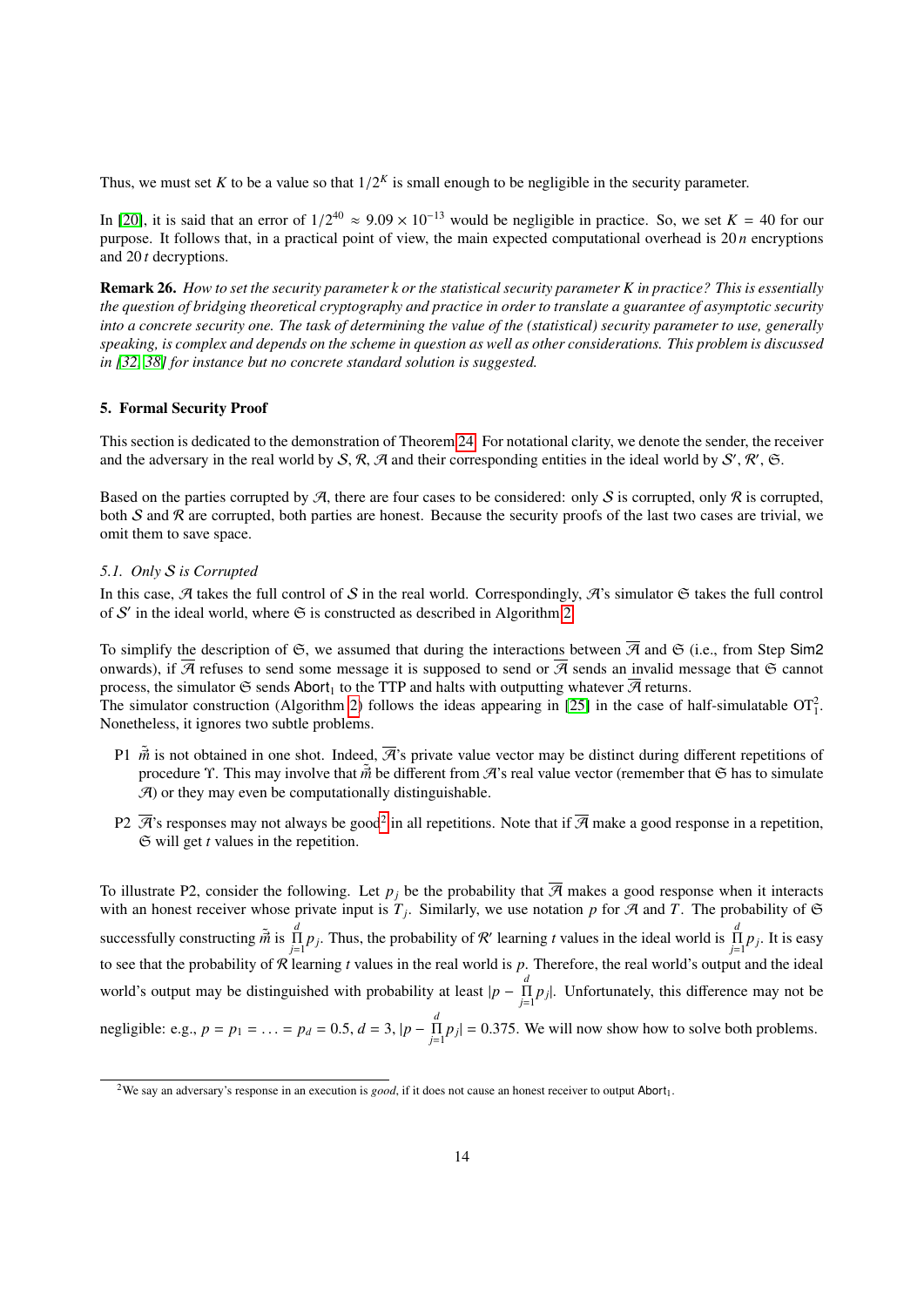Algorithm 2 Simulator  $\Im$  when  $S$  is the only Corrupted Player

<span id="page-14-0"></span>**Input:** The security parameter *k*, the statistical security parameter *K*, the auxiliary input  $z_k$ , the name list  $I = \{1\}$ (recall that the value 1 is associated to the sender) and a uniformly distributed randomness tape  $r_{\mathfrak{S}} \in \{0, 1\}^*$ .

Sim1 (Initialization step):

- 1.  $\Im$  corrupts *S'* and learns *S''*s private input  $\vec{m}$ .
- 2. Let  $\overline{A}$  be a copy of A.  $\Im$  invokes  $\overline{A}$  as a subroutine with initial inputs of  $\overline{A}$  to be  $\Im$ 's initial inputs with the exception that the randomness of  $\overline{A}$  to be a uniformly distributed string. In other words, the initial inputs of  $\overline{\mathcal{A}}$  are set as *k*, *I*, *z<sub>k</sub>* and  $r_{\overline{\mathcal{A}}}$  with  $r_{\overline{\mathcal{A}}} \in U$  {0, 1}<sup>\*</sup>.
- 3. G activates  $\overline{A}$ . As in the real world,  $\overline{A}$  sends a message to corrupt the sender. G plays the role of S and supplies  $\overline{\mathcal{A}}$  with  $\vec{m}$ .

Comment: To simulate the environment of  $\overline{B}$  in the real world,  $\overline{B}$  is to simultaneously plays the role of S and R to interact with  $\overline{A}$  during the following steps.

Sim2: Playing the role of R, G honestly follows the receiver's Step R1-R2.1 of  $\Pi$  to interact with  $\overline{A}$ .

Sim3: Let  $T_1, T_2, \ldots, T_d$  be arbitrary legal index sets such that  $[n] = \bigcup_{j=1}^d T_j$ .  $\mathfrak{S}$  repeats *d* times the following procedure denoted by Υ.

• Procedure Υ:  $\Im$  rewinds  $\Im$  to the beginning of Step S2 of Π.  $\Im$  honestly follows the receiver's Step R2.2-R3 to interact with  $\overline{\mathcal{A}}$ .

In each repetition,  $\mathfrak S$  uses fresh randomness. In the *j*-th repetition,  $\mathfrak S$  plays the role of  $\mathcal R$  with private input  $T_j$ . If  $\mathfrak S$ receive *t* values in this repetition, it records theses values. Otherwise,  $\mathfrak{S}$  sends Abort<sub>1</sub> to the TTP, stops repeating procedure  $\Upsilon$ , and outputs whatever  $\overline{\mathcal{A}}$  returned.

Sim4: Using the recorded values,  $\Im$  builds a value vector  $\tilde{\vec{m}}$  as follows.  $\Im$  takes the values obtained in the *j*-th repetition as  $(\tilde{m}(i))_{i \in T_j}$ . If there are two distinct sets  $T_j, T_{j'}$  such that  $i \in T_j \cap T_{j'}$  for some i, then there are multiple values corresponding to the same index *i* and  $\mathfrak{S}$  takes arbitrary one of these as  $\tilde{m}(i)$ .

Sim5 (Output step):  $\Im$  sends  $\vec{\hat{m}}$  to the TTP and receives  $\lambda$  in return. Then,  $\Im$  sends Continue to the TTP. When  $\overline{\mathcal{A}}$ halts,  $\Im$  outputs what  $\overline{\mathcal{A}}$  returned.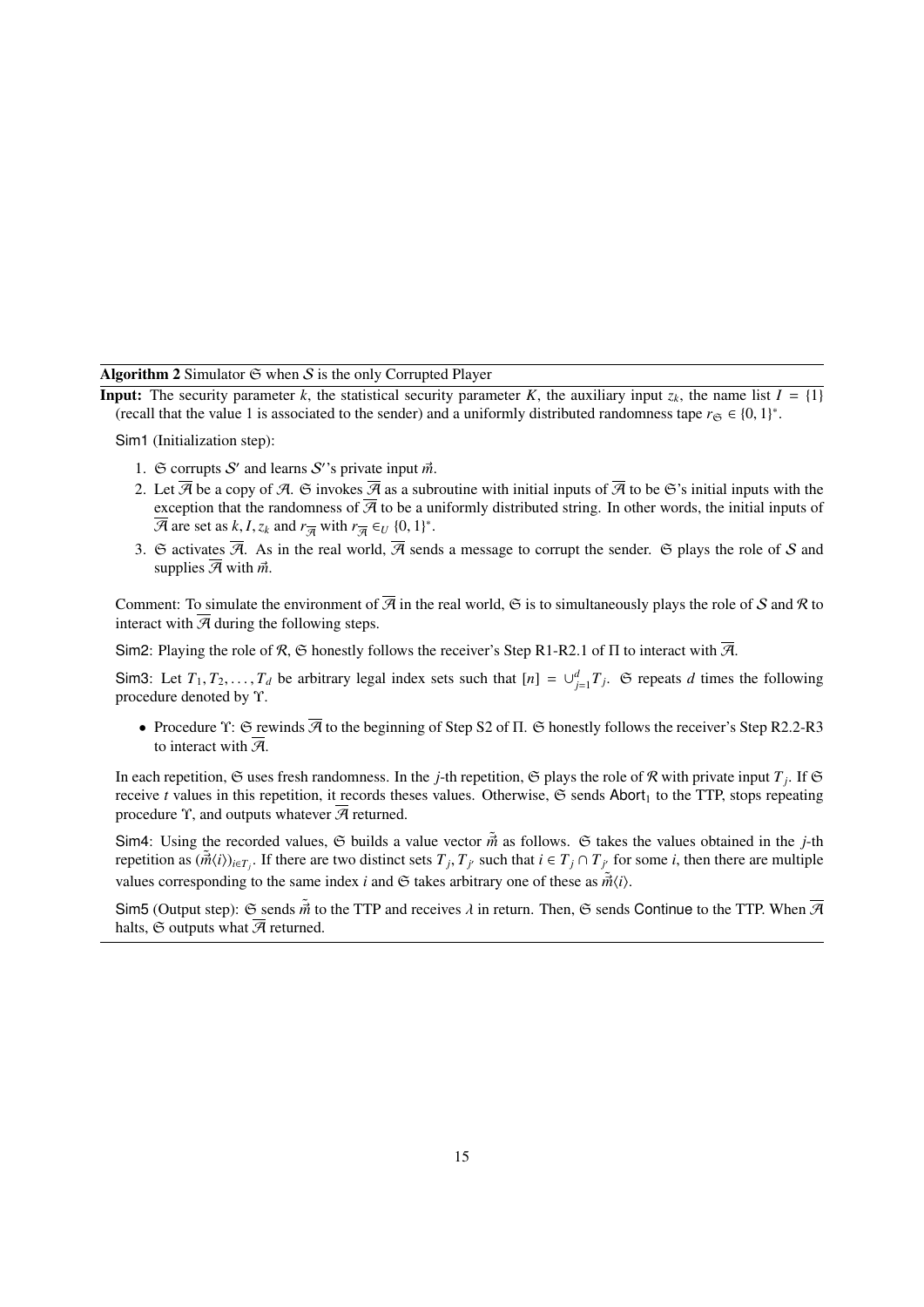**Lemma 27.** Let View $\frac{j}{\mathcal{A}}$  denote the view of  $\overline{\mathcal{A}}$  when it interacts with an honest receiver whose private input is  $T_j$ . *Similarly, we use notation* View<sub>A</sub> for A *and T. Then, we have:* 

$$
View_{\overline{\mathcal{A}}}^j \stackrel{c}{=} View_{\mathcal{A}}.
$$

*Proof.* In the ideal world, the honest receiver's private input *T* is unknown to the simulator. Therefore, it may occur that  $T_j \neq T$ . If  $T_j = T$ , then obviously View $\frac{j}{\mathcal{A}} \equiv V$ iew $\mathcal{A}$ . When  $T_j \neq T$ , there are two differences between View $\frac{j}{\mathcal{A}}$  and View $\mathcal{A}$ .

*First Difference*. In View<sub> $\vec{\pi}$ </sub> each permutation  $\sigma_i^2$  relates to  $T_j$  while, in View<sub> $\vec{\pi}$ </sub>, each  $\sigma_i^2$  is related to *T*. In both views, permutation  $\sigma_i^1$  is uniformly chosen from  $S_n$ . As a result, for set  $G_i$  (defined in Step R2.2 of  $\Pi$ ), its elements are<br>uniformly distributed over  $[n]$ . Looking at the implementation of  $\Gamma$  as depicted in [37], we uniformly distributed over [*n*]. Looking at the implementation of  $\Gamma$  as depicted in [\[37\]](#page-34-10), we know that for any image  $c \in [n]$ , its pre-image under permutation  $\sigma_i^2$  is uniformly distributed over [*n*]. This implies that each  $\sigma_i^2$  is uniformly distributed over  $S$ . Therefore, any  $\sigma_i^2$  in *Niow*, and any  $\sigma_i^2$  in *Niow*, are ide distributed over  $S_n$ . Therefore, any  $\sigma_i^2$  in View $\frac{j}{\mathcal{A}}$  and any  $\sigma_i^2$  in View<sub> $\mathcal{A}$ </sub> are identically distributed.

*Second Difference.* In View<sup>*j*</sup><sub> $\frac{\partial}{\partial t}$ </sub>, for each instance vector  $\frac{\tilde{\tilde{x}}}{x_i}$ , its projective entries correspond to index set  $T_j$ , and in View<sub> $\mathcal{A}$ </sub>, the projective entries of  $\tilde{\vec{x}}_i$  are indexed by *T*. Nonetheless, the fact that any  $\tilde{\vec{x}}_i$  in View $\frac{1}{\mathcal{A}}$  and any  $\tilde{\vec{x}}_i$  in View<sub> $\mathcal{A}$ </sub> are computationally indistinguishable immediately follows from the hard subset membership property of  $H$ .

Combining the above two points, we obtain that 
$$
\text{View}_{\overline{A}}^j \xrightarrow{c} \text{View}_{\mathcal{A}}
$$
 also holds in the case of  $T_j \neq T$ .

<span id="page-15-0"></span>**Corollary 28.** Let  $p_j$ ,  $p$  be the probabilities introduced above. Let  $\vec{m}_j^*$  be a random variable describing the distribution *of the real value vector of*  $\overline{A}$  *when it makes a good response during its interaction with an honest receiver whose private input is T <sup>j</sup> . Similarly, we use notation <sup>m</sup>*<sup>~</sup> ∗ *for* A *and T. Then, we have:*

$$
\vec{m}_j^* \stackrel{c}{=} \vec{m}^* \qquad and \qquad |p_j - p| \le \mu(k),
$$

*where*  $\mu(k)$  *is a negligible function of the security parameter k.* 

Following Corollary [28,](#page-15-0) even if the value vector  $\vec{m}$  built by  $\mathfrak{S}$  is not equal to A's real value vector, their distributions are computationally indistinguishable. This is good enough to solve problem P1.

To overcome problem P2, the simulator  $\mathfrak{S}$  must allow  $\mathcal{R}'$  to get *t* values with probability close to *p* (e.g., *p*<sub>1</sub>). This is due to the fact that  $R$  gets *t* values with probability  $p$ . Note that  $R'$  gets  $t$  values if and only if  $\Im$  successfully constructs  $\vec{m}$ . This means that, if A make a good response in the first repetition (occurring with probability  $p_1$ ), then  $\mathfrak S$  must successfully extract *t* values for each  $T_i$  ( $j \ge 2$ ). Given  $T_i$  ( $j \ge 2$ ), a straightforward way to extract values for this index set is for  $\Im$  to repeat procedure  $\Upsilon$  until it receives *t* values. The expected number of times  $\Upsilon$  is to be iterated is  $p_1/p_j$ .<br>Following Corollary 28, the difference  $|x_i - p_j|$  is pealigible in *k*. However, the r Following Corollary [28,](#page-15-0) the difference  $|p_1 - p_j|$  is negligible in *k*. However, the ratio  $p_1/p_j$  might not be polynomial<br>in *k* (e.g.,  $p_1 - 1/2^k$ ,  $p_2 - 1/2^{2k}$ ,  $p_3/p_1 - 2^k$ ). Our solution to this issue is for  $\mathfr$ in *k* (e.g.,  $p_j = 1/2^k$ ,  $p_1 = 1/2^{2k}$ ,  $p_1/p_j = 2^k$ ). Our solution to this issue is for G to first estimate the value of  $p_1$  and then to appropriately upper bound the number of times  $\Upsilon$  is to be repeated. This te then to appropriately upper bound the number of times Υ is to be repeated. This technique was previously presented by Goldreich in the context of ZK [\[30\]](#page-34-3).

Based on the above discussion, we modify Algorithm [2](#page-14-0) by replacing Step Sim3 with the following three sub-steps.

- Sim3.1: Playing the role of R with private input  $T_1$ , G executes  $\Upsilon$  once. If  $\overline{A}$  gives a bad response in this execution,  $\mathfrak S$  sends Abort<sub>1</sub> to the TTP and outputs what  $\overline{\mathcal A}$  returned when  $\overline{\mathcal A}$  halted.
- Sim3.2: (Estimating  $p_1$ ) Let Poly<sub>1</sub>(.) be a sufficiently large polynomial. Playing the role of R with private input  $T_1$ .  $\Im$  repeats  $\Upsilon$  until the number of  $\overline{\mathcal{B}}$ 's good responses received is up to Poly (k  $T_1$ ,  $\Im$  repeats  $\Upsilon$  until the number of  $\overline{\mathcal{A}}$ 's good responses received is up to Poly<sub>1</sub>(*k*). In each repetition,  $\Im$  uses fresh randomness. Let  $\ell$  denote the number of the times  $\Upsilon$  is repeated. The estimated value of  $p_1$  is set to  $\tilde{p}_1 = \text{Poly}_1(k)/\ell.$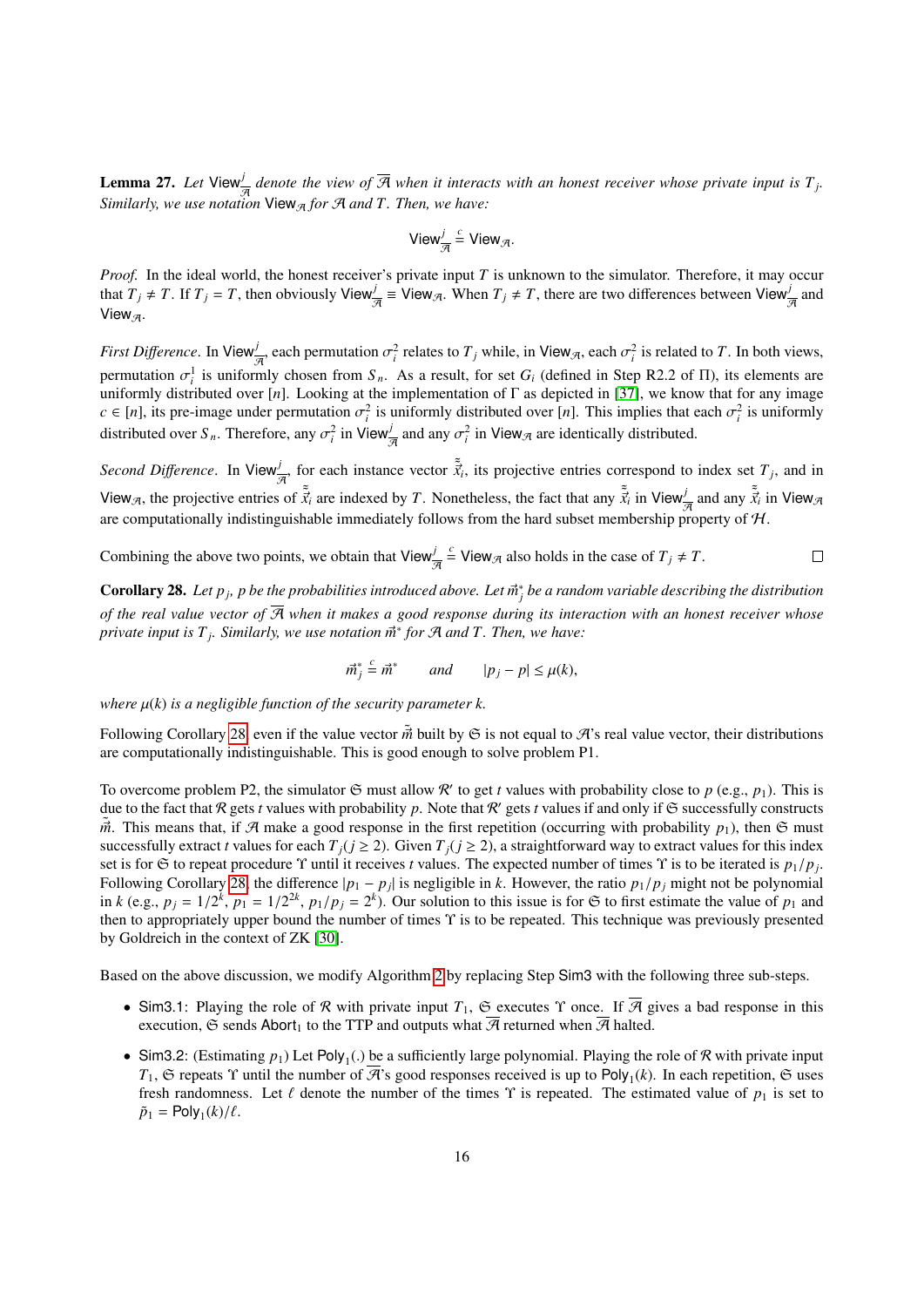• Sim3.3: G tries to extract values for each  $T_j$  ( $j \ge 2$ ). Let Poly<sub>2</sub>(.) be another sufficiently large polynomial. For  $T_i$ . G operates as follows:  $T_j$ ,  $\mathfrak S$  operates as follows:

Playing the role of R with private input  $T_j$ ,  $\mathfrak S$  repeats  $\Upsilon$  at most  $\text{Poly}_2(k)/\tilde{p}_1$  times. If  $\mathcal A$  makes a good response,  $\mathfrak S$  records the received *t* values and stops the iterations for  $T_j$ . If  $\mathcal A$  always makes bad responses, S halts and outputs Timeout.

<span id="page-16-1"></span>Lemma 29. *The modified simulator* S *outputs* Timeout *with (at most) negligible probability.*

*Proof.* We introduce the following probabilistic event notations:

• TO  $\overset{def}{=}$  { $\mathfrak{S}$  outputs Timeout},

• TO<sub>*j*</sub>  $\stackrel{def}{=}$  { $\Im$  outputs Timeout when  $\Im$  tries to extract values for private input  $T_j$ }.

<span id="page-16-0"></span>We have:

$$
\text{Prob}(\text{TO}) \le \sum_{j=2}^{d} \text{Prob}(\text{TO}_j),
$$
\n
$$
\text{Prob}(\text{TO}_j) \le p_1 \sum_{i=1}^{+\infty} \text{Prob}\left(\left|\frac{1}{\tilde{p}_1}\right| = i\right) (1 - p_j)^{i \text{Poly}_2(k)}.
$$
\n(2)

In the proof of Claim 2 of [\[30\]](#page-34-3), Goldreich and Kahan showed that the right hand side of Equation [\(2\)](#page-16-0) is negligible in *k*. Therefore, our lemma holds.  $\Box$ 

Combining Lemma [29](#page-16-1) and the previous discussion, we know that R' learns *t* values with probability  $p_1 - \mu(k)$ . Thus, the difference between the probability of R' learning *t* values and the probability of R' learning *t* the difference between the probability of  $R'$  learning *t* values and the probability of  $R$  learning *t* values is negligible. This solves the problem P2. Now, we are ready to prove Theorem [24](#page-10-2) in the case where only  $S$  is corrupted.

## Proposition 30. *The modified simulator*  $\Im$  *runs in expected polynomial-time.*

*Proof.* All steps of simulator *G* are polynomial-time except Step Sim3. Let ET, T<sub>T</sub>, ETP, TV<sub>j</sub> denote the expected running time of whole Step Sim3, the running time of <sup>Υ</sup>, the expected running time of Step Sim3.<sup>2</sup> and the running time of extracting values for  $\mathsf{T}_j$ , respectively. We have the following three relations:

<span id="page-16-2"></span>
$$
\mathsf{ET} = (1 - p_1) \mathsf{T}_{\Upsilon} + p_1 (\mathsf{T}_{\Upsilon} + \mathsf{ETP} + \sum_{j=2}^{a} \mathsf{TV}_j) \qquad \qquad \mathsf{ETP} = \frac{\mathsf{Poly}_1(k)}{p_1} \times \mathsf{T}_{\Upsilon} \qquad \qquad \mathsf{TV}_j \le \frac{\mathsf{Poly}_2(k)}{\tilde{p}_1} \times \mathsf{T}_{\Upsilon}.
$$

Furthermore:

$$
\mathsf{ET} \le \mathsf{T}_{\Upsilon} + \mathsf{Poly}_1(k) \times \mathsf{T}_{\Upsilon} + \frac{p_1}{\tilde{p}_1} \times \mathsf{Poly}_2(k) \times (d-1)\mathsf{T}_{\Upsilon}.\tag{3}
$$

Therefore, it remains to consider the ratio  $p_1/\tilde{p}_1$ . Let's focus on Step Sim3.2 and denote by  $Y_i$  a binary random variable that equals 1 if  $\overline{A}$  makes a good response in the *i*-th repetition and equals 0 otherwise. Let  $0 \le \delta \le 1$ . We have:

$$
\text{Prob}\left(\frac{p_1}{\tilde{p}_1} > \frac{1}{1-\delta}\right) = \text{Prob}\left(\frac{p_1}{\sum\limits_{i=1}^{\ell} Y_i/\ell} > \frac{1}{1-\delta}\right) = \text{Prob}\left(\sum\limits_{i=1}^{\ell} Y_i < (1-\delta)\ell p_1\right) \le \frac{1}{e^{\delta^2\ell p_1/2}}
$$

where the right hand side inequality follows the Chernoff bound [\[39\]](#page-34-12). Setting  $\delta = 1/2$ , we get:

<span id="page-16-3"></span>
$$
\text{Prob}\left(\frac{p_1}{\tilde{p}_1} > 2\right) \le \frac{1}{e^{\ell p_1/8}} \le \frac{1}{e^{\text{Poly}_1(k) p_1/8}},\tag{4}
$$

where the rightmost inequality follows the fact  $Poly_1(k) \leq \ell$ . This shows that  $\frac{p_1}{\bar{p}_1} > 2$  holds with at most negligible probability in  $k$ probability in *k*.

Combining Inequality [\(3\)](#page-16-2) and Inequality [\(4\)](#page-16-3), it is easy to see that Step Sim3 runs in expected polynomial-time.  $\Box$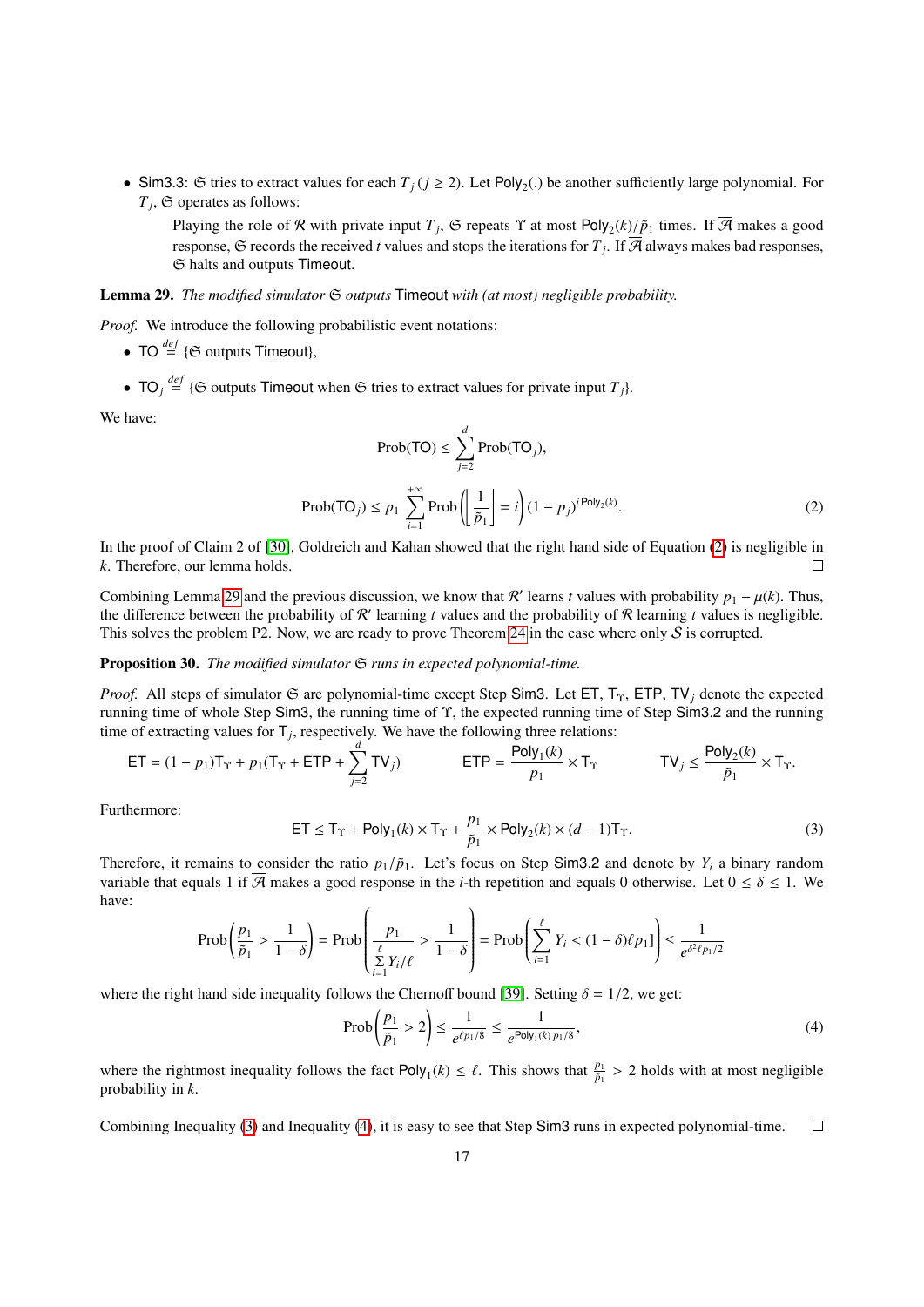## Proposition 31. *In the case where only the sender is corrupted, Equation* [\(1\)](#page-7-1) *in Definition [9](#page-7-0) holds.*

*Proof.* Let's focus on the real world. Because  $\mathcal R$  is honest, its output is a deterministic function of  $\mathcal R$ 's real private input. Without loss of generality, we assume that  $\mathcal{A}$ 's output  $\alpha = \text{Real}_{\Pi,\{1\},\mathcal{A}(z_k)}(1^k, \vec{m}, T)(0)$  contains its real private input, denoted by  $\gamma$ . Therefore, R's output is a deterministic function of A's output, where the function is:

$$
g(\alpha) = \begin{cases} \text{Abort}_1 & \text{if } \gamma \text{ causes } \mathcal{R} \text{ to output } \text{Abort}_1, \\ (\gamma \langle i \rangle)_{i \in T} & \text{if } \gamma \text{ is a vector containing } n \text{ values.} \end{cases}
$$

Let  $h(\alpha) \stackrel{def}{=} (\alpha, \lambda, g(\alpha))$ . We have:

<span id="page-17-1"></span>
$$
\text{Real}_{\Pi,\{1\},\mathcal{A}(z_k)}(1^k, \vec{m}, T) \equiv h(\text{Real}_{\Pi,\{1\},\mathcal{A}(z_k)}(1^k, \vec{m}, T)\langle 0 \rangle). \tag{5}
$$

Now, we concentrate our attention to the ideal world. We claim that  $\mathfrak{S}'$ 's output and  $\mathcal{A}'$ 's output are computationally indistinguishable:

<span id="page-17-2"></span>
$$
\text{Real}_{\Pi,\{1\},\mathcal{A}(z_k)}(1^k,\vec{m},T)\langle 0\rangle \stackrel{c}{=} \text{Ideal}_{f,\{1\},\mathfrak{S}(z_k)}(1^k,\vec{m},T)\langle 0\rangle. \tag{6}
$$

Note that G almost always takes  $\overline{\mathcal{A}}$ 's output as its own and, with at most negligible probability, it takes Timeout as its own output (Lemm[a29\)](#page-16-1). Lemma [27](#page-13-2) implies that  $\overline{\mathcal{A}}$ 's output in each repetition in the ideal world and  $\mathcal{A}$ 's output in the real world are computationally indistinguishable. Therefore, the claim holds.

We claim that  $\mathcal{R}$ 's output is a deterministic function of  $\mathfrak{S}$ 's output, specifically,

<span id="page-17-0"></span>
$$
Ideal_{f,\{1\},\mathfrak{S}(z_k)}(1^k, \vec{m}, T)\langle 2 \rangle \stackrel{c}{=} g(\mathsf{Ideal}_{f,\{1\},\mathfrak{S}(z_k)}(1^k, \vec{m}, T)\langle 0 \rangle). \tag{7}
$$

We argue about this claim as follows:

- 1. In the case where  $\overline{\mathcal{A}}$  makes a bad response in Step Sim3.1,  $\mathcal{R}'$  receives Abort<sub>1</sub>, and so Equation [\(7\)](#page-17-0) holds.
- 2. In the case that  $\overline{A}$  makes a good response in Step Sim3.1 and  $\overline{B}$  does not output Timeout,  $R'$  receives *t* values of  $\tilde{B}$ . Though  $\tilde{B}$  is gained by  $\overline{B}$  playing the role of  $R$  with distinct pri of  $\tilde{m}$ . Though  $\tilde{m}$  is gained by  $\mathfrak S$  playing the role of R with distinct private inputs, Corollary [28](#page-15-0) implies that the distribution of  $\tilde{m}$  and the distribution of the value vector in G's output ( $\tilde{m}_d^*$  defined in Corollary [28\)](#page-15-0) are computationally indistinguishable. Thus Faustion (7) holds computationally indistinguishable. Thus, Equation [\(7\)](#page-17-0) holds.
- 3. Following Lemma [29,](#page-16-1) we do not need to consider the case where  $\overline{A}$  makes a good response in Step Sim3.1 and S outputs Timeout.

Therefore, similarly to the real word, the following equation holds.

<span id="page-17-3"></span>
$$
\mathsf{Ideal}_{f,\{1\},\mathfrak{S}(z_k)}(1^k,\vec{m},T) \stackrel{c}{=} h(\mathsf{Ideal}_{f,\{1\},\mathfrak{S}(z_k)}(1^k,\vec{m},T)\langle 0\rangle) \tag{8}
$$

Combining Equations [\(5\)](#page-17-1), [\(6\)](#page-17-2), [\(8\)](#page-17-3), we deduce that Equation [\(1\)](#page-7-1) holds which proves our proposition.  $\Box$ 

## *5.2. Only* R *is Corrupted*

In this case,  $A$  takes the full control of  $R$  in the real world. Correspondingly, the simulator  $\Im$  takes the full control of R' in the ideal world. It works as represented in Algorithm [3](#page-18-0) where we adopted the same policy as before concerning the incorrect message transmission behavior of  $\overline{A}$ .

## <span id="page-17-4"></span>**Proposition 32.** *The simulator*  $\Im$  *runs in expected polynomial-time.*

*Proof.* First, let's focus on Step Sim3. In each iteration of Ξ, the chosen instance vectors are uniformly distributed. This leads to the probability that  $\overline{A}$  gives a good response in each repetition to be the same. We denote this value by *p*. Let ET<sub>3</sub> and T<sub>Ξ</sub> denote expected the running time of Step Sim3 and the running time of Ξ respectively. We have:

$$
\mathsf{ET}_3 = (1/p) \, \mathsf{T}_{\Xi}.
$$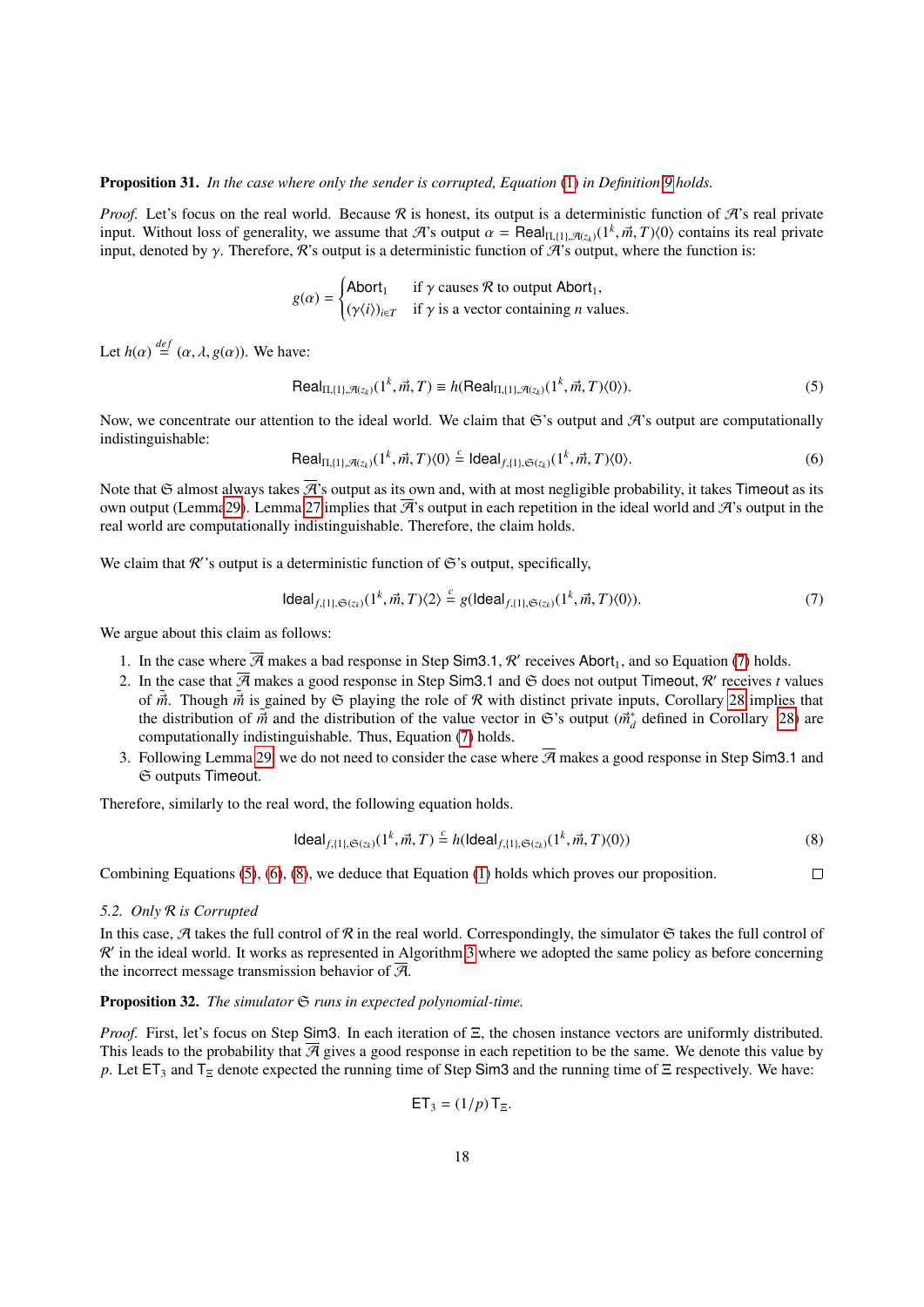Algorithm 3 Simulator  $\Im$  when  $\Re$  is the only Corrupted Player

<span id="page-18-0"></span>**Input:** The security parameter *k*, the statistical security parameter *K*, the auxiliary input  $z_k$ , the name list  $I = \{2\}$ (recall that the value 2 is associated to the receiver) and a uniformly distributed randomness tape  $r_{\mathfrak{S}} \in \{0, 1\}^*$ .

Sim1 (Initialization step):

- 1.  $\Im$  corrupts  $\mathcal{R}'$  and learns  $\mathcal{R}$ ''s private input *T*.
- 2. Let  $\overline{A}$  be a copy of A.  $\Im$  invokes  $\overline{A}$  as a subroutine with initial inputs of  $\overline{A}$  to be  $\Im$ 's initial inputs with the exception that the randomness of  $\overline{A}$  to be a uniformly distributed string. In other words, the initial inputs of  $\overline{\mathcal{A}}$  are set as *k*, *I*, *z<sub>k</sub>* and  $r_{\overline{\mathcal{A}}}$  with  $r_{\overline{\mathcal{A}}} \in U$  {0, 1}<sup>\*</sup>.
- 3.  $\Im$  activates  $\overline{\mathcal{A}}$ .
- 4. As in the real world,  $\overline{A}$  sends a message to corrupt the receiver.  $\Im$  plays the role of  $\Re$  and supplies  $\overline{A}$  with *T*.

Sim2: Playing the role of S, the simulator  $\Im$  honestly executes Step S1-S2.2 of  $\Pi$ . If  $\overline{\mathcal{A}}$ 's response in the interaction is good (i.e., it does not cause an honest sender to output Abort<sub>2</sub>), then  $\mathfrak S$  records the choice indicator  $r$  and proceeds to the next step. Else,  $\mathfrak S$  halts outputting what  $\overline{\mathcal A}$  returned.

Sim3: The simulator repeats the following procedure  $\Xi$  until  $\overline{A}$  gives a good response. In each iteration,  $\Im$  uses fresh randomness.

• Procedure Ξ:  $\Im$  rewinds  $\overline{\mathcal{A}}$  to the beginning of Step R2 of Π. Playing the role of S, the simulator  $\Im$  honestly follows Step S1-S2.2 to interact with  $\overline{A}$ .

S records the choice indicator ˜*r* and the received witness vectors in the last iteration.

Comment: The chosen instance vectors of  $\overline{A}$  in the last iteration are legal as they passed the legality check.

Sim4:

- Case 1:  $r = \tilde{r}$ . The simulator  $\mathfrak{S}$  outputs Failure and halts.
- Case 2:  $r \neq \tilde{r}$  and  $\forall i (r \langle i \rangle \neq \tilde{r} \langle i \rangle \Rightarrow r \langle i \rangle = 1$  and  $\tilde{r} \langle i \rangle = 0$ ). The simulator is reset to the beginning of Step Sim1 with a new randomness  $r_{\mathfrak{S}} \in U \{0, 1\}^*$ .
- Case 3:  $r \neq \tilde{r}$  and  $\exists i : r \langle i \rangle = 0$  and  $\tilde{r} \langle i \rangle = 1$ . The simulator  $\mathfrak{S}$  arbitrarily chooses one such instance *i* and records it as *e*. Then, it proceeds to the next step.

Comment: The aim of Step Sim3 and Sim4 is to extract one of  $\overline{\mathcal{A}}$ 's possible real private inputs related to the interaction with  $\Im$  in Step Sim2. If Case 3 happens,  $\Im$  knows  $\vec{\tilde{x}}_e$ 's witness vector  $\vec{\tilde{w}}_e$ . Note that  $\vec{\tilde{x}}_e$  is a legal instance vector. Then,  $\mathfrak{S}$  can easily deduce  $\overline{\mathcal{A}}$ 's private index set corresponding to permutation  $\sigma_e^2$  received in Step<br>Sim2. We stress the fact that this private input is one of  $\overline{\mathcal{A}}$ 's possible pr Sim2. We stress the fact that this private input is one of  $\overline{\mathcal{A}}$ 's possible private inputs as distinct permutations may correspond to distinct private inputs. However, as we will see in the proof of Lemma [34,](#page-20-1) this inconsistence does not affect the correctness of our simulation.  $\mathcal{A}$ 's initial inputs are fixed by  $\mathfrak{S}$  in Step Sim1. Thus, if  $\mathcal{A}$  receives the same messages, it responds in the same way. Therefore,  $\Im$  can reproduce the scenario of Step Sim2 by rewinding  $A$  to the beginning of Step R2 and sending the choice indicator  $r$  to  $A$ .

Sim5: The simulator rewinds  $\overline{A}$  to the beginning of Step R2 of  $\Pi$ , chooses *r* as choice indicator, honestly executes Step S1-S2.2 and deduces  $\overline{\mathcal{A}}$ 's private input (denoted by  $T'_e$ ) corresponding to permutation  $\sigma_e^2$ .

Sim6: The simulator sends  $T'_e$  to the TTP and receives  $(\vec{m}(i))_{i \in T'_e}$  in return. Then,  $\Im$  sends Continue to the TTP and builds a value vector  $\vec{m}'$  as follows. For each  $i \in T'$ ,  $\vec{m}'(i) \leftarrow \vec{m}'(i)$ . For each  $i \$ builds a value vector  $\vec{m}'$  as follows. For each  $i \in T'_e$ ,  $\vec{m}'(i) \leftarrow \vec{m}(i)$ . For each  $i \notin T'_e$ , set  $\vec{m}'(i)$  to be a value uniformly chosen from  $G_{\Lambda}$ , where  $G_{\Lambda}$  is a set of all possible hash values (see Definition [20\)](#page-9-0).

Sim7 (Output step): Playing the role of S with private input  $\vec{m}'$ ,  $\Im$  follows Step S2.3 of  $\Pi$  to complete the interaction with  $\overline{A}$  When  $\overline{A}$  halts.  $\Im$  outputs what  $\overline{A}$  returned with  $\overline{\mathcal{A}}$ . When  $\overline{\mathcal{A}}$  halts,  $\mathfrak G$  outputs what  $\overline{\mathcal{A}}$  returned.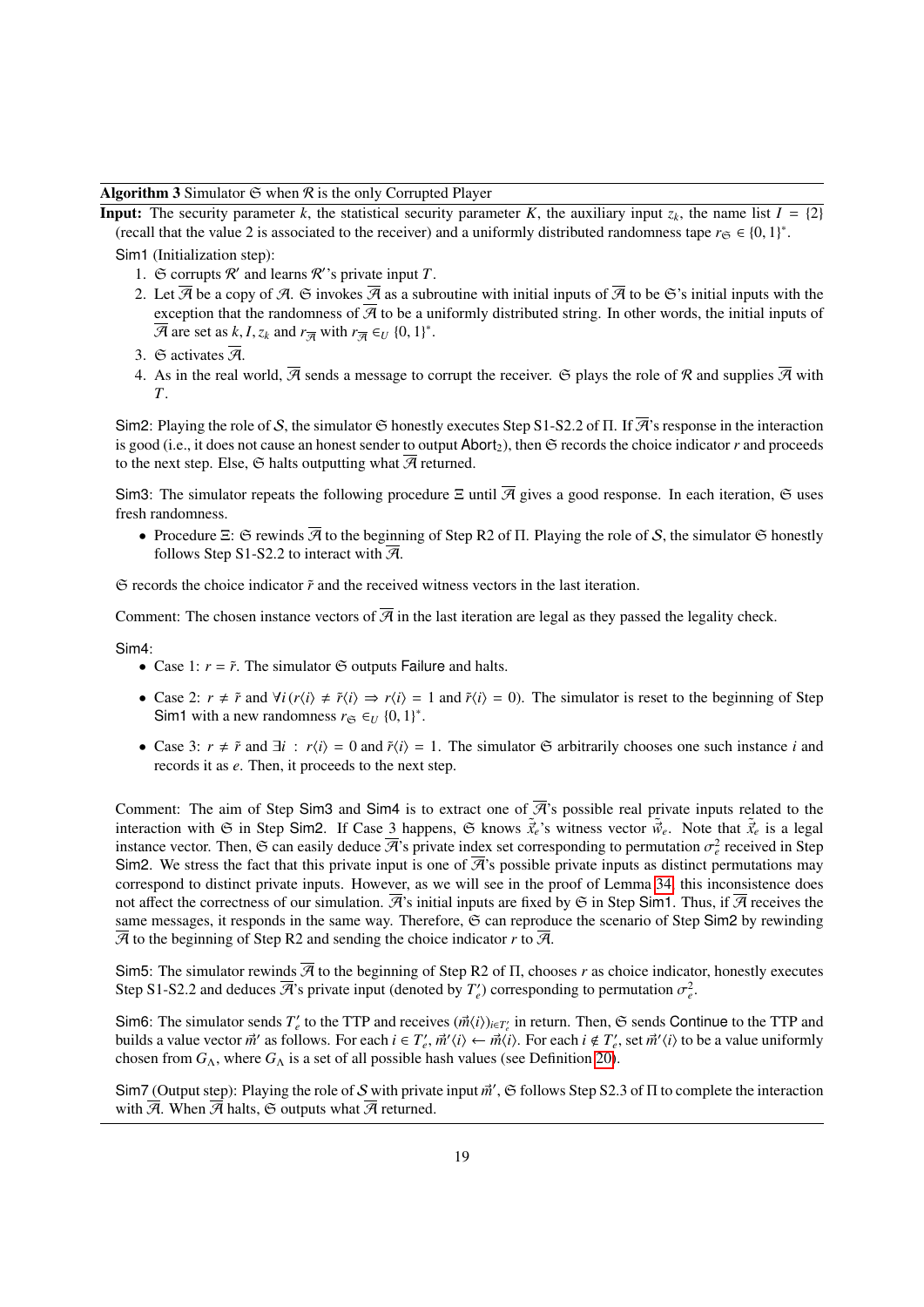For the same reason, the probability that  $\overline{A}$  gives a good response in Step Sim2 is *p* as well. Let OncET<sub>1-3</sub> denote the expected running time of one run of the sequence Step Sim1 to Step Sim3. Let  $T_i$  denote the running time of  $\mathfrak{S}$ 's *j*-th step. We have:

<span id="page-19-2"></span>
$$
OnceET_{1-3} ≤ T_1 + T_2 + p ET_3 ≤ T_1 + T_2 + T_3
$$

Second, consider Step Sim4 and especially Case 2. Note that the initial inputs of  $\mathfrak S$  (apart from the refreshed randomness) remain the same in each iteration. Thus, the probability that  $\mathfrak S$  runs from scratch in each iteration is the same. We denote this probability by 1 − *q*. As a consequence, the expected running time of the sequence Step Sim1 to Step Sim4, denoted by  $ET_{1-4}$ , is:

$$
ET_{1-4} \le (1 + 1/q) \left( \text{OnceET}_{1-3} + T_4 \right) \le (1 + 1/q) \left( T_1 + T_2 + T_5 + T_4 \right).
$$

The reason why there is 1 in the term  $(1 + 1/q)$  is that  $\mathfrak{S}$  has to run from scratch at least one time in any case. Thus, the simulator's expected running time, denoted by  $ET_{\mathfrak{S}}$ , can be upper bounded as:

$$
ET_{\mathfrak{S}} \le ET_{1-4} + T_5 + T_6 + T_7 \le (1 + 1/q)(T_1 + T_2 + T_{\Xi} + T_4) + T_5 + T_6 + T_7. \tag{9}
$$

Third, let's estimate the value of *q* being the probability of the event  $\{\mathfrak{S}$  does not run from scratch in an iteration}. It is easy to see that this event happens if and only if one of the following mutually disjoint events happens.

- 1. Event { $\Im$  halts before reaching Step Sim3} happens. We denote this event by  $\Im$ .
- 2. Event  $\overline{E}$  happens and  $R = \overline{R}$  where  $R$  (resp.,  $\overline{R}$ ) is the random variable defined as the choice indicator recorded by S in Step Sim2 (resp., Step Sim3).
- 3. Event  $\overline{\mathcal{E}}$  happens and:  $\exists i : R\langle i \rangle = 0$  and  $\overline{R}\langle i \rangle = 1$ .

Based on this partition of  $\{G \text{ does not run from scratch in an iteration}\},$  we obtain:

$$
q = \text{Prob}(\mathcal{E}) + \text{Prob}(\overline{\mathcal{E}} \cap \{R = \tilde{R}\}) + \text{Prob}(\overline{\mathcal{E}} \cap \{\exists i : R\langle i \rangle = 0 \text{ and } \tilde{R}\langle i \rangle = 1\})
$$
  
=  $\text{Prob}(\mathcal{E}) + \text{Prob}(\overline{\mathcal{E}}) [\text{Prob}(\{R = \tilde{R}\}]\overline{\mathcal{E}}) + \text{Prob}(\{\exists i : R\langle i \rangle = 0 \text{ and } \tilde{R}\langle i \rangle = 1\}|\overline{\mathcal{E}})].$  (10)

We introduce the following notations to denote probabilistic events:

- *U*<sub>1</sub> represents { $(r, \tilde{r}) : (r, \tilde{r}) \in (\{0, 1\}^K)^2$  and  $r = \tilde{r}$ },
- $U_2$  represents  $\{(r, \tilde{r}) : (r, \tilde{r}) \in (\{0, 1\}^K)^2 \text{ and } r \neq \tilde{r} \text{ and } \forall i (r \langle i \rangle \neq \tilde{r} \langle i \rangle \Rightarrow r \langle i \rangle = 1 \text{ and } \tilde{r} \langle i \rangle = 0)\},$
- $\bullet$  *U*<sub>3</sub> represents {(*r*,  $\tilde{r}$ ) : (*r*,  $\tilde{r}$ ) ∈ ({0, 1}<sup>*K*</sup>)<sup>2</sup> and *r* ≠  $\tilde{r}$  and  $\exists i$  (*r*(*i*) = 0 and  $\tilde{r}$ (*i*) = 1)}.

It is easy to see that  $U_1, U_2, U_3$  are mutually disjoint,  $({0, 1})^K)^2 = U_1 \cup U_2 \cup U_3$ ,  $|U_1| = 2^K$  and  $|U_2| = |U_3| = 2^{K-1}$ .<br>Since both *R* and  $\tilde{R}$  are uniformly distributed we have: Since both *R* and  $\tilde{R}$  are uniformly distributed, we have:

<span id="page-19-4"></span><span id="page-19-3"></span><span id="page-19-0"></span>
$$
Prob(\{R = \tilde{R}\}|\overline{\mathcal{E}}) = |U_1|/|\left(\{0, 1\}^K\right)^2| = 1/2^K,
$$
\n(11)

<span id="page-19-1"></span>and

Prob(
$$
\exists i (R\langle i \rangle = 0 \text{ and } \tilde{R}\langle i \rangle = 1
$$
)} $|\overline{\mathcal{E}}) = |U_3|/|((0, 1)^K)^2| = 1/2 - 1/2^{K+1}.$  (12)

Combining Equation [\(10\)](#page-19-0) to Equation [\(12\)](#page-19-1), we obtain:

$$
q = \text{Prob}(\mathcal{E}) + \text{Prob}(\overline{\mathcal{E}}) \left( \frac{1}{2} + \frac{1}{2^{K+1}} \right) = \frac{1}{2} + \frac{1}{2^{K+1}} + \frac{1}{2} - \frac{1}{2^{K+1}} \text{Prob}(\mathcal{E}) \tag{13}
$$

In particular, we have  $q > 1/2$ . Combining Equation [\(9\)](#page-19-2) and Equation [\(13\)](#page-19-3), we get:

$$
ET_{\mathfrak{S}} < 3 (T_1 + T_2 + T_{\Xi} + T_4) + T_5 + T_6 + T_7,
$$

<span id="page-19-5"></span>which means that the simulator's expected running time is bounded by a polynomial in the security parameter  $k$ .  $\square$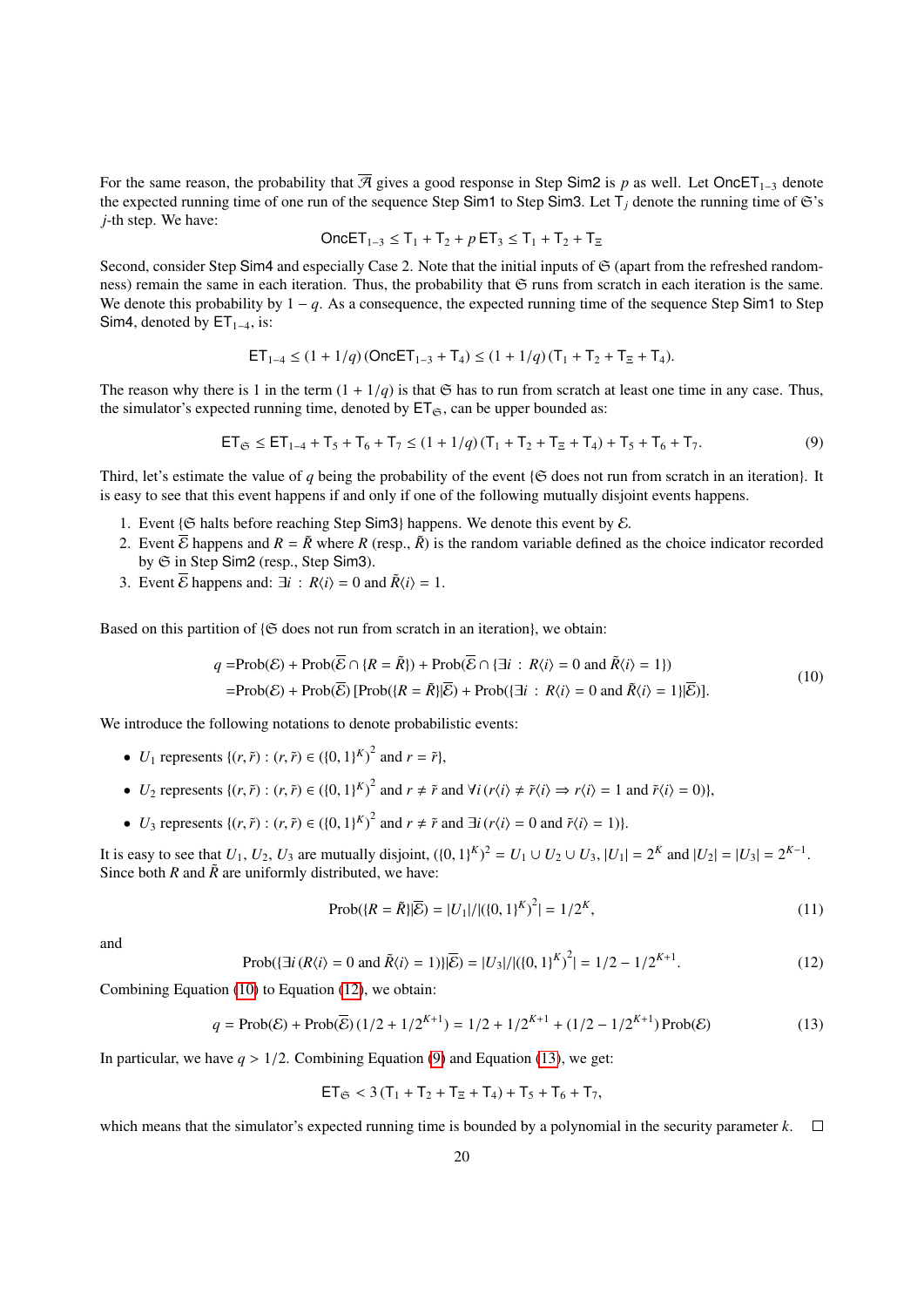Lemma 33. *The simulator*  $\mathfrak{S}$  *outputs* Failure *with probability at most*  $1/2^{K-1}$ *.* 

*Proof.* Let *X* be the random variable defined as the number of the trials of  $\mathfrak{S}$  in a whole execution. From the proof of Lemm[a32,](#page-17-4) we know two facts. First, we have:  $\text{Prob}(X = i) = (1 - q)^{i-1}q < 1/2^{i-1}$ . Second, in each trial the event  $\sqrt{3}$  coutputs Failure) is the combined event of  $\overline{B}$  and  $R - \tilde{R}$ . This combined event happens w { $\Im$  outputs Failure} is the combined event of  $\overline{E}$  and  $R = \overline{R}$ . This combined event happens with probability:

$$
\text{Prob}(\overline{\mathcal{E}} \cap \{R = \tilde{R}\}) \leq \text{Prob}(\overline{\mathcal{E}}) \text{Prob}(\{R = \tilde{R}\}|\overline{\mathcal{E}}) \leq \text{Prob}(\{R = \tilde{R}\}|\overline{\mathcal{E}}).
$$

Combining the above inequality to Equation [\(11\)](#page-19-4), we obtain:

$$
\operatorname{Prob}(\overline{\mathcal{E}} \cap \{R = \overline{R}\}) \le 1/2^K.
$$

Therefore, the probability that  $\mathfrak S$  outputs Failure in a whole execution is

$$
\sum_{i=1}^{\infty} \text{Prob}(X = i) \text{Prob}(\overline{E} \cap \{R = \overline{R}\}) \le (1/2^{K}) \sum_{i=1}^{\infty} 1/2^{i-1} \le 1/2^{K-1}.
$$

<span id="page-20-1"></span>Lemma 34. *The output of the adversary* A *in the real world and that of the simulator* S *in the ideal world are statistically indistinguishable, i.e.:*

 $\{\mathsf{Real}_{\Pi, \{2\}, \mathcal{A}(z_k)}(1^k, \vec{m}, T)\langle 0\rangle\}_{k\in \mathbb{N}, \vec{m}\in (\{0,1\}^{\ast})^n, T\in \Psi, z_k\in \{0,1\}^{\ast}} \stackrel{s}{=} \{\mathsf{Ideal}_{f, \{2\}, \mathfrak{S}(z_k)}(1^k, \vec{m}, T)\langle 0\rangle\}_{k\in \mathbb{N}, \vec{m}\in (\{0,1\}^{\ast})^n, T\in \Psi, z_k\in \{0,1\}^{\ast}}.$ 

*Proof.* First, we claim that G's output and  $\overline{\mathcal{A}}$ 's output are statistically indistinguishable. Indeed, G always returns  $\overline{A}$ 's output with the exception of returning Failure when Case 1 of Step Sim4 happens. Since Lemma [33](#page-19-5) shows that this situation arises with negligible probability, our claim holds.

Second, we claim that the outputs of A and  $\overline{A}$  are statistically indistinguishable. The only difference between  $\overline{A}$ 's view and  $\mathcal{A}$ 's view is that the encryption received by  $\overline{\mathcal{A}}$  is the encryption of the constructed  $\vec{m}'$  rather than  $\vec{m}$ .

Let *T*<sup>*i*</sup> be the private input corresponding to permutation  $\sigma_i^2$  where  $i \in \overline{CS}$ . Let  $T' \stackrel{def}{=} \cap_{i \in \overline{CS}} T'_i$ . From the proof of Lemma [25,](#page-10-1) we know that the probability of the event  $\{|T'| > t\}$  is negligible. As a result, it suffices to prove that  $\overline{\mathcal{A}}$ 's view are statistically indistinguishable in the case where  $|T'| < t$ view and  $\overline{\mathcal{A}}$ 's view are statistically indistinguishable in the case where  $|T'| \leq t$ .

Looking at Step S2.3 of <sup>Π</sup> (i.e., Protocol [1\)](#page-11-0), we know that the encryption is generated by XOR-ing *<sup>m</sup>*<sup>~</sup> with the hash values of the unchosen instance vectors.

For each  $i \in T'$ , the value is hidden by hash values of projective instances. The projection property of H guarantees that  $\overline{\mathcal{A}}$  (resp.,  $\mathcal{A}$ ) learns  $(\vec{m}'(i))_{i\in T'}$  (resp.,  $(\vec{m}(i))_{i\in T'}$ ). Seeing Step Sim6 of  $\mathfrak{S}$ , we know:

$$
(\vec{m}'\langle i\rangle)_{i\in T'}=(\vec{m}\langle i\rangle)_{i\in T'}.
$$

For each  $i \notin T'$ , the value is hidden by hash values of smooth instances. The smoothness property of H guarantees that  $\overline{\mathcal{A}}$  (resp.,  $\mathcal{A}$ ) learns nothing about  $(\vec{m}'(i))_{i\notin I'}$  (resp.,  $(\vec{m}'(i))_{i\notin I'}$ ) and

$$
(\vec{c}'\langle i\rangle)_{i\notin T'} \stackrel{s}{=} (\vec{c}\langle i\rangle)_{i\notin T'}.
$$

Therefore,  $\overline{\mathcal{A}}$ 's view and  $\overline{\mathcal{A}}$ 's view are statistically indistinguishable in the case of  $|T'| \leq t$ . Thus, our second claim holds which achieves our lemma demonstration. П

<span id="page-20-0"></span>Remark 35. *Because* S *filters out the case that all chosen instance vectors are legal and all unchosen ones are illegal by repeating procedure* Ξ *in Step* Sim3*,* S *does not simulate the real world case where* A *learns more than t values. Correspondingly, in the proof of Lemma* [34,](#page-20-1) we do not consider the corresponding case where  $|T'| > t$ . This is justified by the fact that Lemma 25 shows this situation grises with probability at most  $1/2^K$ . *by the fact that Lemma [25](#page-10-1) shows this situation arises with probability at most* <sup>1</sup>/<sup>2</sup> *K .*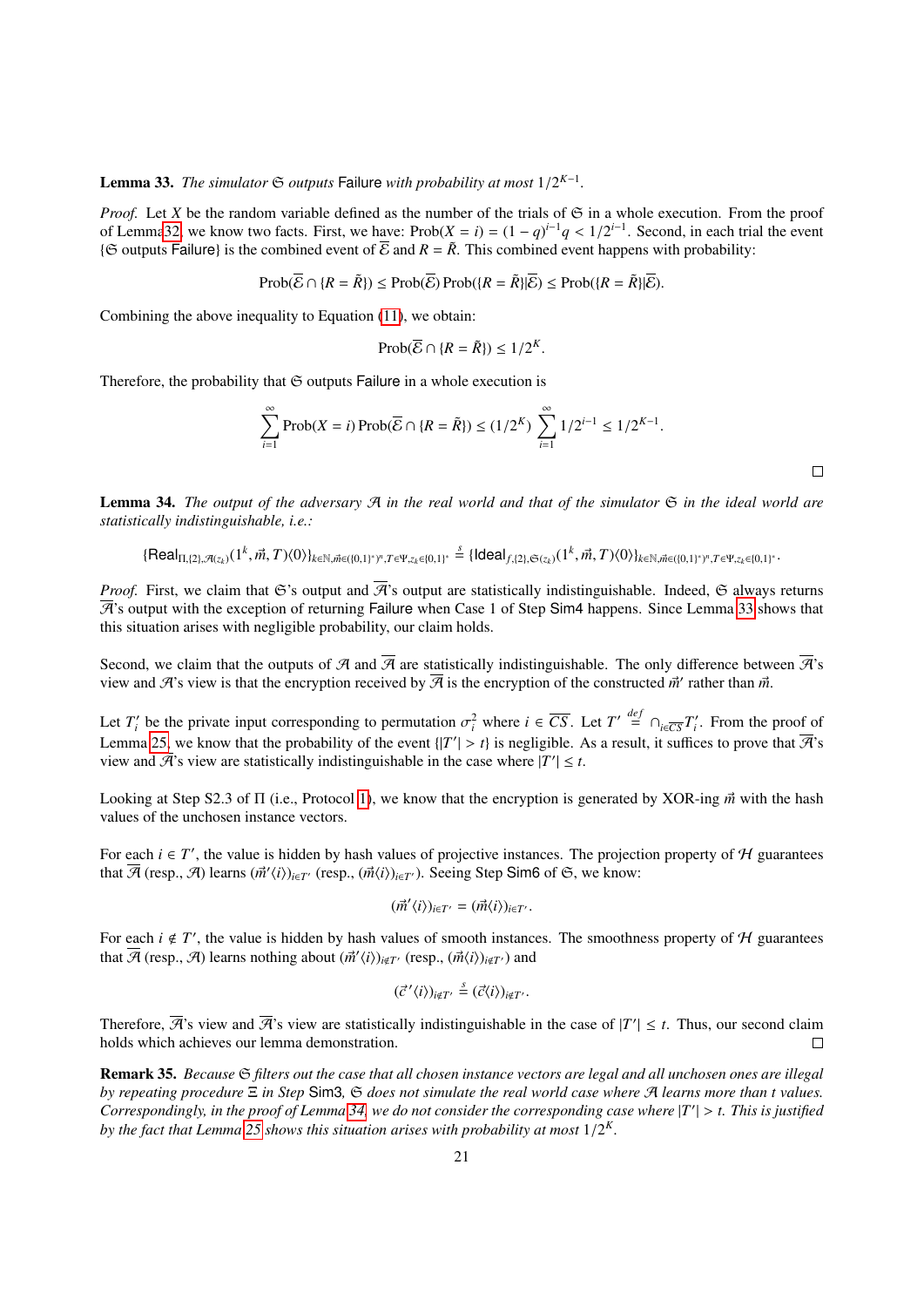#### Proposition 36. *In the case where only the receiver is corrupted, Equation* [\(1\)](#page-7-1) *in Definition [9](#page-7-0) holds.*

*Proof.* Note that the senders S and S' end up with outputting nothing as they honestly follow Π. On the other hand, the receivers  $R$  and  $R'$  end up with no output either bcause they are corrupted and so are dummy players. As a consequence, the fact that the outputs of  $\mathfrak S$  and  $\mathfrak A$  are statistically indistinguishable (Lemma [34\)](#page-20-1) immediately proves this proposition.  $\Box$ 

#### <span id="page-21-0"></span>6. Reducing the Construction Conditions of a SPH-DHM

In order to obtain a SPH-DHM, we need to satisfy a large number of properties. In this section, we reduce the design of such a family to the construction of considerably simpler hash families. The basic idea is to generate the instances of each type (projective/smooth) independently.

#### <span id="page-21-4"></span>*6.1. Basic Hash Family*

**Definition 37.** A basic hash family H *is defined by means of the same seven PPT algorithms*  $H = (PG, IS, Check, DI, 1)$ KG, Hash, pHash) *as in Definition [10](#page-8-1) with the exception of algorithm* IS *is defined as follows.*

• Instance sampler IS: *it takes a security parameter k, a hash parameter*  $\Lambda$ *, a work mode*  $\delta \in \{0, 1\}$  *as input and outputs an instance-witness pair*  $(x, w)$  (*i.e.,*  $(x, w) \leftarrow \text{IS}(1^k, \Lambda, \delta)$ *). Its goal is to generate projective instance-witness pairs under mode 0 and smooth ones under mode 1 witness pairs under mode* 0 *and smooth ones under mode* 1*.*

To be consistent with Definition [10,](#page-8-1) we write the instance-witness pair generated under mode  $\delta = 0$  as  $(\dot{x}, \dot{w})$ , and under mode  $\delta = 1$  as  $(\ddot{x}, \ddot{w})$ . The properties of distinguishability and projection are defined as in Section [3.](#page-8-0) However, the properties of smoothness and hard subset membership are defined in considerably simpler way.

<span id="page-21-2"></span>**Definition 38** (Smoothness). *For any legal hash parameter* Λ, *any instance-witness* ( $\ddot{x}$ ,  $\dddot{w}$ ) *generated by* IS(1<sup>k</sup>, Λ, 1)*,*  $\frac{1}{2}$ ,  $\frac{1}{2}$ ,  $\frac{1}{2}$ ,  $\frac{1}{2}$ ,  $\frac{1}{2}$ ,  $\frac{1}{2}$ ,  $\frac{1}{2}$ ,  $\frac$ smoothness *holds if the two probability ensembles*  $BSM_1 \stackrel{def}{=} \{BSM_1(1^k)\}_{k \in \mathbb{N}}$  and  $BSM_2 \stackrel{def}{=} \{BSM_2(1^k)\}_{k \in \mathbb{N}}$ , specified as follows, are statistically indistinguishable, i.e.,  $BSM_1 \stackrel{s}{=} BSM_2$ . Perfect smoothness *holds, if*  $BSM_1 \equiv BSM_2$ .

- BSM<sub>1</sub>(1<sup>k</sup>): Generate (hk, pk) ← KG(1<sup>k</sup>,  $\Lambda$ ,  $\ddot{x}$ ) and compute  $y$  ← Hash(1<sup>k</sup>,  $\Lambda$ ,  $\ddot{x}$ ,  $hk$ )*. Output* (pk, y).
- BSM<sub>2</sub>(1<sup>k</sup>): Compared to BSM<sub>1</sub>(1<sup>k</sup>), the only difference is that  $y \in U$   $G_A$  where  $G_A$  is a set of all possible hash *values (see Definition [20\)](#page-9-0).*

**Definition 39** ([\[27,](#page-34-0) [25\]](#page-33-24)). Let  $0 < \varepsilon < 1$ . For any legal hash parameter  $\Lambda$ , any instance-witness  $(\ddot{x}, \ddot{w})$  generated by  $\textsf{IS}(1^k, \Lambda, 1)$ , *ε*-universality *holds if for any string pk*  $\in \{0, 1\}^*$ , *and any value y*  $\in G_\Lambda$ , *it holds that* 

$$
Prob(\text{Hash}(1^k, \Lambda, \ddot{x}, HK) = y \,|\, PK = pk) \le \varepsilon,
$$

*where*  $(HK, PK) \leftarrow \mathsf{KG}(1^k, \Lambda, \ddot{x})$ . The probability is taken over the randomness used by KG.

Intuitively speaking, universality requires that, for any instance-witness  $(\ddot{x}, \ddot{w})$  generated by  $\mathsf{IS}(1^k, \Lambda, 1)$ , the probability of generation is a state of this compared with smoothness equiversality relaxes the of guessing its hash value is at most  $\varepsilon$ . Compared with smoothness,  $\varepsilon$ -universality relaxes the upper bound of this probability to be a higher value. However, we can efficiently gain smoothness from universality.

<span id="page-21-1"></span>Lemma 40 ([\[27,](#page-34-0) [25\]](#page-33-24)). *Given a basic hash family*  $\widetilde{\mathcal{H}}$  *holding universality, then we can efficiently construct a basic hash family* H *holding smoothness.*

The constructive proof of this lemma proceeds in two steps as follows. First, it reduces  $\varepsilon$ -universality to  $\varepsilon^c$ -universality<br>by simple c-fold "parallelization". Second, smoothness is obtained from  $\varepsilon^c$ -universit by simple *c*-fold "parallelization". Second, smoothness is obtained from  $\varepsilon$ <sup>c</sup>-university by simply applying the Leftover<br>Hash Lemma (see [40] for this lemma). We refer the reader to [27, 25] for the proof details Hash Lemma (see [\[40\]](#page-34-13) for this lemma). We refer the reader to [\[27,](#page-34-0) [25\]](#page-33-24) for the proof details.

<span id="page-21-3"></span>**Definition 41** (Hard subset membership). *The two probability ensembles*  $BHS_1 \stackrel{def}{=} \{BHS_1(1^k)\}_{k\in\mathbb{N}}$  and  $BHS_2 \stackrel{def}{=}$  ${BHS_2(1^k)}_{k \in \mathbb{N}}$  *defined as follows, are computationally indistinguishable (i.e.,*  $BHS_1 \stackrel{c}{=} BHS_2$ ).

- BHS<sub>1</sub>(1<sup>k</sup>): Generate  $\Lambda \leftarrow PG(1^k)$  and compute  $(\dot{x}, \dot{w}) \leftarrow IS(1^k, \Lambda, 0)$ *. Output*  $(\Lambda, \dot{x})$ *.*
- BHS<sub>2</sub>(1<sup>k</sup>): Generate  $\Lambda \leftarrow PG(1^k)$  and compute  $(\ddot{x}, \ddot{w}) \leftarrow IS(1^k, \Lambda, 1)$ *. Output*  $(\Lambda, \ddot{x})$ *.*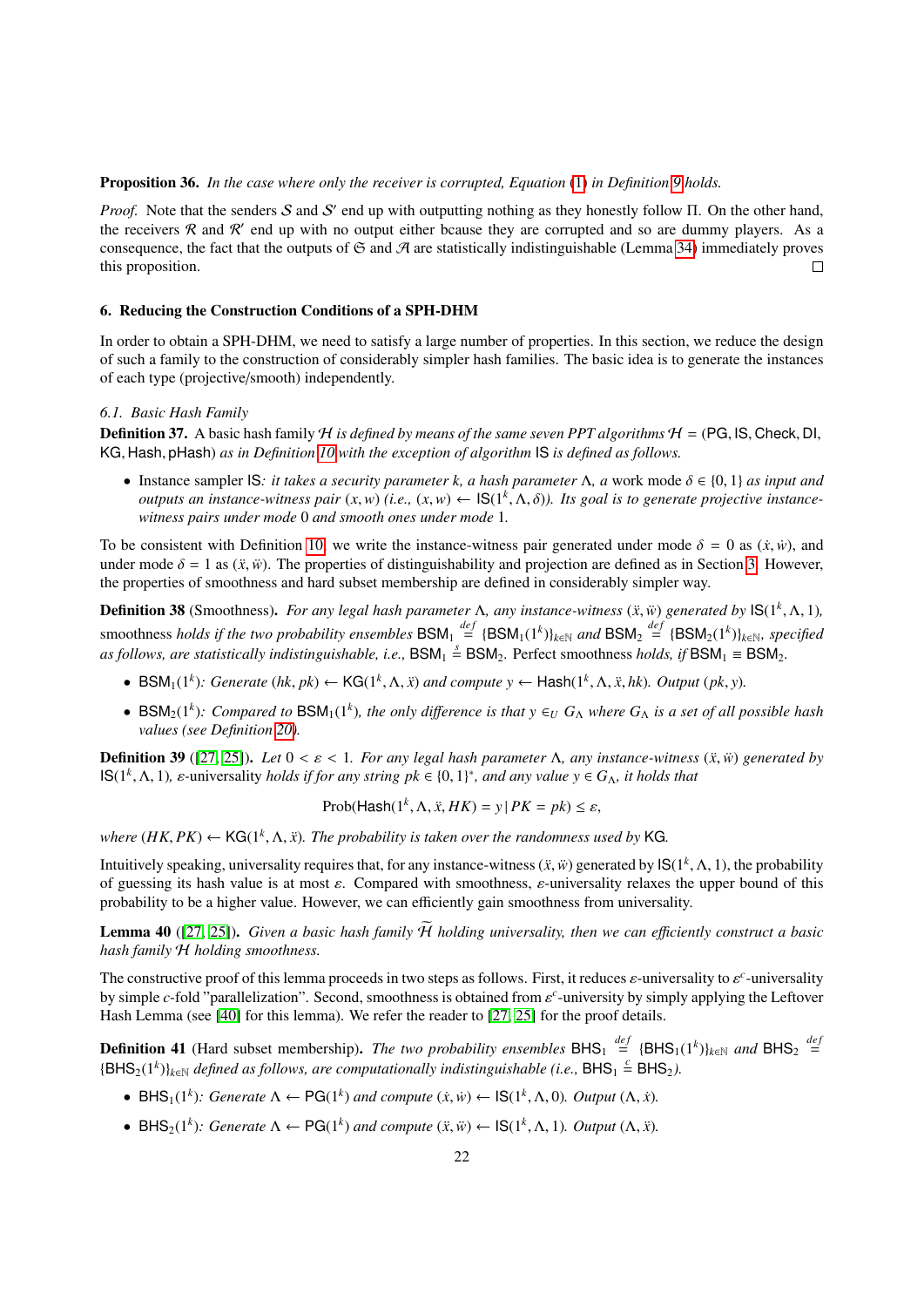Construction 1 Reduction Procedure

**Input:** A basic hash family  $H = (PG, IS, Check, DI, KG, Hash, pHash)$ .

We construct a hash family  $\overline{\mathcal{H}}$  (as defined in Definition [10\)](#page-8-1) having the same algorithms  $\mathcal{H}$  with the exception of the instance sampling algorithm  $\overline{IS}$  which is defined as follows.

•  $\overline{IS}(1^k, \Lambda)$ : For each  $i \in [t], \vec{a}(i) \leftarrow \text{IS}(1^k, \Lambda, 0)$ . For each  $i \in [n] \setminus [t], \vec{a}(i) \leftarrow \text{IS}(1^k, \Lambda, 1)$ . Return  $\vec{a}$ .

#### <span id="page-22-1"></span>*6.2. The Reduction Process*

**Theorem 42.** In Construction [1,](#page-11-0) if the basic hash family  $H$  has (perfect) smoothness, then  $\overline{H}$  holds this property as *well.*

<span id="page-22-4"></span>Theorem 43. *In Construction [1,](#page-11-0) if the basic hash family* H *has the property hard subset membership property, then the hash family*  $\overline{\mathcal{H}}$  *holds this property as well.* 

We will prove the above two theorems in Section [6.2.1](#page-22-0) and Section 6.2.2 respectively. A consequence of these two theorems and Lemma [40,](#page-21-1) we can reduce the construction of a SPH-DHM to the design of a basic hash family having smoothness (or universality), projection, distinguishability and hard subset membership.

## <span id="page-22-0"></span>*6.2.1. Proof of Theorem [42](#page-22-1)*

Before starting our demonstration of Theorem [42,](#page-22-1) we need some preliminary results.

**Definition 44.** For any probability ensemble  $X = \{X(1^k, a)\}_{k \in \mathbb{N}, a \in \{0,1\}^*}$ , we define its multiple-sampled probability approach  $\vec{Y}$  as follows: ensemble  $\vec{X}$  *as follows:* 

$$
\vec{X} = \{ \vec{X}(1^k, a) \}_{k \in \mathbb{N}, a \in \{0, 1\}^*} \text{ with } \vec{X}(1^k, a) = (X_1(1^k, a), X_2(1^k, a), \dots, X_n(1^k, a)),
$$

*where each*  $X_i(1^k, a) \equiv X(1^k, a)$  *and each random variable*  $X_i(1^k, a)$  *is independent.* 

<span id="page-22-2"></span>**Lemma 45** ([\[32\]](#page-34-5)). Let X, Y be two probability ensembles, and  $\vec{X}$ ,  $\vec{Y}$  their multiple-sampled probability ensembles, *respectively.*

- *If*  $X \stackrel{s}{=} Y$ *, then*  $\vec{X} \stackrel{s}{=} \vec{Y}$ *.*
- If X and Y are polynomial-time constructible and  $X \stackrel{c}{=} Y$ , then  $\vec{X} \stackrel{c}{=} \vec{Y}$ .

**Definition 46.** Let  $F \stackrel{def}{=} (f_k)_{k \in \mathbb{N}}$  be a function family. For a probability ensemble  $X = \{X(1^k, a)\}_{k \in \mathbb{N}, a \in \{0,1\}^*}$ , we define *its* image probability ensemble *F*(*X*) *under F as follows:*

$$
F(X) = \{f_k(X(1^k, a))\}_{k \in \mathbb{N}, a \in \{0,1\}^*}.
$$

<span id="page-22-3"></span>Lemma 47. *Let X, Y be two probability ensembles and F*(*X*)*, F*(*Y*) *their image probability ensembles, respectively. If*  $X \stackrel{s}{=} Y$ *, then*  $F(X) \stackrel{s}{=} F(Y)$ *.* 

*Proof.*

$$
\frac{1}{2} \sum_{\alpha \in \{0,1\}^*} |\text{Prob}[f_k(X(1^k, a)) = f_k(\alpha)] - \text{Prob}[f_k(Y(1^k, a)) = f_k(\alpha)]| \le \frac{1}{2} \sum_{\alpha \in \{0,1\}^*} |\text{Prob}[X(1^k, a) = \alpha] - \text{Prob}[Y(1^k, a) = \alpha]|.
$$

This shows that the statistical difference between *F*(*X*) and *F*(*Y*) is less than that between *X* and *Y*.

 $\Box$ 

We can now expose our proof of Theorem [42.](#page-22-1)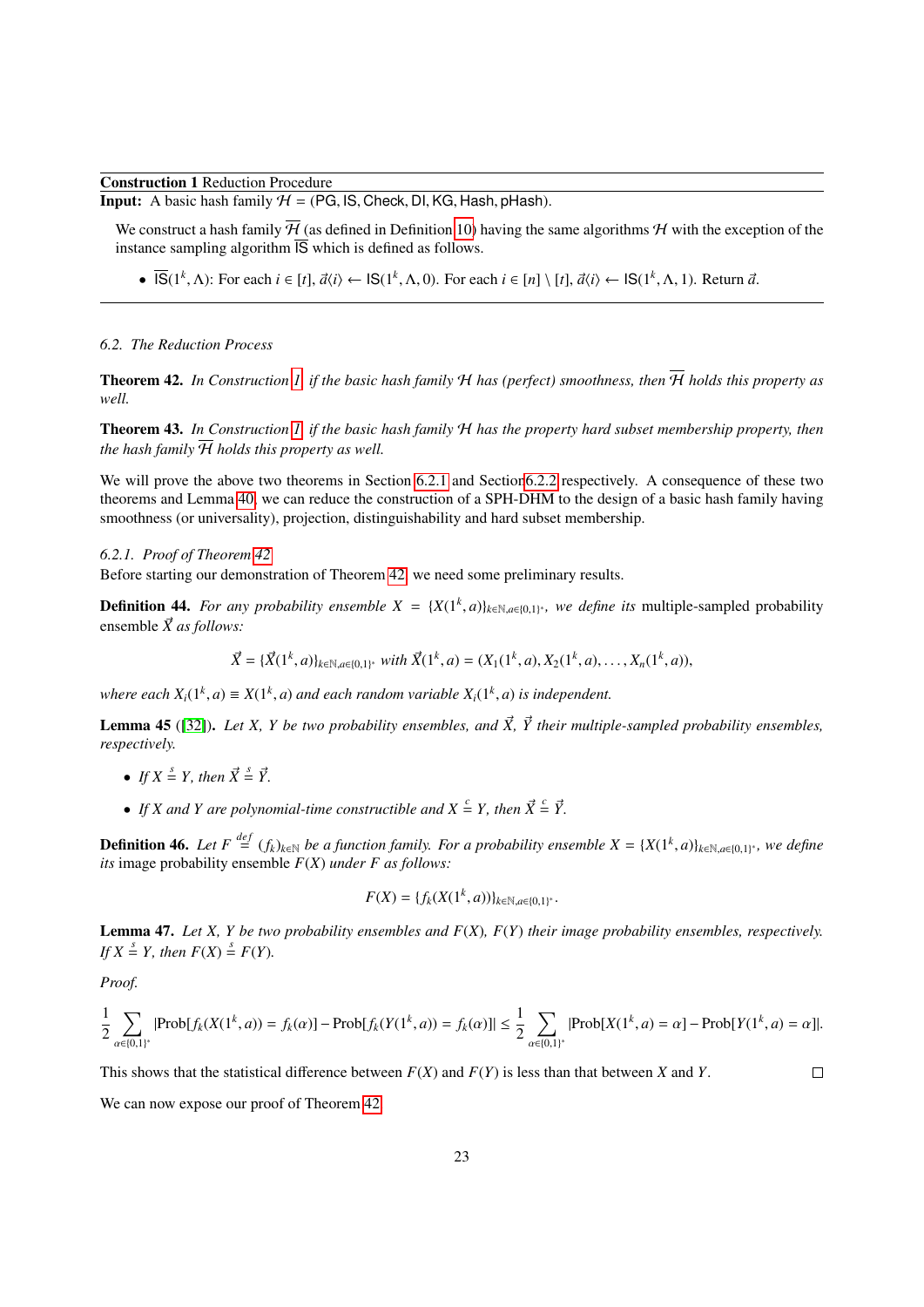*Proof.* We only consider smoothness as the proof in the case of perfect smoothness is similar and simpler. We reuse notations SmGen*i*(1*<sup>k</sup>* ), SM*<sup>i</sup>* from Definition [20](#page-9-0) and BSM*<sup>i</sup>* from Definition [38.](#page-21-2)

For the hash family  $\overline{\mathcal{H}}$  in Construction [1,](#page-11-0) we define the following probability ensemble for each  $i \in [2]$  and  $j \in [n]$ .

$$
\mathsf{SM}_{i}^{j}=\{\mathsf{SM}_{i}^{j}(1^{k})\}_{k\in\mathbb{N}}\overset{def}{=}\{\mathsf{SmGen}_{i}(1^{k})\langle j\rangle\}_{k\in\mathbb{N}}.
$$

It is easy to see that:  $\forall j \in \{t + 1, t + 2, \dots, n\}$  SM<sup>*i*</sup>  $\equiv$  BSM<sub>*i*</sub>. Combining the fact that basic hash family H holds are at here in a DSM,  $\stackrel{s}{\sim}$  DSM,  $\stackrel{s}{\sim}$  DSM, and I guine 45 are here: smoothness (i.e.,  $BSM_1 \stackrel{s}{=} BSM_2$ ) and Lemma [45,](#page-22-2) we have:

$$
\{(\mathsf{SM}_{1}^{t+1}(1^{k}),\ldots,\mathsf{SM}_{1}^{n}(1^{k}))\}_{k\in\mathbb{N}}\stackrel{s}{=}\{(\mathsf{SM}_{2}^{t+1}(1^{k}),\ldots,\mathsf{SM}_{2}^{n}(1^{k}))\}_{k\in\mathbb{N}}.
$$

We introduce the following notations:  $\vec{X} \stackrel{def}{=} \{ (SM_1^1(1^k), \dots, SM_1^n(1^k)) \}_{k \in \mathbb{N}}$  and  $\vec{Y} \stackrel{def}{=} \{ (SM_2^1(1^k), \dots, SM_2^n(1^k)) \}_{k \in \mathbb{N}}$ . Looking at the definition of SmGen<sub>*i*</sub>(1<sup>*k*</sup>), we notice:  $\forall j \in [t]$  SM<sub>1</sub><sup>*i*</sup>(1<sup>*k*</sup>) = SM<sub>2</sub><sup>*i*</sup>(1<sup>*k*</sup>). So, it holds:  $\vec{X} \triangleq \vec{Y}$ .

Let  $F \stackrel{def}{=} (\sigma)_{k \in \mathbb{N}}$  where  $\sigma$  is an arbitrary permutation over set [*n*]. Following Lemma [47,](#page-22-3) we have  $F(\vec{X}) \stackrel{s}{=} F(\vec{Y})$ , i.e.:

$$
\{\sigma(SM_1^1(1^k),\ldots,SM_1^n(1^k))\}_{k\in\mathbb{N}}\stackrel{s}{=}\{\sigma(SM_2^1(1^k),\ldots,SM_2^n(1^k))\}_{k\in\mathbb{N}}.
$$

This means:  $SM_1 \stackrel{s}{=} SM_2$ .

<span id="page-23-0"></span>*6.2.2. Proof of Theorem [43](#page-22-4)*

We start by some preliminary results to be used in our main proof.

**Definition 48.** For any probability ensemble  $X = {X(1^k, a)}_{k \in \mathbb{N}, a \in \{0,1\}^*}$  and  $Y = {Y(1^k, a)}_{k \in \mathbb{N}, a \in \{0,1\}^*}$ , we define their hybrid probability ensemble  $\overrightarrow{XY}$  *as follows:* 

$$
\overrightarrow{XY} = {\overrightarrow{XY}}(1^k, a)_{k \in \mathbb{N}, a \in \{0,1\}^*} with \overrightarrow{XY}(1^k, a) = (X_1(1^k, a), \dots, X_t(1^k, a), Y_{t+1}(1^k, a), \dots, Y_n(1^k, a)),
$$

*where each*  $X_i(1^k, a) \equiv X(1^k, a)$ , each  $Y_i(1^k, a) \equiv Y(1^k, a)$ , and all random variables are independent.

<span id="page-23-2"></span>**Lemma 49.** *Let X, Y be two probability ensembles and*  $\overrightarrow{XY}$  *their hybrid probability ensemble. Let*  $\sigma(\overrightarrow{XY})$  *be the image probability ensemble of*  $\overline{XY}$  *under the function family F*=( $\sigma$ )<sub>*k*∈N</sub> *where*  $\sigma$  *is an arbitrary element of*  $S_n$ *. If*  $X \stackrel{\epsilon}{=} Y$  *and X, Y are polynomial-time constructible, then*  $\overrightarrow{XY} = \sigma(\overrightarrow{XY})$ .

*Proof.* If  $\{\sigma(i)\}_{i \in [t]} \subseteq [t]$ , then the relation  $\overrightarrow{XY} \triangleq \sigma(\overrightarrow{XY})$  holds. It remains to consider the case where  $\{\sigma(i)\}_{i \in [t]} \nsubseteq [t]$ .

Assume that the lemma is false in this case. Then, there exists a non-uniform PPT distinguisher *D* with auxiliary input *z* =  $(z_k)_{k∈\mathbb{N}}$ , a polynomial Poly(.), an infinite positive integer set *G* ⊆  $\mathbb{N}$  such that, for each  $k ∈ G$ , we have:

$$
|\text{Prob}(D(1^k, z_k, a, \overrightarrow{XY}(1^k, a)) = 1) - \text{Prob}(D(1^k, z_k, a, \sigma(\overrightarrow{XY}(1^k, a)) = 1)| \ge 1/\text{Poly}(k). \tag{14}
$$

Consider  $V \stackrel{def}{=} \{i : i \in [t], \sigma(i) \notin [t]\}\)$ . We list the elements of V in order as  $i_1 < ... < i_j... < i_{|V|}$ . Let  $V_j \stackrel{def}{=} \{i_1, ..., i_j\}$ .<br>We define the following  $|V| + 1$  permutations over  $[n]$ . We define the following  $|V| + 1$  permutations over [*n*].

<span id="page-23-1"></span>
$$
\phi_0(i) = \begin{cases} i & \text{if } i \in V \cup \{\sigma(i')\}_{i' \in V}, \\ \sigma(i) & \text{otherwise.} \end{cases}
$$

For each  $j \in [[V]]$ , we set:

$$
\phi_j(i) = \begin{cases} i & \text{if } i \in (V \setminus V_j) \cup \{\sigma(i')\}_{i' \in V \setminus V_j}, \\ \sigma(i) & \text{otherwise.} \end{cases}
$$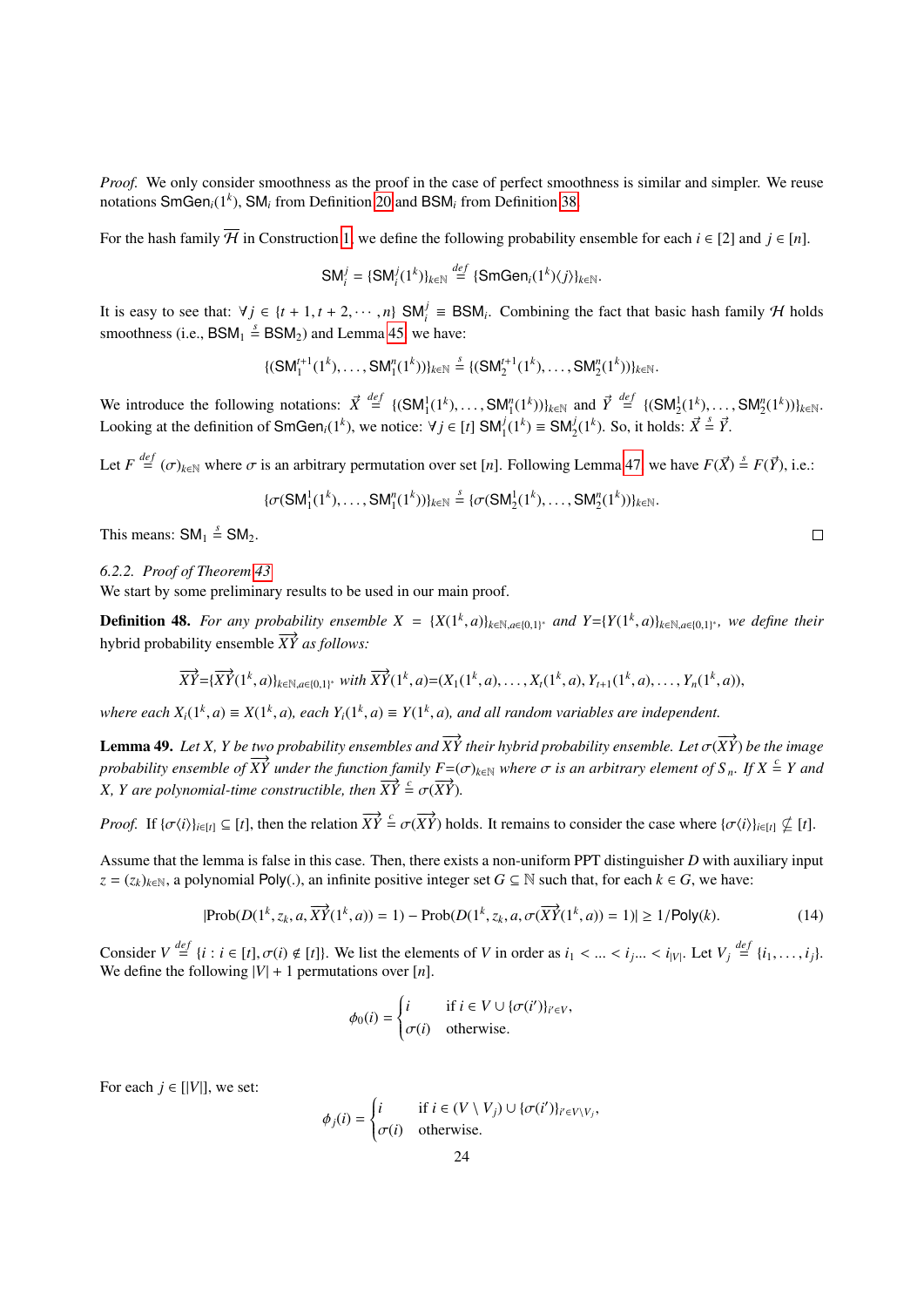In particular:  $\sigma = \phi_{|V|}$ . Note that  $\phi_j(\overrightarrow{XY}(1^k, a))$  is well defined as  $\sigma(\overrightarrow{XY}(1^k, a))$ , because  $\phi_j$  is a permutation over [*n*] as  $\sigma$ . As  $\phi_0(\overrightarrow{XY}(1^k, a))$  is obtained by not swapping positions between  $X(1^k, a)$  and  $Y(1^k, a)$ , it holds that  $\overrightarrow{XY}(1^k, a) =$  $\phi_0(\overline{XY}(1^k, a))$ . So, we have:

$$
|\text{Prob}(D(1^k, z_k, a, \overrightarrow{XY}(1^k, a)) = 1) - \text{Prob}(D(1^k, z_k, a, \sigma(\overrightarrow{XY}(1^k, a))) = 1)|
$$
  
= |\text{Prob}(D(1^k, z\_k, a, \phi\_0(\overrightarrow{XY}(1^k, a))) = 1) - \text{Prob}(D(1^k, z\_k, a, \phi\_{|V|}(\overrightarrow{XY}(1^k, a))) = 1)|. (15)

Using the triangle inequality, we get:

$$
|\text{Prob}(D(1^k, z_k, a, \phi_0(\overrightarrow{XY}(1^k, a))) = 1) - \text{Prob}(D(1^k, z_k, a, \phi_{\#V}(\overrightarrow{XY}(1^k, a))) = 1)| \le \sum_{j=1}^{|V|} |\text{Prob}(D(1^k, z_k, a, \phi_{j-1}(\overrightarrow{XY}(1^k, a))) = 1) - \text{Prob}(D(1^k, z_k, a, \phi_j(\overrightarrow{XY}(1^k, a))) = 1)| \quad (16)
$$

Combining Inequality [\(14\)](#page-23-1) to Inequality [\(16\)](#page-24-0), we have:

$$
\sum_{j=1}^{|V|} |\text{Prob}(D(1^k, z_k, a, \phi_{j-1}(\overrightarrow{XY}(1^k, a))) = 1) - \text{Prob}(D(1^k, z_k, a, \phi_j(\overrightarrow{XY}(1^k, a))) = 1)| \ge 1/\text{Poly}(k).
$$

So, there exists  $j \in [[V]]$  such that

$$
|\text{Prob}(D(1^k, z_k, a, \phi_{j-1}(\overrightarrow{XY}(1^k, a))) = 1) - \text{Prob}(D(1^k, z_k, a, \phi_j(\overrightarrow{XY}(1^k, a))) = 1)| \ge 1/(|V| \text{Poly}(k)).
$$
 (17)

For any pair of permutations ( $\phi_{j-1}, \phi_j$ ), they differ at values of points  $i_j$  and  $\sigma(i_j)$ . Similarly, for probability ensembles  $\phi_{j-1}(\overrightarrow{XY}(1^k, a))$  and  $\phi_j(\overrightarrow{XY}(1^k, a))$  differ at their *i<sub>j</sub>*-th entry and  $\sigma(i_j)$ -th entry. Specifically,

<span id="page-24-2"></span><span id="page-24-1"></span><span id="page-24-0"></span>
$$
\phi_{j-1}(\overrightarrow{XY}(1^k, a))\langle i_j \rangle \equiv X(1^k, a),
$$
  

$$
\phi_{j-1}(\overrightarrow{XY}(1^k, a))\langle \sigma(i_j) \rangle \equiv Y(1^k, a),
$$
  

$$
\phi_j(\overrightarrow{XY}(1^k, a))\langle i_j \rangle \equiv Y(1^k, a),
$$
  

$$
\phi_j(\overrightarrow{XY}(1^k, a))\langle \sigma(i_j) \rangle \equiv X(1^k, a).
$$

Let  $\overrightarrow{MXY} \stackrel{def}{=} {\overrightarrow{MXY}}(1^k, a)_{k \in \mathbb{N}, a \in \{0,1\}^*}$  where  $\overrightarrow{MXY}(1^k, a)$  is defined as follows.

<span id="page-24-3"></span>
$$
\forall d \in [n] \quad \overrightarrow{MXY}(1^k, a) \langle d \rangle \equiv \begin{cases} \phi_{j-1}(\overrightarrow{XY}(1^k, a)) \langle d \rangle & \text{if } d \neq \sigma(i_j) \\ X(1^k, a) & \text{if } d = \sigma(i_j) \end{cases}
$$

Using the triangle inequality, we get:

$$
|\text{Prob}(D(1^k, z_k, a, \phi_{j-1}(\overrightarrow{XY}(1^k, a))) = 1) - \text{Prob}(D(1^k, z_k, a, \overrightarrow{MXY}(1^k, a)) = 1)| +
$$
  
\n
$$
|\text{Prob}(D(1^k, z_k, a, \overrightarrow{MXY}(1^k, a)) = 1) - \text{Prob}(D(1^k, z_k, a, \phi_j(\overrightarrow{XY}(1^k, a))) = 1)|
$$
  
\n
$$
\geq |\text{Prob}(D(1^k, z_k, a, \phi_{j-1}(\overrightarrow{XY}(1^k, a))) = 1) - \text{Prob}(D(1^k, z_k, a, \phi_j(\overrightarrow{XY}(1^k, a))) = 1)| \quad (18)
$$

Combining Inequality [\(17\)](#page-24-1) and Inequality[\(18\)](#page-24-2), we know that either

$$
|\text{Prob}(D(1^k, z_k, a, \phi_{j-1}(\overrightarrow{XY}(1^k, a))) = 1) - \text{Prob}(D(1^k, z_k, a, \overrightarrow{MXY}(1^k, a)) = 1)| \ge 1/(2|V| \text{Poly}(k))
$$
(19)

<span id="page-24-4"></span>or

$$
|\text{Prob}(D(1^k, z_k, a, \overrightarrow{MXY}(1^k, a)) = 1) - \text{Prob}(D(1^k, z_k, a, \phi_j(\overrightarrow{XY}(1^k, a))) = 1)| \ge 1/(2|V| \text{Poly}(k))
$$
 (20)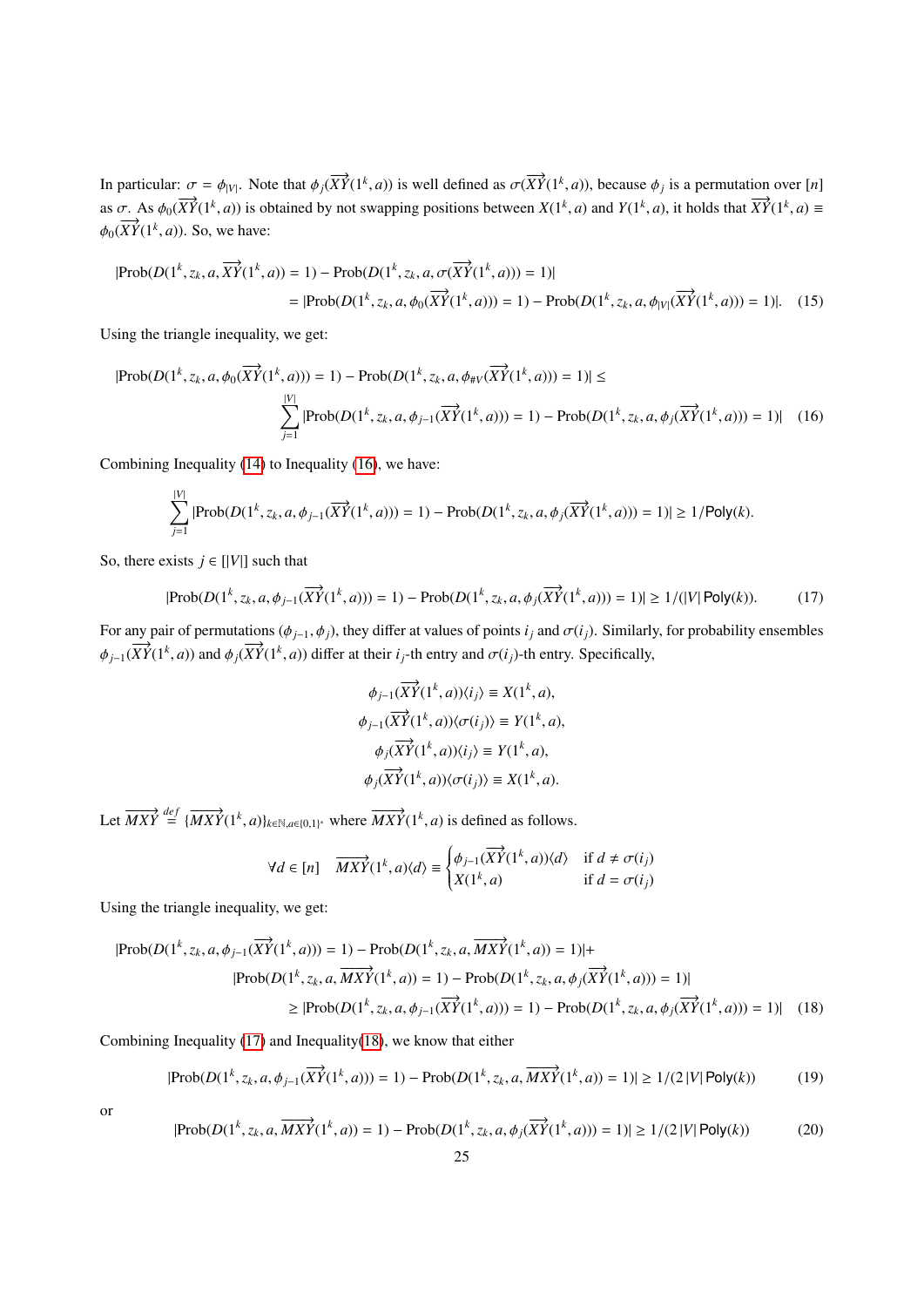Without loss of generality, we assume that Inequality [\(19\)](#page-24-3) holds (in the case where Inequality [\(20\)](#page-24-4) holds, the proof is similar). The difference between  $\overline{MXY}(1^k, a)$  and  $\phi_{j-1}(\overline{XY}(1^k, a))$  is on their  $\sigma(i_j)$ -th entry. Specifically:

$$
\overrightarrow{MXY}(1^k, a)\langle \sigma(i_j) \rangle \equiv X(1^k, a),
$$
  

$$
\phi_{j-1}(\overrightarrow{XY}(1^k, a))\langle \sigma(i_j) \rangle \equiv Y(1^k, a).
$$

We can construct a distinguisher *D'* with auxiliary input  $z = (z_k)_{k \in \mathbb{N}}$  for the probability ensembles *X* and *Y* as follows.

•  $D'(1^k, z_k, a, \gamma)$ : Sample an instance vector  $\overrightarrow{mx}$  according to the random variable  $\overrightarrow{MXY}(1^k, a)$  and set  $\gamma$  to be its  $\sigma(i)$ -th entry Return  $D'(1^k, z_k, a, \overrightarrow{mv}$ )  $\sigma(i_j)$ -th entry. Return  $D'(1^k, z_k, a, \overline{mx}$ .

Obviously, we have:

$$
|\text{Prob}(D'(1^k, z_k, a, X(1^k, a)) = 1) - \text{Prob}(D'(1^k, z_k, a, Y(1^k, a)) = 1)| =
$$
  

$$
|\text{Prob}(D(1^k, z_k, a, \overline{MXY}(1^k, a)) = 1) - \text{Prob}(D(1^k, z_k, a, \phi_{j-1}(\overline{XY}(1^k, a))) = 1)|. \quad (21)
$$

Combining Inequality  $(19)$  and Inequality $(21)$ , we obtain:

$$
|\text{Prob}(D'(1^k, z_k, a, X(1^k, a)) = 1) - \text{Prob}(D'(1^k, z_k, a, Y(1^k, a)) = 1)| \ge 1/(2 |V| \text{Poly}(k))
$$

which contradicts the fact  $X \stackrel{c}{=} Y$ .

**Remark 50.** Let  $Poly_1(.)$ ,  $Poly_2(.)$  be two arbitrary positive polynomials such that  $Poly_1(.) < Poly_2(.)$ . It is easy to verify that  $I$  emma 49 also holds in the case where  $t = Poly_1(k)$ ,  $n = Poly_1(k)$ *verify that Lemma [49](#page-23-2) also holds in the case where*  $t = \text{Poly}_1(k)$ *,*  $n = \text{Poly}_2(k)$ *.* 

We are ready to prove Theorem [43.](#page-22-4)

*Proof.* We reuse the notations HS<sub>i</sub> from Definition [21,](#page-9-1) and BHS<sub>i</sub> from Definition [41.](#page-21-3) For a hash family  $\overline{\mathcal{H}}$  in Con-struction [1,](#page-11-0) we define the following probability ensemble for each  $j \in [n]$ .

$$
HS^{j} = \{HS^{j}(1^{k})\}_{k \in \mathbb{N}} \stackrel{def}{=} \{ (HS_{1}(1^{k})(1), HS_{1}(1^{k})(2)(j)) \}_{k \in \mathbb{N}},
$$

<span id="page-25-1"></span>*de f*

Recall that  $HS_1(1^k)(1)$  corresponds to the hash parameter Λ, and  $HS_1(1^k)(2)$  corresponds to the instance vector  $\vec{x}^d$ . It is easy to see that:  $\vec{y}$  i E [t] HS<sup>j</sup> = BHS, and:  $\vec{y}$  i ∉ [t] HS<sup>j</sup> = BHS. Combining is easy to see that:  $\forall j \in [t]$  HS<sup>*j*</sup> = BHS<sub>1</sub> and:  $\forall j \notin [t]$  HS<sup>*j*</sup> = BHS<sub>2</sub>. Combining the fact that basic hash family H holds the hard subset membership property (i.e.,  $BHS_1 \stackrel{c}{=} BHS_2$ ) and Lemma [49,](#page-23-2) we have:

$$
((HS_1(1^k)\langle 1\rangle, HS_1(1^k)\langle 2\rangle\langle 1\rangle), \dots (HS_1(1^k)\langle 1\rangle, HS_1(1^k)\langle 2\rangle\langle n\rangle)) \stackrel{c}{=} (HS_2(1^k)\langle 1\rangle, HS_2(1^k)\langle 2\rangle\langle 1\rangle), \dots (HS_2(1^k)\langle 1\rangle, HS_2(1^k)\langle 2\rangle\langle n\rangle)).
$$

Since  $HS_1(1^k)\langle 1 \rangle \equiv HS_2(1^k)\langle 1 \rangle$ , we have:

$$
(\mathsf{HS}_1(1^k)\langle 1\rangle,\mathsf{HS}_1(1^k)\langle 2\rangle\langle 1\rangle,\ldots,\mathsf{HS}_1(1^k)\langle 2\rangle\langle n\rangle)\stackrel{c}{=}(\mathsf{HS}_2(1^k)\langle 1\rangle,\mathsf{HS}_2(1^k)\langle 2\rangle\langle 1\rangle,\ldots,\mathsf{HS}_2(1^k)\langle 2\rangle\langle n\rangle),
$$

That is:  $HS_1 \stackrel{c}{=} HS_2$ .

## <span id="page-25-0"></span>7. Constructing Basic Hash Families

In the previous section, we reduced the existence of a SPH-DHM to the construction of a basic hash family having smoothness (or universality), projection, distinguishability and hard subset membership. In this section, we show how to create such families under several mathematical hardness assumptions: DDH, LWE, DNR and DQR.

 $\Box$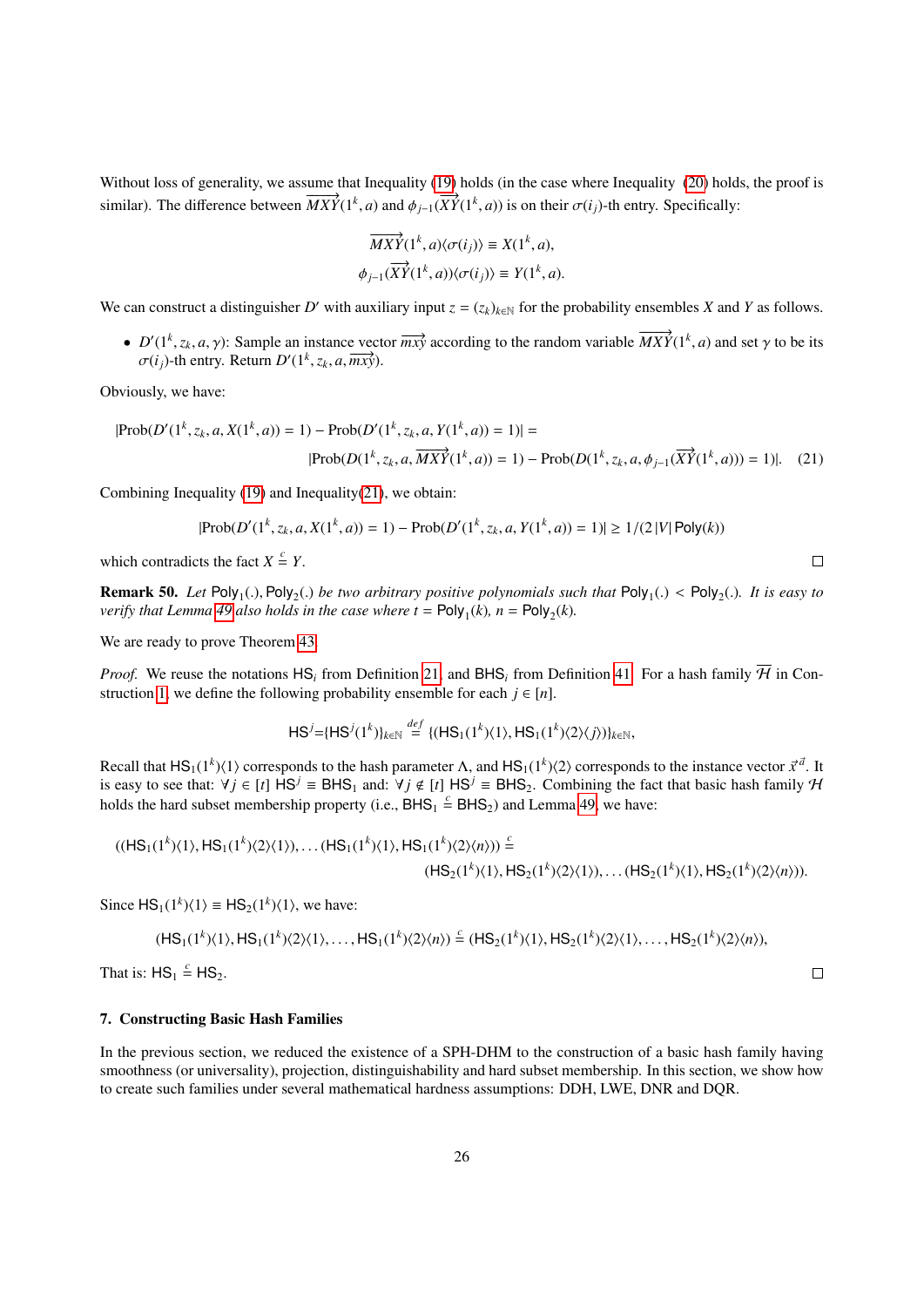## *7.1. Instantiation under the Decisional Di*ffi*e-Hellman Assumption*

Let Gen(1*<sup>k</sup>* ) be a PPT algorithm taking a security parameter *k* as input and outputting the description of a cyclic group *G* of prime order:  $(g_1, g_2, q) \leftarrow$  Gen(1<sup>k</sup>) where  $g_1, g_2$  and *q* are respectively two distinct generators of *G* and the group order.

Assumption 51. *The* decisional Diffie-Hellman (DDH) assumption *assumes that there is no non-uniform PPT al* $g$ *orithm distinguishing the following two probability ensembles*  $DDH_1 = {DDH_1(1^k)}_{k \in \mathbb{N}}$  *and*  $DDH_2 = {DDH_2(1^k)}_{k \in \mathbb{N}}$ *defined as:*

- DDH<sub>1</sub>(1<sup>k</sup>): Set  $(g_1, g_2, q) \leftarrow$  Gen(1<sup>k</sup>) and choose  $a \in U \mathbb{Z}_q$ ,  $b \in U \mathbb{Z}_q$ . Output  $((g_1, g_2, q), g_1^a, g_2^b)$ .
- DDH<sub>2</sub>(1<sup>k</sup>): Operate as DDH<sub>1</sub>(1<sup>k</sup>) but return (( $g_1, g_2, q$ ),  $g_1^a, g_2^a$ ).

Our DDH-based basic hash family whose syntax is specified in Section [6.1](#page-21-4) is described in Construction [2.](#page-14-0)

## Construction 2 A DDH-based basic hash family

- PG( $1^k$ ): Set  $\Lambda \leftarrow$  Gen( $1^k$ ) and return  $\Lambda$ .
- $\mathsf{IS}(1^k, \Lambda, \delta)$ : Parse  $\Lambda$  as  $(g_1, g_2, q)$  and choose  $a \in U \mathbb{Z}_q$ ,  $b \in U \mathbb{Z}_q$ . Set  $\dot{x} \leftarrow (g_1^a, g_2^a)$ ,  $\dot{w} \leftarrow a$ ,  $\ddot{x} \leftarrow (g_1^a, g_2^b)$  and  $\ddot{w} \leftarrow a$ . Beturn  $(\dot{x}, \dot{w})$  if  $\delta = 0$  or  $(\ddot{x}, \ddot{w})$  i  $\ddot{w} \leftarrow a$ . Return  $(\dot{x}, \dot{w})$  if  $\delta = 0$  or  $(\ddot{x}, \ddot{w})$  if  $\delta = 1$ .
- Check( $1^k$ ,  $\Lambda$ ): Parse  $\Lambda$  as ( $g_1, g_2, q$ ). If *q* is a prime number of appropriate bitlength, and  $g_1, g_2$  are two distinct generators then outputs 1. Otherwise output 0. distinct generators, then outputs 1. Otherwise, output 0.
- $Dl(1^k, \Lambda, x, w)$ : Parse  $\Lambda$  as  $(g_1, g_2, q)$  and x as  $(\alpha, \beta)$ . If  $(\alpha, \beta) = (g_1^w, g_2^w)$ , then output 0. If  $\alpha = g_1^w$  and  $\beta \neq g_2^w$ , then output 1. Otherwise return 2 then output 1. Otherwise return 2.
- KG(1<sup>k</sup>,  $\Lambda$ , x): Parse  $\Lambda$  as  $(g_1, g_2, q)$  and choose  $u \in U \mathbb{Z}_q$ ,  $v \in U \mathbb{Z}_q$ . Set  $hk \leftarrow (u, v)$  and compute  $pk \leftarrow g_1^u g_2^v$ . Output (*hk*, *pk*).
- Hash( $1^k$ ,  $\Lambda$ ,  $x$ ,  $hk$ ): Parse  $x$  as  $(\alpha, \beta)$  and  $hk$  as  $(u, v)$ . Compute  $y \leftarrow \alpha^u$ β *v* and return *y*.
- pHash( $1^k$ ,  $\Lambda$ ,  $x$ ,  $pk$ ,  $w$ ): Compute  $y \leftarrow pk^w$  and output  $y$ .

#### Lemma 52. *The hash family obtained from Construction [2](#page-14-0) has perfect smoothness.*

*Proof.* Let  $\Lambda = (g_1, g_2, q)$  be a legal hash parameter. Let  $(\ddot{x}, a) = ((g_1^a, g_2^b), a)$  be an instance-witness pair generated by  $|S(1^k \Lambda) \rangle$  For this family the probability ensembles RSM. RSM<sub>2</sub> in Definition 38 can be d  $IS(1^k, \Lambda, 1)$ . For this family, the probability ensembles  $BSM_1$ ,  $BSM_2$  in Definition [38](#page-21-2) can be described as follows.

- BSM<sub>1</sub>(1<sup>k</sup>): Choose  $u \in U \mathbb{Z}_q$  and  $v \in U \mathbb{Z}_q$ . Set  $hk \leftarrow (u, v), pk \leftarrow g_1^u g_2^v$  and  $y \leftarrow g_1^{au} g_2^{bv}$ . Output  $(pk, y)$ .
- BSM<sub>2</sub>(1<sup>k</sup>): Run as BSM<sub>1</sub>(1<sup>k</sup>) with the exception that  $y \in U$  *G*, where *G* is the group described by  $(g_1, g_2, q)$ .

The difference between the two ensembles is the generation of *y*. Let's consider the value *y* generated by BSM<sub>1</sub>. Since  $g_1$  is a generator of the cyclic group G, there exists a constant c such that  $g_2 = g_1^c$ . Then:  $g_1^{au}g_2^{bv} = g_1^{au+cbv}$ . Since u and *v* are chosen uniformly from  $\mathbb{Z}_q$ ,  $au + cbv$  is also uniformly distributed over  $\mathbb{Z}_q$ . Since *q* is prime,  $g_1^{aut-cbv}(= y)$ is uniformly distributed over the group *G*. Therefore: BSM<sub>1</sub>  $\equiv$  BSM<sub>2</sub> since the value *y* created by BSM<sub>2</sub>(1<sup>k</sup>) is, by construction, uniformly uniformly distributed over *G*.  $\Box$ 

Lemma 53. *The hash family obtained from Construction [2](#page-14-0) has the projection property.*

*Proof.* Write  $\Lambda = (g_1, g_2, q)$  and let  $(\dot{x}, \dot{w}) = ((g_1^a, g_2^a), a)$  denote an instance-witness pair generated by  $\text{IS}(1^k, \Lambda, 0)$ . Let  $(hk - \hbar k) = ((u, v), a^{\mu} a^{\nu})$  be a hash-projection key pair generated by  $\text{IG}(1^k, \Lambda, \dot$  $(hk, pk) = ((u, v), g_1^u g_2^v)$  be a hash-projection key pair generated by KG(1<sup>k</sup>,  $\Lambda$ , *x*). We have:

$$
\mathsf{Hash}(1^k, \Lambda, \dot{x}, hk) = \mathsf{Hash}(1^k, \Lambda, (g_1^a, g_2^a), (u, v)) = g_1^{au} g_2^{av},
$$
  

$$
\mathsf{pHash}(1^k, \Lambda, \dot{x}, pk, \dot{w}) = \mathsf{pHash}(1^k, \Lambda, (g_1^a, g_2^a), g_1^u g_2^v, a) = g_1^{au} g_2^{av}.
$$

Therefore, we obtain:  $\text{Hash}(1^k, \Lambda, \dot{x}, \dot{h}k) = \text{pHash}(1^k, \Lambda, \dot{x}, \dot{pk}, \dot{w}).$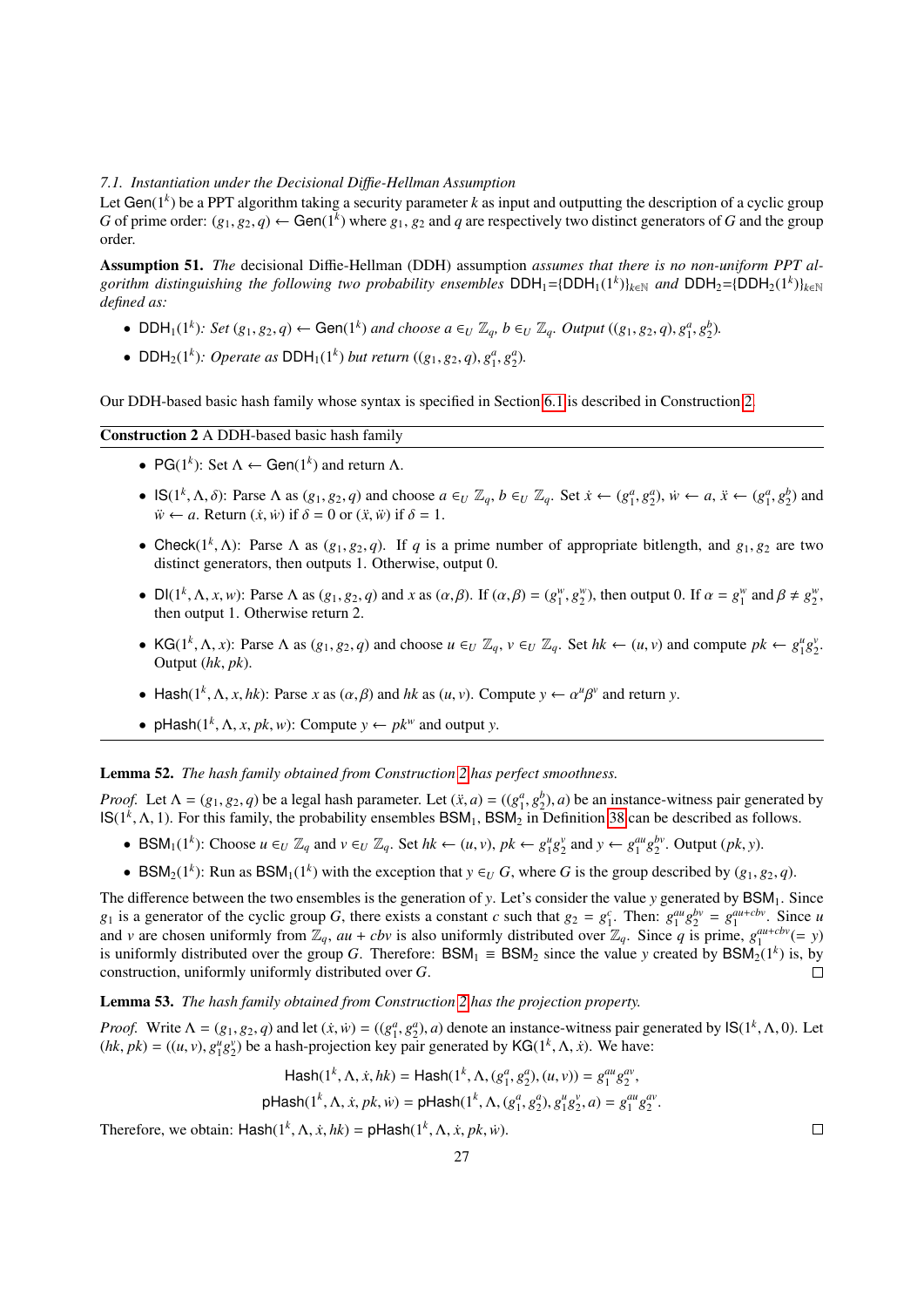Lemma 54. *The hash family obtained from Construction [2](#page-14-0) has the distinguishability property.*

The proof of this lemma is trivial, so we omit it.

Lemma 55. *Assuming that the DDH assumption holds, the hash family obtained from Construction [2](#page-14-0) has hard subset membership.*

*Proof.* For this family, the probability ensembles  $BHS<sub>1</sub>$ ,  $BHS<sub>2</sub>$  in Definition [41](#page-21-3) can be described as follows.

- BHS<sub>1</sub>(1<sup>k</sup>): Generate  $\Lambda \leftarrow PG(1^k)$ , and parse  $\Lambda$  as  $(g_1, g_2, q)$ . Choose  $a \in U \mathbb{Z}_q$  and compute  $\dot{x} \leftarrow (g_1^a, g_2^a)$ .<br>Return  $(\Lambda, \dot{r})$ Return  $(\Lambda, \dot{x})$ .
- BHS<sub>2</sub>(1<sup>k</sup>): Generate  $\Lambda \leftarrow PG(1^k)$ , and parse  $\Lambda$  as  $(g_1, g_2, q)$ . Choose  $a \in U \mathbb{Z}_q$ ,  $b \in U \mathbb{Z}_q$  and compute  $\ddot{x} \leftarrow$   $(a^a \circ b^b)$ . Return  $(\Lambda, \ddot{r})$  $(g_1^a, g_2^b)$ . Return  $(\Lambda, \ddot{x})$ .

Obviously:  $BHS_1 \stackrel{c}{=} BHS_2$ .

## *7.2. Instantiation under the Learning with Errors Assumption*

We start this section with some preliminaries related to the discretization of probabilistic distributions.

We consider the quotient ring  $\mathbb{R}/\mathbb{Z}$  representing the segment [0, 1) with addition modulo 1. Let  $\beta$  be an arbitrary positive real number. We denote by  $\Psi_\beta$  the distribution over  $\mathbb{R}/\mathbb{Z}$  obtained by sampling from a normal variable with positive real number. We denote by  $\mathbf{r}_{\beta}$  the distribution over  $\mathbb{R}/\mathbb{Z}$  obtain mean 0 and standard deviation  $\beta/\sqrt{2\pi}$  and reducing the result modulo 1.

$$
\Psi_{\beta}: \mathbb{R}/\mathbb{Z} \longrightarrow \mathbb{R}^+ \\
r \longmapsto \sum_{k=-\infty}^{\infty} \frac{1}{\beta} \exp\left(-\pi \left(\frac{r-k}{\beta}\right)^2\right).
$$

**Definition 56** ([\[41\]](#page-34-14)). *Given an arbitrary integer*  $q \ge 2$ *, an arbitrary distribution*  $\phi : \mathbb{R}/\mathbb{Z} \to \mathbb{R}^+$ *, the* discretization *of*  $\phi$  are  $\mathbb{R} \to \mathbb{R}^+$  and  $\phi$  are  $\mathbb{R} \to \mathbb{R}^+$  and  $\phi$  are  $\mathbb{$ <sup>φ</sup> *over* <sup>Z</sup>*<sup>q</sup> is defined as:*

$$
\overline{\phi}: \mathbb{Z}_q \longrightarrow \mathbb{R}^+ \n i \longmapsto \int_{(i-1/2)/q}^{(i+1/2)/q} \phi(x) dx.
$$

Let Gen(1<sup>k</sup>) be a PPT algorithm taking a security parameter *k* as input and outputs a description  $(q, m, \chi)$ , where *q* is<br>a prime  $m = \text{Poly}(k)$  and  $\chi = \overline{\Psi}$ , where  $\alpha \in (2\sqrt{k}/a, 1)$ . Let Gen( $1^{\circ}$ ) be a PP1 algorithm taking a security param<br>a prime,  $m = \text{Poly}(k)$  and  $\chi = \overline{\Psi}_{\alpha}$  where  $\alpha \in (2 \sqrt{k}/q, 1)$ .

<span id="page-27-0"></span>Assumption 57 ([\[41\]](#page-34-14)). *The* decision version of the learning with errors (LWE) assumption *assumes that that there is no non-uniform PPT algorithm distinguishing the following two probability ensembles* LWE<sub>1</sub>={LWE<sub>1</sub>(1<sup>k</sup>)}<sub>*k*∈N *and*</sub>  $LWE_2 = {LWE_2(1^k)}_{k \in \mathbb{N}}$  *defined as:* 

- LWE<sub>1</sub>(1<sup>k</sup>): Set  $(q, m, \chi) \leftarrow$  Gen(1<sup>k</sup>) and choose  $A \in U(\mathbb{Z}_q)^{m \times k}$ ,  $\vec{s} \in U(\mathbb{Z}_q)^k$ ,  $\vec{e} \in \chi(\mathbb{Z}_q)^m$  (which means each entry *of*  $\vec{e}$  *is independently drawn from*  $\mathbb{Z}_q$  *according to*  $\chi$ *). Compute*  $\vec{b} \leftarrow A\vec{s} + \vec{e}$  *mod q and output*  $((q, m, \chi), A, \vec{b})$ .
- LWE<sub>2</sub>(1<sup>k</sup>): Operate as LWE<sub>1</sub>(1<sup>k</sup>) except that  $\vec{b} \in U (\mathbb{Z}_q)^m$ .

Remark 58. *Assumption [57](#page-27-0) describes only the decision version of LWE problem. Nonetheless, the hardness of this decision problem is the same as the LWE problem itself [\[41\]](#page-34-14).* 

Remark 59. *The LWE problem is an average-case problem. However, Regev showed that its hardness is implied by both the worst-case hardness of the* shortest independent vector problem *(SIVP) and the worst-case hardness of the* decision version of the shortest vector problem *(GapSVP) (see Theorem 1 of [\[41\]](#page-34-14)). In other words, if the LWE problem is e*ffi*ciently solvable, so are both the SIVP and GapSVP. Since these two problems are believed to be hard even for quantum algorithms [\[42\]](#page-34-15), so is the LWE problem.*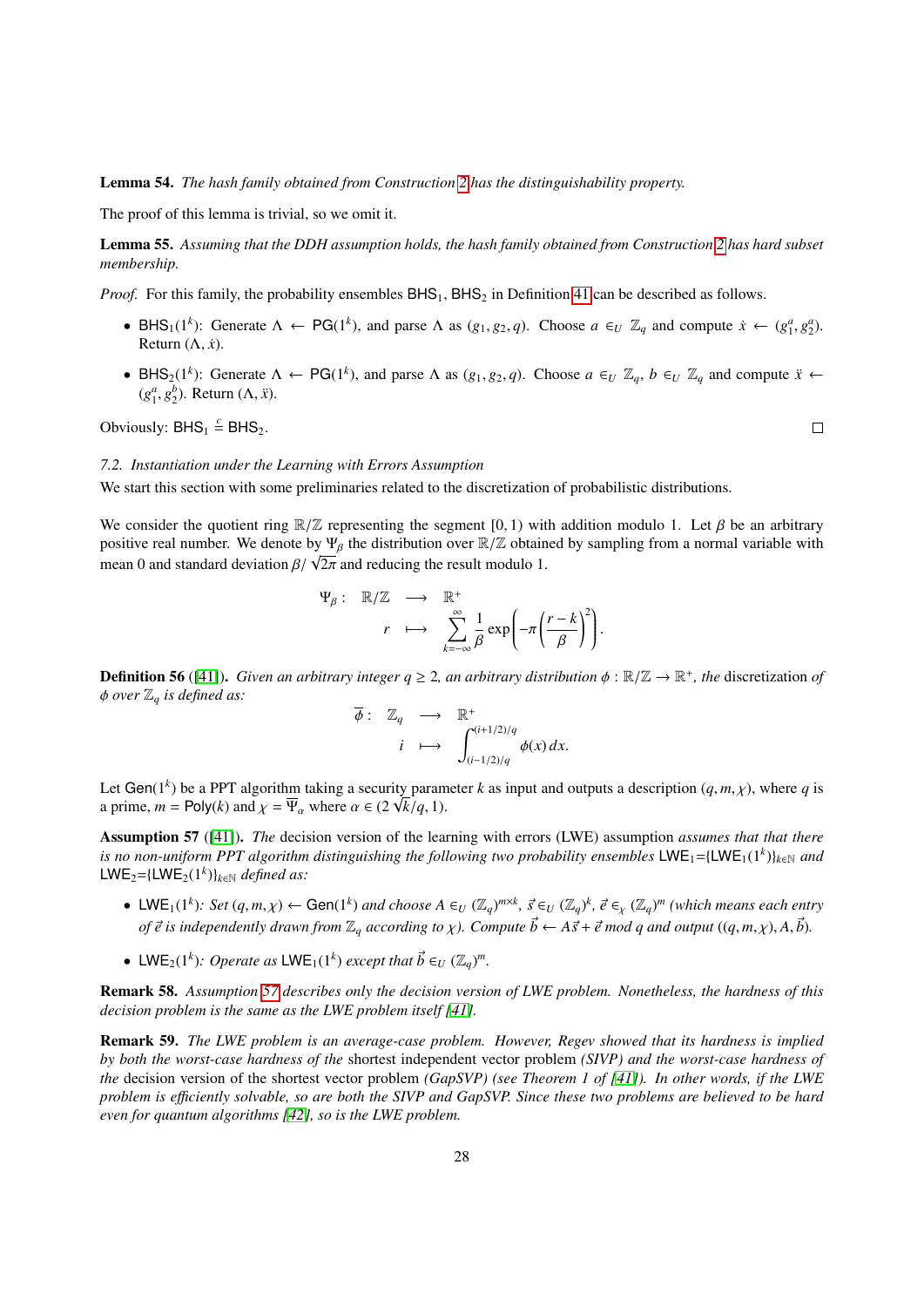Before presenting our LWE-based instantiation of basic hash family, we need to recall the key generation algorithm of a LWE-based public key cryptosystem presented by Gentry *et al.* to be used as a building block [\[31\]](#page-34-4).

- Message space:  $\{0, 1\}$ .
- Setup(1<sup>k</sup>): Uniformly chooses a prime *q* such that  $q \in [k^2, 2k^2]$ . Set  $m \leftarrow (1 + \varepsilon)(k+1) \log q$  (where  $\varepsilon > 0$  is an arbitrary constant and arbitrarily choose  $\alpha$  such that  $\alpha = o(1/(\sqrt{k} \log k))$  (e.g.  $\alpha = \frac{1}{\sqrt{k}}$ ) Set arbitrary constant and arbitrarily choose  $\alpha$  such that  $\alpha = o(1/(\alpha \cos \alpha))$ . √  $(\overline{k} \log k)$ ) (e.g.,  $\alpha = \frac{1}{\sqrt{k}(\log k)^2}$ ). Set  $\chi \leftarrow \overline{\Psi}_{\alpha}$  and  $\Lambda \leftarrow (q, m, \chi)$ . Output  $\Lambda$ .
- KeyGen(1<sup>k</sup>,  $\Lambda$ ): Parse  $\Lambda$  as  $(q, m, \chi)$ . Choose  $A \in U$  ( $\mathbb{Z}_q$ )<sup>*m*×*k*</sup>,  $\vec{s} \in U$  ( $\mathbb{Z}_q$ )<sup>*k*</sup> and  $\vec{e} \in \chi$  ( $\mathbb{Z}_q$ )<sup>*m*</sup>. Compute  $\vec{b} \leftarrow$  $A\vec{s} + \vec{e}$  mod *q* and set *pubk*  $\leftarrow (A, \vec{b})$  and  $sk \leftarrow \vec{s}$ . Return the public-private key pair (*pubk*, *sk*).

**Definition 60** ([\[31\]](#page-34-4)). A public key  $(A, \vec{b})$  is messy if and only if, for all  $m_0, m_1 \in \{0, 1\}$ , the statistical difference *between the distributions of*  $Enc_{A,\vec{b}}(m_0)$  *and*  $Enc_{A,\vec{b}}(m_1)$  *is negligible where*  $Enc$  *denotes the encryption algorithm of the cryption algorithm of the cryptosystem.*

We would like to point out that any ciphertext produced under messy public keys carries no information (statistically) about the encrypted message. Therefore, for any (even unbounded) adversary, recovery of the corresponding plaintext is impossible. Gentry *et al.* showed that, if the construction parameters were appropriately chosen, their cryptosystem held the following properties.

- P1 It provides security against chosen plaintext attack. [For our construction, we only need semantic security.]
- P2 All but an at most  $2/q^k$ -fraction of  $(A, \vec{b}) \in ((\mathbb{Z}_q)^{m \times k}, (\mathbb{Z}_q)^m)$  is messy.
- P3 There exists an efficient algorithm **ISMessy** that identifies messy public keys. It takes a public key  $(A, \vec{b})$ , a trapdoor *T* as input and outputs an indicator. IsMessy has the following properties.
	- IsMessy outputs 1 on an overwhelming fraction of all possible public keys which may be maliciously generated.
	- If IsMessy( $A, T, \vec{b}$ ) outputs 1 on a public key  $(A, \vec{b})$ , then  $(A, \vec{b})$  is indeed messy.

We do not know how to gain distinguishability as defined in Definition [14.](#page-8-2) Instead, we will be able to obtained a relaxed version defined as follows.

Definition 61 (Relaxed Distinguishability). *For any legal hash parameter* <sup>Λ</sup>*, any instance-witness pair* (*x*,*w*) <sup>∈</sup> ({0, <sup>1</sup>} ∗ ) <sup>2</sup> *which may be maliciously generated, we require:*

$$
\mathsf{DI}(1^k, \Lambda, x, w) = \begin{cases} 0 & \text{if } (x, w) \in \mathbb{R}_\Lambda, \\ 1 & \text{if } (x, w) \in \mathbb{R}_\Lambda, \\ 0 \text{ or } 2 & \text{otherwise.} \end{cases}
$$

In our framework for  $OT_t^n$ , the only usage of  $DI$  is to check the legalities of instance-witness vectors. According to the legality definition (Definition [18\)](#page-9-2), an instance-witness vector is called legal if and only if it has at least *n* − *t* entries that on receiving them DI outputs 1. Therefore, this relaxed distinguishability is sufficient for our objective.

Our LWE-based basic hash family whose syntax is specified in Section [6.1](#page-21-4) is described in Construction [3.](#page-18-0)

Lemma 62. *The hash family obtained from Construction [3](#page-18-0) has smoothness.*

*Proof.* Let  $\Lambda = (q, m, \chi)$  be a legal hash parameter. Let  $(\ddot{x}, \ddot{w}) = ((A, \vec{b}), (1, T))$  be an instance-witness pair generated by  $\text{IS}(1^k, \Lambda, 1)$ . For this family, the probability ensembles  $\text{BSM}_1$  and  $\text{BSM}_2$  from Definition [38](#page-21-2) can be described as follows follows.

- BSM<sub>1</sub>(1<sup>*k*</sup>): Choose  $a \in U$  {0, 1} and compute  $pk \leftarrow \text{Enc}_{A,\vec{b}}(a)$ . Set  $y \leftarrow a$  and output  $(pk, y)$ .
- BSM<sub>2</sub>(1<sup>*k*</sup>): Choose *a'* ∈*U* {0, 1} and compute  $pk$  ← Enc<sub>*A*, $\vec{b}$ </sub>(*a'*). Pick *y* ∈*U* {0, 1} and output (*pk*, *y*).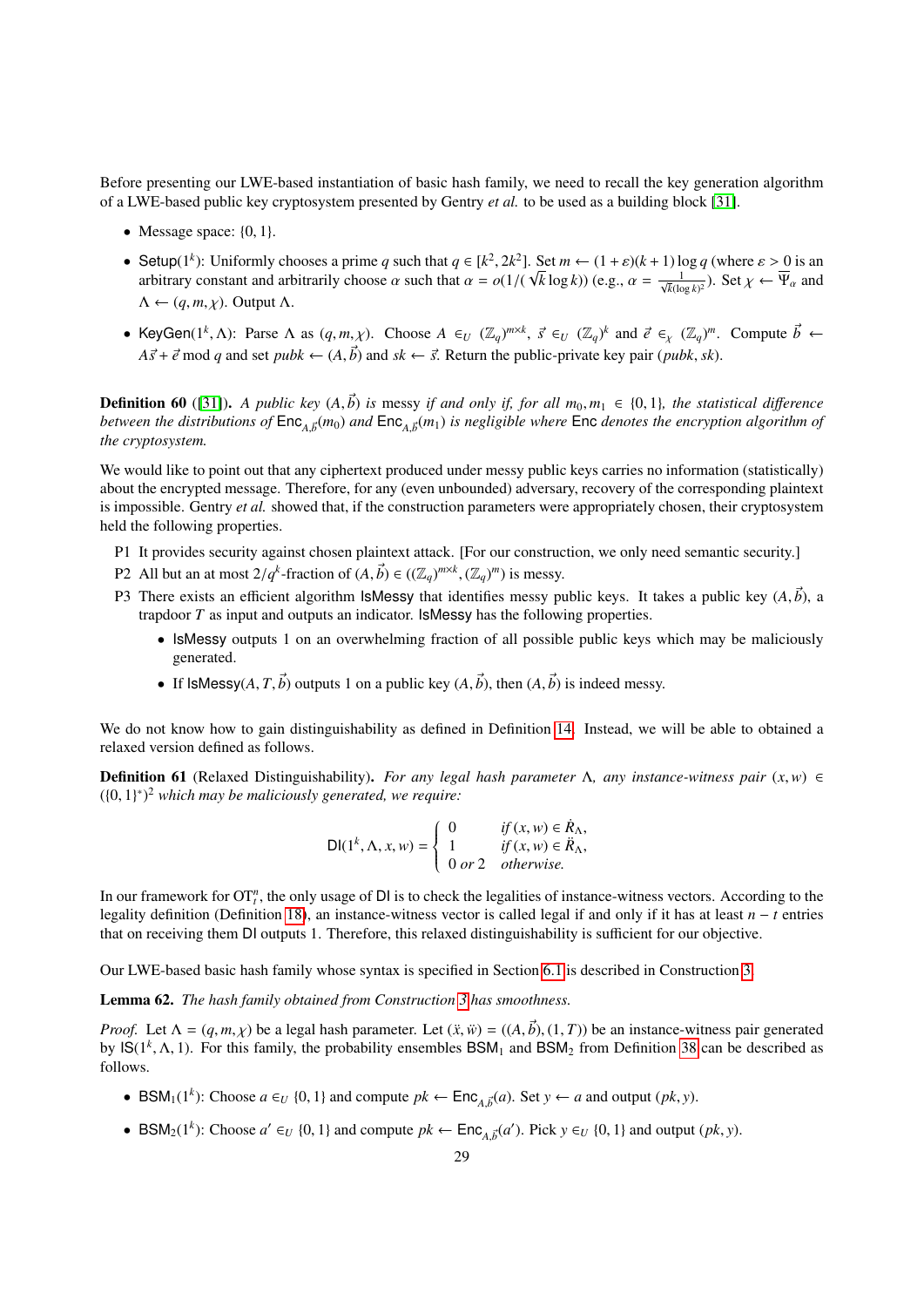# Construction 3 A LWE-based basic hash family

(Setup, KeyGen, Enc, Dec) representing the cryptosystem from [\[31\]](#page-34-4) where the parameters of Setup were tuned so that properties P1, P2 and P3 hold.

- PG( $1^k$ ): Set  $\Lambda \leftarrow$  Setup( $1^k$ ) and return  $\Lambda$ .
- IS( $1^k$ ,  $\Lambda$ ,  $\delta$ ): Parse  $\Lambda$  as  $(q, m, \chi)$  and choose  $A \in U$  ( $\mathbb{Z}_q$ )<sup>*m*×*k*</sup> along with its trapdoor *T*,  $\vec{s} \in U$  ( $\mathbb{Z}_q$ )<sup>*k*</sup> and  $\vec{e} \in \mathbb{Z}_q$ <br>( $\mathbb{Z}_q$ )<sup>*m*</sup> Compute  $\hat{y}$ ,  $\lambda$ ,  $\vec{e}$ ,  $\vec{s}$   $(\mathbb{Z}_q)^m$ . Compute  $\dot{x} \leftarrow (A, A\vec{s} + \vec{e} \mod q)$  and set  $\dot{w} \leftarrow (0, \vec{e}, \vec{s})$ . Pick  $\vec{b} \in U$   $(\mathbb{Z}_q)^m$  such that  $|s$ Messy $(A, T, \vec{b}) = 1$ and set  $\vec{x} \leftarrow (A, \vec{b})$ ,  $\vec{w} \leftarrow (1, T)$ . Output  $(\dot{x}, \dot{w})$  if  $\delta = 0$ ,  $(\ddot{x}, \ddot{w})$  if  $\delta = 1$ .
- Check( $1^k$ ,  $\Lambda$ ): Parse  $\Lambda$  as  $(q, m, \chi)$ . If *q* is a prime number, *m* is a positive integer, and  $\chi$  is a discretization of an appropriate distribution then output 1. Otherwise, return 0. an appropriate distribution then output 1. Otherwise, return 0.
- $Dl(1^k, \Lambda, x, w)$ : Parse  $\Lambda$  as  $(q, m, \chi)$  and  $x$  as  $(A, \vec{b})$ . Let *i* denote the value of *w*'s first entry. If  $i = 0$ , then  $(0, \vec{a}, \vec{c}) \leftarrow w$ ; if  $i = 1$  then  $(1, T) \leftarrow w$ ; otherwise output 2. Perform the following c  $(0, \vec{e}, \vec{s}) \leftarrow w$ ; if  $i = 1$ , then  $(1, T) \leftarrow w$ ; otherwise output 2. Perform the following checks:
	- if  $i = 0$ : Check  $\vec{b}, \vec{e} \in (\mathbb{Z}_q)^m$ ,  $A \in (\mathbb{Z}_q)^{m \times k}$ ,  $\vec{s} \in (\mathbb{Z}_q)^k$  and  $\vec{b} = A\vec{s} + \vec{e} \mod q$ . If the checks are all successful then output 0; else output 2 successful then output 0; else output 2.
	- $\vec{b}$  if *i* = 1: Check  $\vec{b}$  ∈ ( $\mathbb{Z}_q$ )<sup>*m*, *A* ∈ ( $\mathbb{Z}_q$ )<sup>*m*×*k*</sup>, *T* is a trapdoor and IsMessy(*A*, *T*,  $\vec{b}$ ) = 1. If the checks are all successful then output 1; otherwise output 2</sup> successful then output 1; otherwise output 2.
- KG( $1^k$ ,  $\Lambda$ , *x*): Parse  $\Lambda$  as  $(q, m, \chi)$  and *x* as  $(A, \vec{b})$ . Choose  $a \in U$  {0, 1} and compute  $\alpha \leftarrow \text{Enc}_{A, \vec{b}}(a)$ . Set  $hk \leftarrow a, nk \leftarrow \alpha$  and output  $(hk, nk)$  $hk \leftarrow a, pk \leftarrow \alpha$  and output ( $hk, pk$ ).
- Hash $(1^k, \Lambda, x, hk)$ : Output  $hk$ .
- pHash( $1^k$ ,  $\Lambda$ ,  $x$ ,  $pk$ ,  $w$ ): Parse  $\Lambda$  as  $(m, q, \chi)$  and  $w$  as  $(0, \vec{e}, \vec{s})$ . Compute  $a \leftarrow \text{Dec}_{\vec{s}}(pk)$  and output  $a$ .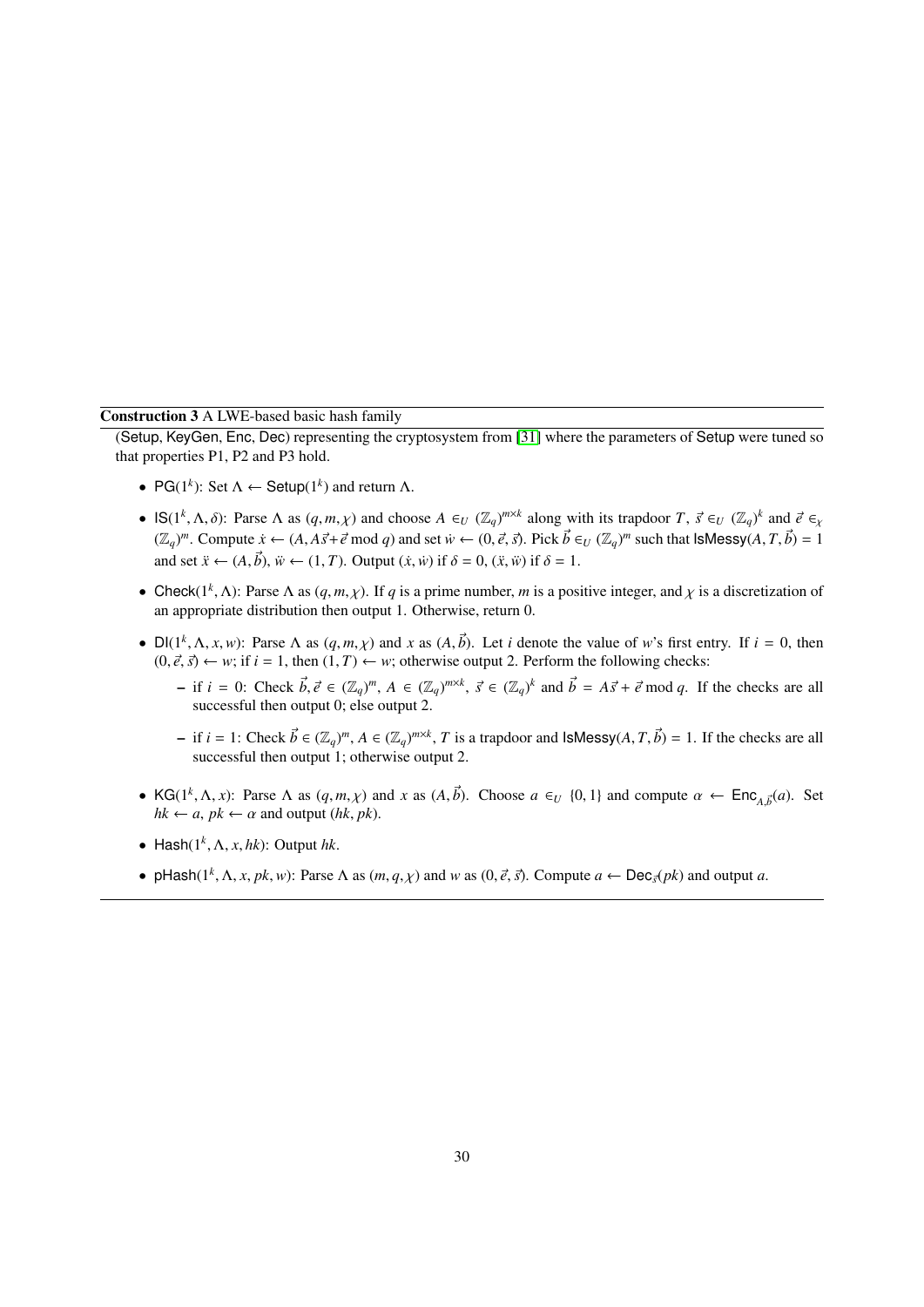It is easy to see that the second component of each ensemble is uniformly distributed. The difference between these two ensembles is their first value denoted by *pk*. In the case of  $\text{BSM}_1(1^k)$ , it is the encryption of *y* while, for  $\text{BSM}_2(1^k)$ , it corresponds to the encryption of *a'*. Because  $(A, \vec{b})$  is messy, the two distributions of this value *pk* are statistically indistinguishable. Therefore, BSM,  $\stackrel{s}{\rightarrow}$  BSM. indistinguishable. Therefore,  $BSM_1 \stackrel{s}{=} BSM_2$ .

## Lemma 63. *The hash family obtained from Construction [3](#page-18-0) has the projection property.*

*Proof.* Let  $(\dot{x}, \dot{w}) = ((A, \vec{b}), (0, \vec{e}, \vec{s}))$  be an instance-witness generated by  $\mathsf{IS}(1^k, \Lambda, 0)$ . Obviously,  $((A, \vec{b}), \vec{s})$  is a normal public-private key pair. Then, we have: public-private key pair. Then, we have:

 $\textsf{Hash}(1^k, \Lambda, \dot{x}, \mathit{hk}) = a$  and  $\textsf{pHash}(1^k)$  $A, \dot{x}, pk, \dot{w}$  = Dec<sub>*s*</sub>( $\alpha$ ) = Dec<sub>*s*</sub>(Enc<sub>*A*, $\bar{b}$ </sub> $(a)$ ) = *a* 

This means that, for any  $(\Lambda, \dot{x}, \dot{w})$  generated by the hash family, it holds: Hash $(1^k, \Lambda, \dot{x}, hk) = \rho$ Hash $(1^k, \Lambda, \dot{x}, pk, \dot{w})$ .

## Lemma 64. *The hash family obtained from Construction [3](#page-18-0) has the distinguishability property.*

*Proof.* Let Λ be a legal hash parameter,  $(x, w)$  an instance-witness pair that may be maliciously generated. It is trivial to see that DI outputs 0 if  $(x, w)$  can be generated by  $IS(1^k, \Lambda, 0)$  (i.e.,  $(x, w) \in R_\Lambda$ ).

Recalling the property of algorithm IsMessy, we know that if DI outputs 1, then  $(x, w) \in \mathbb{R}_{\Lambda}$ ; if  $(x, w) \in \mathbb{R}_{\Lambda}$ , then DI outputs 1 with probability almost 1 outputs 1 with probability almost 1.

Lemma 65. *Assuming the LWE assumption holds, the hash family obtained from Construction [3](#page-18-0) has hard subset membership.*

*Proof.* For this family, the probability ensembles  $BHS<sub>1</sub>$ ,  $BHS<sub>2</sub>$  from Definition [41](#page-21-3) can be described as follows.

- BHS<sub>1</sub>(1<sup>k</sup>): Generate  $\Lambda \leftarrow PG(1^k)$  and parse it as  $(q, m, \chi)$ . Choose  $A \in U(\mathbb{Z}_q)^{m \times k}$  along with its trapdoor *T*,<br>  $\vec{\kappa} \in U(\mathbb{Z}_q)^k$  and  $\vec{\kappa} \in (\mathbb{Z}_q)^m$ . Compute  $\kappa \in (A \land \vec{\kappa} + \vec{\kappa} \mod a)$  and output  $(A,$  $\vec{s} \in U \left(\mathbb{Z}_q\right)^k$  and  $\vec{e} \in \mathbb{Z}_q \left(\mathbb{Z}_q\right)^m$ . Compute  $\dot{x} \leftarrow (A, A\vec{s} + \vec{e} \mod q)$  and output  $(\Lambda, \dot{x})$ .
- BHS<sub>2</sub>(1<sup>k</sup>): Generate  $\Lambda \leftarrow PG(1^k)$  and parse it as  $(q, m, \chi)$ . Choose  $A \in U(\mathbb{Z}_q)^{m \times k}$  along with its trapdoor *T* and  $\mathbb{Z}_p^k \subset \mathbb{Z}_q^m$  and that leads that leads  $\mathbb{Z}_p^k \to 1$ . Set ii.  $(A, \vec{k})$  and output pick  $\vec{b} \in U$  ( $\mathbb{Z}_q$ )<sup>*m*</sup> such that IsMessy(*A*, *T*,  $\vec{b}$ ) = 1. Set  $\ddot{x} \leftarrow (A, \vec{b})$  and output ( $\Lambda$ ,  $\ddot{x}$ ).

Obviously,  $BHS_1 \stackrel{c}{=} BHS_2$ .

Since, in our basic hash family, each instance holds a matrix *A*, so does the hash family resulting from Construction [1.](#page-11-0) It is trivial to show that this hash family can be improved by each instance vector sharing a common matrix *A*. However, to securely instantiate our framework for  $OT<sub>t</sub><sup>n</sup>$ , it cannot be improved by all instance vectors sharing a common matrix *A*. The reason is that, in this case, seeing *A*'s trapdoor *T* in Step S2 of the framework Π, the sender can distinguish smooth instances and projective instances of the unchosen instance vectors and thus he can deduce the receiver's private input.

#### <span id="page-30-0"></span>*7.3. Instantiation under the Decisional Quadratic Residuosity Assumption*

Let Gen(1*<sup>k</sup>* ) be a PPT algorithm taking a security parameter *k* as input and returning an integer *N* being the product of two distinct *k*-bit odd primes. Let  $J_N$  be the subgroup of  $\mathbb{Z}_N^*$  of elements having Jacobi symbol +1.

Assumption 66 ([\[43\]](#page-34-16)). *The* decisional quadratic residuosity (DQR) assumption *assumes that there is no non-uniform*  $PPT$  algorithm distinguishing the following two probability ensembles  $\sf{DQR}_1$ ={ $\sf{DQR}_1(1^k)$ }<sub>k∈N</sub> and  $\sf{DQR}_2$ ={ $\sf{DQR}_2(1^k)$ }<sub>k∈N</sub> *defined as:*

- DQR<sub>1</sub>(1<sup>k</sup>): Generate  $N \leftarrow$  Gen(1<sup>k</sup>), choose  $r \in U \mathbb{Z}_N^*$  and compute  $x \leftarrow r^2 \mod N$ . Output  $(N, x)$ .
- DQR<sub>2</sub>(1<sup>k</sup>): *Operate as* DQR<sub>1</sub>(1<sup>k</sup>) *except*  $x \in U$   $J_N$ .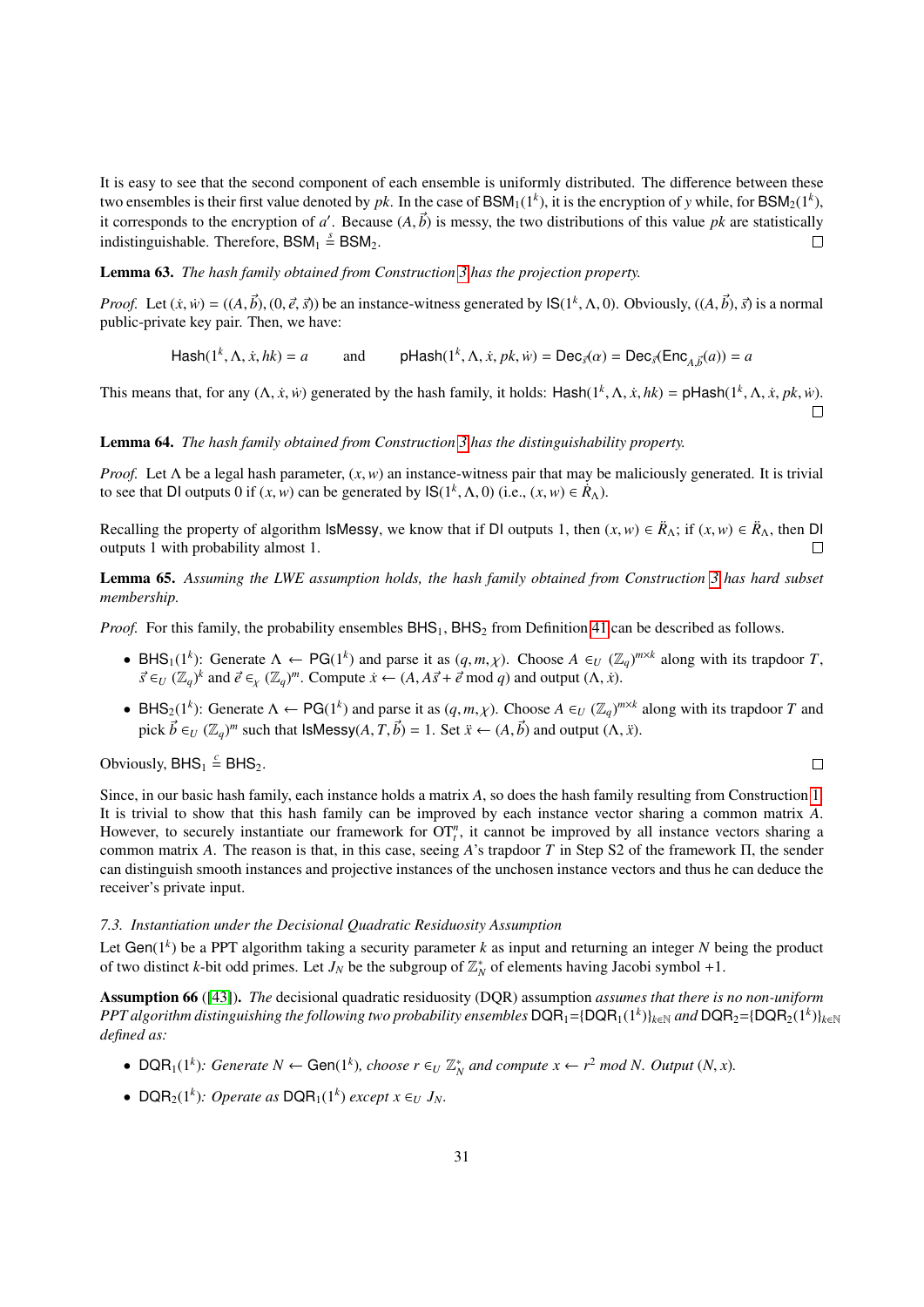**Definition 67** ([\[25\]](#page-33-24)). *A hash family*  $H = (PG, \widehat{IS}, \widehat{IT}, \widehat{KG}$ . Hash, pHash) *is a* verifiably- $\varepsilon$ -universal projective hashing family, *if for any* Λ *generated by PG*(1<sup>*k*</sup>), any (*x*,*w*, *x*̃) *generated by*  $\overline{S}(1^k, \Lambda)$ , *H is projective on <i>x*, and universal on *x*<sup>*x*</sup> *In addition, it holds verifiable-s-universallity, which is defin*  $x$ . In addition, it holds verifiable-ε-universallity, which is defined as follows.

- For any  $\Lambda$  generated by PG(1<sup>k</sup>), any (w, x, x) generated by  $\widehat{\mathsf{IS}}(1^k, \Lambda)$ , we have:  $\widehat{\mathsf{IT}}(1^k, \Lambda, \dot{x}, \ddot{x}) = \widehat{\mathsf{IT}}(1^k, \Lambda, \ddot{x}, \dot{x}) =$ 1*.*
- For any tuple  $(\Lambda, x_1, x_2)$  which may be maliciously generated, if  $\widehat{\Pi}(1^k, \Lambda, x_1, x_2) = 1$ , then H is  $\varepsilon$ -universal on at least one of  $x_1$  or  $x_2$ *at least one of*  $x_1$  *or*  $x_2$ *.*

We can see that the syntax of a hash family appearing in [\[25\]](#page-33-24) is different from our basic hash family notion. It does not have algorithms like Check or DI. However, it possesses an algorithm  $\overline{T}$ . There are some additional syntaxic differences not reflected by above definition. In a Halevi and Tauman Kalai hash family,  $\hat{S}$  does not take any work mode parameter δ and  $\overline{S}(1^k, \Lambda)$  outputs a tuple  $(\dot{x}, \dot{w}, \ddot{x})$  where typically  $\dot{x}$  and  $\ddot{x}$  are generated in dependent way. In addition, their less generating algorithm  $\widehat{KG}$  does not take any instance pa addition, their key generating algorithm  $\widehat{KG}$  does not take any instance parameter *x*.

Under the DQR assumption, Halevi and Tauman Kalai proposed the following verifiably-*ε*-universal projective hash family.

<span id="page-31-1"></span>Construction 4 A verifiably-universal projective hash family [\[25\]](#page-33-24)

- PG(1<sup>k</sup>): Choose uniformly two *k*-bit prime *p*, *q* such that  $p = q = 3 \text{ mod } 4$ . Set  $N \leftarrow pq$ , choose  $a \in U Z_N^*$ <br>and compute  $q \leftarrow q^2 \text{ mod } N$ . Set  $\Lambda \leftarrow (N, q)$  and output  $\Lambda$ and compute  $g \leftarrow a^2 \mod N$ . Set  $\Lambda \leftarrow (N, g)$  and output  $\Lambda$ .
- $\widehat{IS}(1^k, \Lambda)$ : Parse  $\Lambda$  as  $(N, g)$ . Set  $T \leftarrow 2^{\lceil \log N \rceil}$ , choose  $\dot{w} \in U \mathbb{Z}_N$  and compute  $\dot{x} \leftarrow (g^T)^{\dot{w}}$  mod  $N$  and  $\ddot{x} \leftarrow N \dot{x}$ . Output  $(w, \dot{x}, \ddot{x})$ .
- $\widehat{\Pi}(1^k, \Lambda, \dot{x}, \ddot{x})$ : Parse  $\Lambda$  as  $(N, g)$ . Checks that  $N > 2^{2n}$ ,  $g, \dot{x} \in Z_N^*$ , and  $\ddot{x} = N \dot{x}$ . Outputs 1 if all these tests pass and 0 otherwise.
- $\widehat{\text{KG}}(1^k, \Lambda)$ : Parse  $\Lambda$  as  $(N, g)$ . Set  $T \leftarrow 2^{\lceil \log N \rceil}$ , choose  $hk \in U \mathbb{Z}_N$  and compute  $pk \leftarrow (g^T)^{hk} \mod N$ . Output  $(hk, nk)$ (*hk*, *pk*).
- Hash( $1^k$ ,  $\Lambda$ ,  $x$ ,  $hk$ ): Parse  $\Lambda$  as  $(N, g)$  and compute  $y \leftarrow x^{hk}$  mod  $N$ . Output  $y$ .
- pHash( $1^k$ ,  $\Lambda$ , *x*,  $pk$ , *w*): Parse  $\Lambda$  as  $(N, g)$  and compute  $y \leftarrow pk^w \mod N$ . Output *y*.

Our DQR-based basic hash family whose syntax is specified in Sectio[n6.1](#page-21-4) is described in Construction [5.](#page-31-0)

<span id="page-31-0"></span>Construction 5 A DQR-based basic hash family

- Algorithms PG, KG, Hash, pHash operate as in Construction [4.](#page-31-1)
- IS(1<sup>k</sup>,  $\Lambda$ ,  $\delta$ ): Parse  $\Lambda$  as (*N*, *g*). Set *T* ← 2<sup>[log *N*</sup>, choose *r* ∈*U*  $\mathbb{Z}_N$  and compute  $\dot{x}$  ← (*g<sup>T</sup>*)<sup>*r*</sup> mod *N*. Set  $\dot{w}$  ← *r*, compute  $\ddot{x}$  ← *N* − (*gT*<sup>γ</sup> mod *N* and assign  $\ddot{$ compute  $\ddot{x} \leftarrow N - (g^T)^r \text{ mod } N$  and assign  $\ddot{w} \leftarrow r$ . Output  $(\dot{x}, \dot{w})$  if  $\delta = 0$ ; output  $(\ddot{x}, \ddot{w})$  if  $\delta = 1$ .
- Check( $1^k$ ,  $\Lambda$ ): Parse  $\Lambda$  as  $(N, g)$ . If it holds that  $N > 2^{2k}$  and  $g \in Z_N^*$ , then output 1; otherwise, output 0.
- $Dl(1^k, \Lambda, x, w)$ : Parse  $\Lambda$  as  $(N, g)$ . Set  $T \leftarrow 2^{\lceil \log N \rceil}$  and  $r \leftarrow w$ . If  $x = (g^T)^r \mod N$ , then output 0. If  $x = N (g^T)^r \mod N$  then output 1. Otherwise output 2.  $x = N - (g^T)^r \mod N$ , then output 1. Otherwise, output 2.

It is easy to see that the basic hash family obtained from Construction [5](#page-31-0) inherits the universality and projection properties from Construction [4.](#page-31-1)

Lemma 68. *The hash family obtained from Construction [5](#page-31-0) has the distinguishability property.*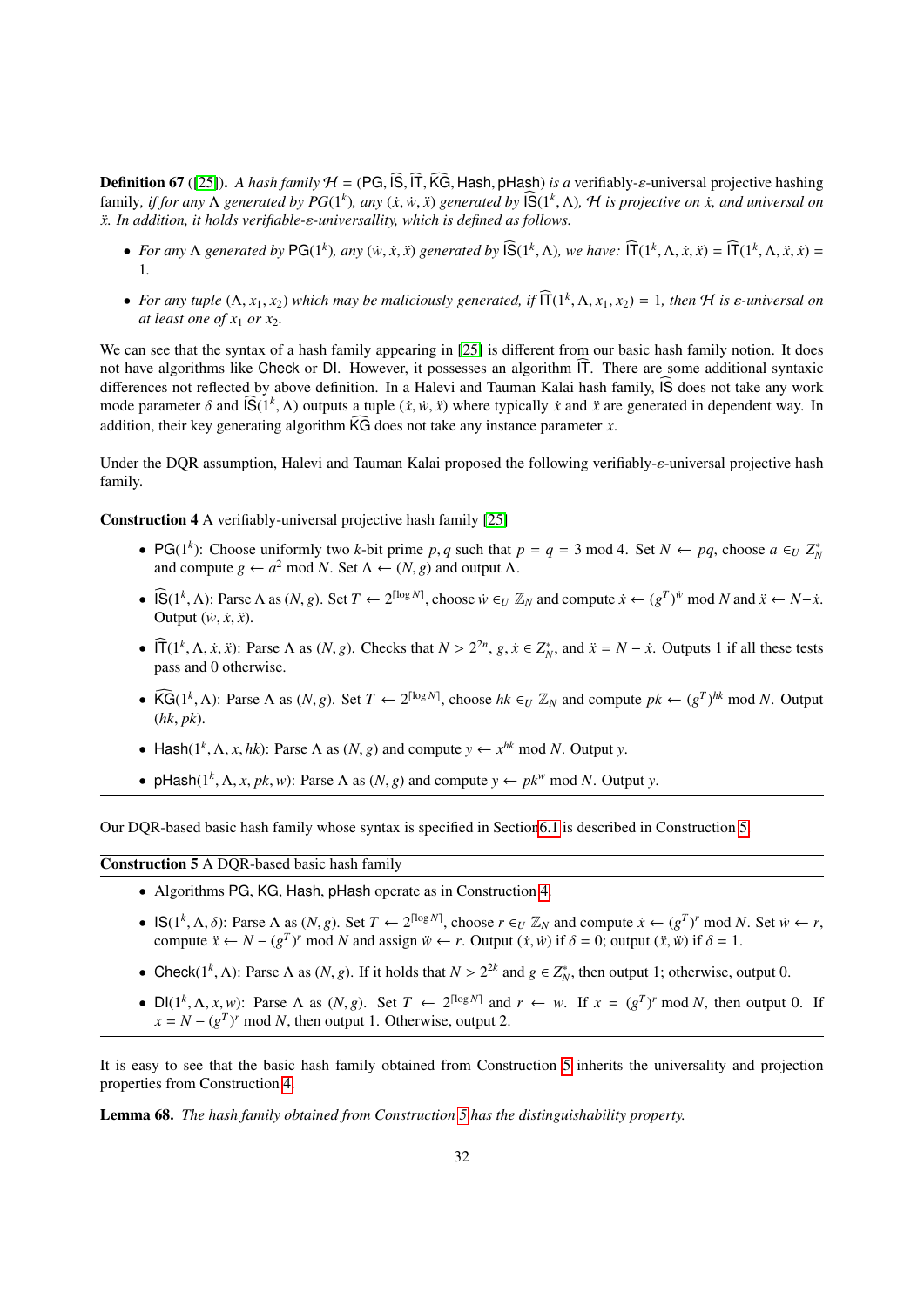*Proof.* Let  $\Lambda$  be a legal hash parameter and  $(x, w)$  an instance-witness pair that may be maliciously generated. It is easy seen that  $DI(1^k, \Lambda, x, w) = 0$  if and only if  $(x, w)$  can be generated by  $IS(1^k, \Lambda, 0)$  (i.e.,  $(x, w) \in R_\Lambda$ ) and  $DI(1^k, \Lambda, x, w) = 1$  if and only if  $(x, w)$  can be generated by  $IS(1^k, \Lambda, 1)$  (i.e.,  $(x, w) \in R_\Lambda$ ) DI( $1^k$ ,  $\Lambda$ ,  $x$ ,  $w$ ) = 1, if and only if  $(x, w)$  can be generated by  $\mathsf{IS}(1^k, \Lambda, 1)$  (i.e.,  $(x, w) \in \mathbb{R}_{\Lambda}$ ).

Lemma 69. Assuming that the DQR assumption holds, the hash family obtained from Construction [5](#page-31-0) has hard subset *membership.*

*Proof.* For this family, the probability ensembles  $BHS_1$  and  $BHS_2$  from Definition [41](#page-21-3) can be described as follows.

- BHS<sub>1</sub>(1<sup>*k*</sup>): Generate (*N*, *g*) ← PG(1<sup>*k*</sup>). Set *T* ← 2<sup>[log *N*], choose *r* ∈<sub>*U*</sub>  $\mathbb{Z}_N$  and compute  $\dot{x}$  ← ( $g^T$ )<sup>*r*</sup> mod *N*.</sup> Output  $(\Lambda, \dot{x})$ .
- BHS<sub>2</sub>(1<sup>*k*</sup>): Operate as BHS<sub>1</sub>(1<sup>*k*</sup>) except that it outputs (Λ, *x*̄), where  $\ddot{x}$  ←  $N (g<sup>T</sup>)<sup>r</sup>$  mod *N*.

It is easy to see that  $(g<sup>T</sup>)<sup>r</sup>$  mod *N* is a quadratic residue modulo *N* and *N* is a Blum integer. Following the properties of Blum integers,  $N - (g^T)^r$  mod  $N$  is not a quadratic residue and  $N - (g^T)^r$  mod  $N \in J_N$ . Therefore, if the DQR assumption holds, we have:  $BHS_1 \stackrel{c}{=} BHS_2$ .  $\Box$ 

## *7.4. Instantiation under the Decisional N-th Residuosity Assumption*

We use the same parameter generator  $Gen(1<sup>k</sup>)$  as in Section [7.3.](#page-30-0)

Assumption 70 ([\[44\]](#page-34-17)). *The* decisional *N*-th residuosity (DNR) assumption *assumes that there is no non-uniform PPT*  $a$ lgorithm distinguishing the following two probability ensembles  $DNR_1 = {DNR_1(1^k)}_{k \in \mathbb{N}}$  and  $DNR_2 = {DNR_2(1^k)}_{k \in \mathbb{N}}$ *defined as follows:*

- DNR<sub>1</sub>(1<sup>k</sup>): Generate  $N \leftarrow$  Gen(1<sup>k</sup>) and choose  $a \in U \mathbb{Z}_{N^2}^*$ . Compute  $b \leftarrow a^N \mod N^2$  and output  $(N, b)$ .
- DNR<sub>2</sub>(1<sup>k</sup>): Operate as DNR<sub>1</sub>(1<sup>k</sup>) except that  $b \in U \mathbb{Z}_{N^2}^*$ .

Similarly to our DQR-based basic hash family, our DNR-based basic hash family is built from Halevi and Kalai's DNR-based verifiably-ε-universal projective hash family [\[25\]](#page-33-24). The modifications and security proofs are similar too. To save space, we omit these details and only describe our basic hash family in Construction [6.](#page-32-0)

<span id="page-32-0"></span>Construction 6 A DNR-based basic hash family

- PG(1<sup>k</sup>): Generate  $N \leftarrow$  Gen(1<sup>k</sup>), choose  $a \in U Z_{N^2}^*$  and compute  $g \leftarrow a^N \mod N$ . Set  $\Lambda \leftarrow (N, g)$  and return  $\Lambda$ Λ.
- $\mathsf{IS}(1^k, \Lambda, \delta)$ : Parse  $\Lambda$  as  $(N, g)$ . Set  $T \leftarrow N^{[2\log N]}$ , choose  $r \in U \mathbb{Z}_N^*$  and compute  $\dot{x} \leftarrow (g^T)^r \mod N^2$ . Set  $\dot{y} \leftarrow (r, 0)$ ,  $y \in U \mathbb{Z}_N^*$ , choose  $\ddot{y} \leftarrow (g^T)^r (1 + yN) \mod N^2$  and  $\ddot{y} \leftarrow (r, y)$ . Out  $\dot{w} \leftarrow (r, 0), v \in_U \mathbb{Z}_N^*$ , choose  $\ddot{x} \leftarrow (g^T)^r (1 + vN) \text{ mod } N^2$  and  $\ddot{w} \leftarrow (\ddot{r}, v)$ . Output  $(\dot{x}, \dot{w})$  if  $\delta = 0$ ; output  $(\ddot{x}, \ddot{w})$ <br>if  $\delta = 1$ if  $\delta = 1$ .
- Check( $1^k$ ,  $\Lambda$ ): Parse  $\Lambda$  as  $(N, g)$ . If  $N > 2^{2k}$  and  $g \in \mathbb{Z}_{N^2}^*$ , then output 1. Otherwise, output 0.
- $Dl(1^k, \Lambda, x, w)$ : Parse  $\Lambda$  as  $(N, g)$  and w as  $(r, v)$ . If  $v = 0$ ,  $r \in \mathbb{Z}_N^*$  and  $x = (g^T)^r \mod N^2$ , then output 0. If  $v \neq 0$ ,  $r, v \in \mathbb{Z}^*$  and  $r = (g^T)^r(1 + v)$  mod  $N^2$  then output 1. Otherwise, output 2  $v \neq 0$ ,  $r, v \in \mathbb{Z}_N^*$  and  $x = (g^T)^r (1 + vN) \text{ mod } N^2$ , then output 1. Otherwise, output 2.
- KG( $1^k$ ,  $\Lambda$ , *x*): Parse  $\Lambda$  as  $(N, g)$ . Set  $T \leftarrow N^{[2\log N]}$ , choose  $hk \in U \mathbb{Z}_{N^2}$  and compute  $pk \leftarrow (g^T)^{hk} \mod N^2$ .<br>Output  $(hk, nk)$ Output (*hk*, *pk*).
- Hash $(1^k, \Lambda, x, hk)$ : Output  $x^{hk}$  mod  $N^2$ .
- pHash( $1^k$ ,  $\Lambda$ ,  $x$ ,  $pk$ ,  $w$ ): Output  $pk^w$  mod  $N^2$ .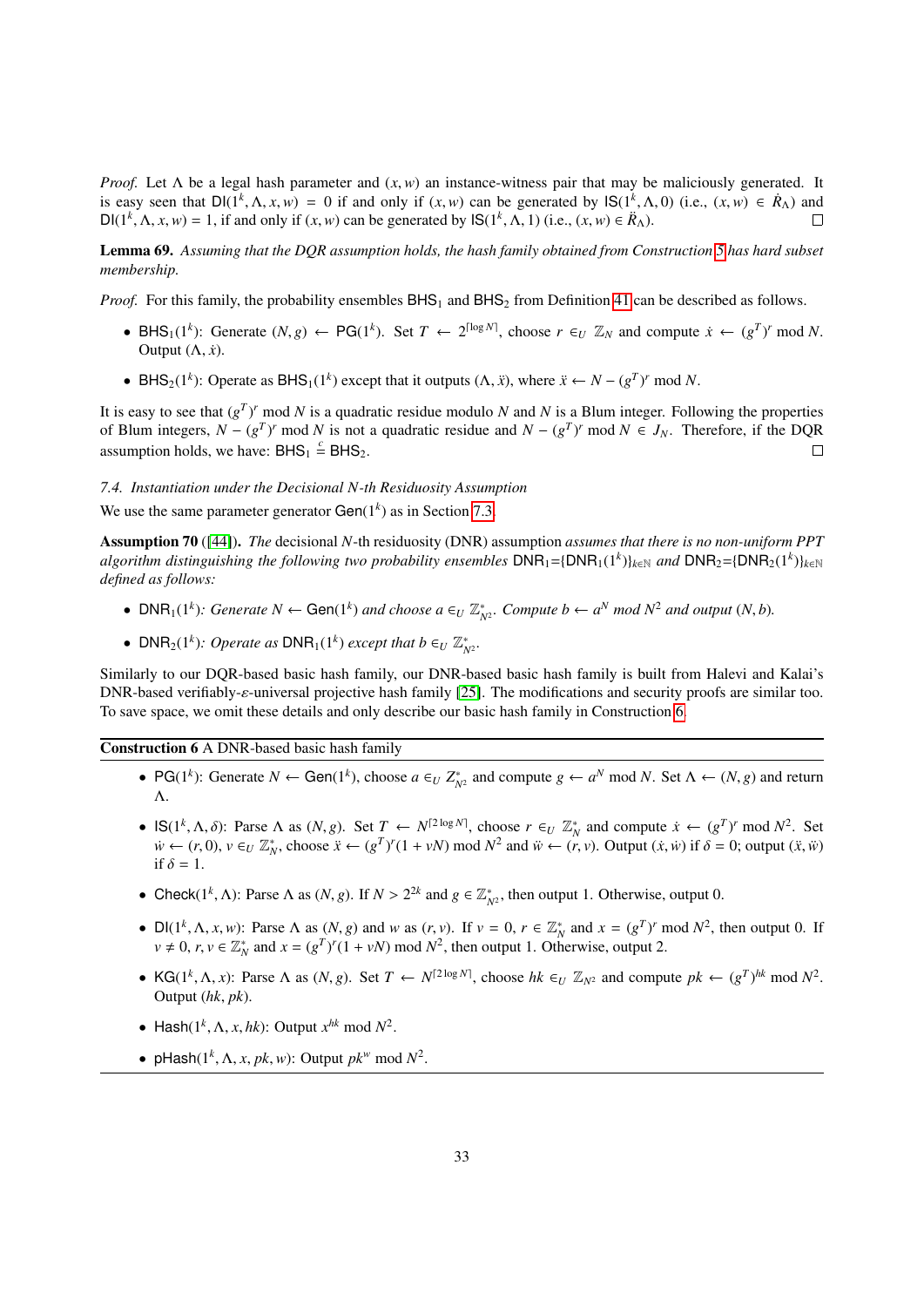## 8. Conclusion

In this paper, we proposed a framework Π for OT<sup>*n*</sup> with fully-simulatable SAMA working in the plain model. Our construction is based on a new SPH variant called SPH-DHM. This approach reduced the existence of protocols for  $OT<sub>t</sub><sup>n</sup>$  to this primitive. We showed how to generate a SPH-DHM under several hardness assumption such as DDH, DRN, DQR and LWE. In an efficiency point of view, our framework is quite performant as Π only needs 4 communication rounds and it expectedly costs 20 *n* encryptions and 20 *t* decryptions. This work leads to two interesting open problems. First, can the existence of SPH be reduced to the existence of OT? Since both SPH and OT are publickey cryptographic primitives, we conjecture this might be the case. Second, before this paper, known OT protocols required at least 6 communication rounds. Since our protocol Π only has 4 rounds, one may wonder if this value is necessary to realize OT with fully-simulatable SAMA in the plain model. In other words, is it possible to design such a secure framework with at most 3 rounds?

#### Bibliography

#### References

- <span id="page-33-0"></span>[1] M. O. Rabin, How to exchange secrets by oblivious transfer, Tech. Rep. Technical Report TR-81, Aiken Computation Lab, Harvard University (1981).
- <span id="page-33-1"></span>[2] J. Kilian, Founding cryptography on oblivious transfer, in: 20th Annual ACM Symposium on Theory of Computing (STOC'88), ACM Press, Chicago, USA, 1988, pp. 20 – 31.
- <span id="page-33-2"></span>[3] G. Aggarwal, N. Mishra, B. Pinkas, Secure computation of the median (and other elements of specified ranks), Journal of Cryptology 23 (3) (2010) 373–401.
- <span id="page-33-3"></span>[4] N. Mohammed, D. Alhadidi, B. C. M. Fung, M. Debbabi, Secure two-party differentially private data release for vertically partitioned data, Dependable and Secure Computing, IEEE Transactions on 11 (1) (2014) 59–71.
- <span id="page-33-4"></span>[5] C. Hazay, K. Nissim, Efficient set operations in the presence of malicious adversaries, Journal of Cryptology 25 (3) (2012) 383–433.
- <span id="page-33-5"></span>[6] B. Aiello, Y. Ishai, O. Reingold, Priced oblivious transfer: How to sell digital goods, in: B. Pfitzmann (Ed.), Advances in Cryptology - Eurocrypt'01, Vol. 2045 of Lecture Notes in Computer Science, Springer - Verlag, Innsbruck, Austria, 2001, pp. 119 – 135.
- <span id="page-33-6"></span>[7] S. Jarecki, X. M. Liu, Private mutual authentication and conditional oblivious transfer, in: S. Halevi (Ed.), Advances in Cryptology - Crypto 2009, Vol. 5677 of Lecture Notes in Computer Science, 2009, pp. 90–107.
- <span id="page-33-7"></span>[8] Lindell, Pinkas, Privacy preserving data mining, Journal of Cryptology 15 (2002) 177–206.
- <span id="page-33-8"></span>[9] M. Naor, B. Pinkas, Computationally secure oblivious transfer, Journal of Cryptology 18 (1) (2005) 1 – 35.
- <span id="page-33-9"></span>[10] M. Green, S. Hohenberger, Practical adaptive oblivious transfer from simple assumptions, in: Y. Ishai (Ed.), 8th Theory of Cryptography Conference (TCC'11), Vol. 6597, Springer - Verlag, Providence, USA, 2011, pp. 347 – 363.
- <span id="page-33-10"></span>[11] W. Ogata, K. Kurosawa, Oblivious keyword search, Journal of complexity 20 (2) (2004) 356–371.
- <span id="page-33-11"></span>[12] M. Naor, B. Pinkas, Oblivious polynomial evaluation, SIAM Journal on Computing 35 (2006) 1254 – 1281.
- <span id="page-33-12"></span>[13] S. Even, O. Goldreich, A. Lempel, A randomized protocol for signing contracts, Communications of the ACM 28 (6) (1985) 637–647.
- <span id="page-33-13"></span>[14] K. Bharat, A. Broder, A technique for measuring the relative size and overlap of public web search engines, Computer Networks and ISDN Systems 30 (1) (1998) 379–388.
- <span id="page-33-14"></span>[15] D. Catalano, R. Cramer, I. Damgård, G. Di Crescenzo, D. Poincheval, T. Takagi, Contemporary Cryptology, Advanced Courses in Mathematics - CRM Barcelona, Birkhäuser, 2005.
- <span id="page-33-15"></span>[16] O. Goldreich, Foundations of Cryptography: Volume II - Basic Applications, Cambridge University Press, 2004.
- <span id="page-33-16"></span>[17] M. Naor, B. Pinkas, Efficient oblivious transfer protocols, in: 12th Annual ACM-SIAM Symposium on Discrete Algorithms (SODA'01), Society for Industrial and Applied Mathematics, Washington, USA, 2001, pp. 448 – 457.
- <span id="page-33-17"></span>[18] J. Camenisch, G. Neven, abhi shelat, Simulatable adaptive oblivious transfer, in: M. Naor (Ed.), Advances in Cryptology - Eurocrypt'07, Vol. 4515 of Lecture Notes in Computer Science, Springer - Verlag, Barcelona, Spain, 2007, pp. 573 – 590.
- <span id="page-33-18"></span>[19] M. Green, S. Hohenberger, Blind identity-based encryption and simulatable oblivious transfer, in: K. Kurosawa (Ed.), Advances in Cryptology - Asiacrypt'07, Vol. 4833 of Lecture Notes in Computer Science, Springer - Verlag, Kuching, Malaysia, 2007, pp. 265 – 282.
- <span id="page-33-19"></span>[20] Y. Lindell, B. Pinkas, Secure two-party computation via cut-and-choose oblivious transfer, Journal of Cryptology 25 (4) (2012) 680–722.
- <span id="page-33-20"></span>[21] C. Peikert, V. Vaikuntanathan, B. Waters, A framework for efficient and coposable oblivious transfer, in: D. Wagner (Ed.), Advances in Cryptology - Crypto'08, Vol. 5157 of Lecture Notes in Computer Science, Springer - Verlag, Santa Barbara, USA, 2008, pp. 554 – 571.
- <span id="page-33-21"></span>[22] R. Canetti, M. Fischlin, Universally composable commitments, in: J. Kilian (Ed.), Advances in Cryptology - Crypto'01, Vol. 2139 of Lecture Notes in Computer Science, Springer - Verlag, Santa Barbara, USA, 2001, pp. 19 – 40.
- <span id="page-33-22"></span>[23] R. Canetti, E. Kushilevitz, Y. Lindell, On the limitations of universally composable two-party computation without set-up assumptions, Journal of Cryptology 19 (2) (2006) 135 – 167.
- <span id="page-33-23"></span>[24] J. Katz, Universally composable multi-party computation using tamper-proof hardware, in: M. Naor (Ed.), Advances in Cryptology - Eurocrypt'07, Vol. 4515 of Lecture Notes in Computer Science, Springer - Verlag, Barcelona, Spain, 2007, pp. 115 – 128.
- <span id="page-33-24"></span>[25] S. Halevi, Y. Tauman Kalai, Smooth projective hashing and two-message oblivious transfer, Journal of Cryptology 25 (1) (2012) 158–193.
- <span id="page-33-25"></span>[26] Y. Tauman Kalai, Smooth projective hashing and two-message oblivious transfer, in: R. Cramer (Ed.), Advances in Cryptology - Eurocrypt'05, Vol. 3494 of Lecture Notes in Computer Science, Springer - Verlag, Aarhus, Denmark, 2005, pp. 78 – 95.